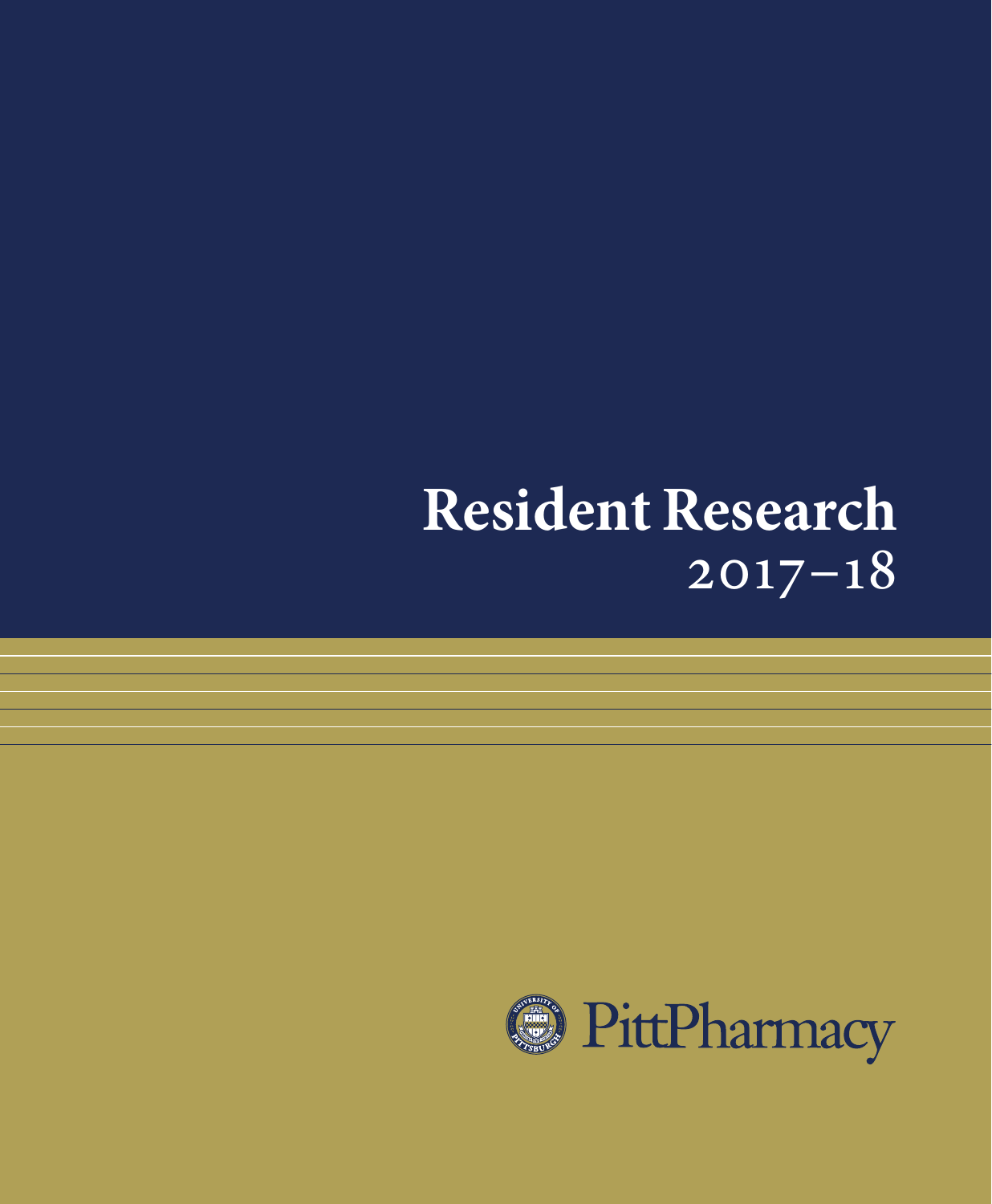#### **Mission**

The School of Pharmacy is committed to improving health through excellence, innovation, and leadership in education of pharmacists and pharmaceutical scientists, in research and scholarship, in care of patients, and in service to our communities.

#### **Values**

Integrity guides our daily work. We foster: Passion, commitment, and diligence; Creativity and personal growth; Collaboration and teamwork; A culture of respect for the individual.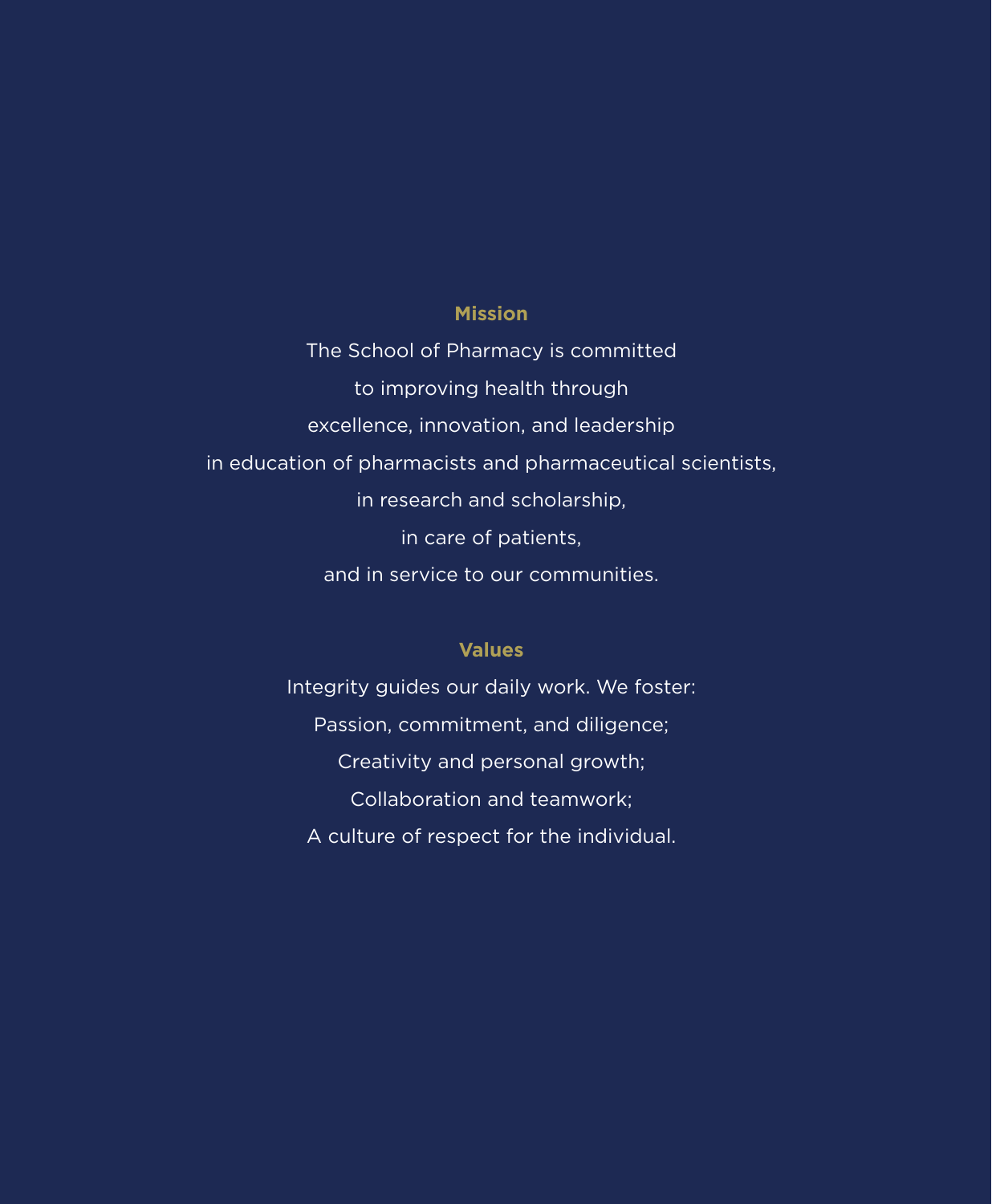| Message from the Dean 22 network and the Message of the Dean 22 network and 23 network and 23 network and 23 network and 23 network and 23 network and 23 network and 23 network and 23 network and 23 network and 23 network  |           |
|--------------------------------------------------------------------------------------------------------------------------------------------------------------------------------------------------------------------------------|-----------|
| Valuing Our Partners 33 and the contract of the contract of the contract of the contract of the contract of the contract of the contract of the contract of the contract of the contract of the contract of the contract of th |           |
| Pharmacy Residency Research Program                                                                                                                                                                                            |           |
| 2017-18 School of Pharmacy Residents 2017-18 School of Pharmacy Residents 2017-18 School of Pharmacy Residents                                                                                                                 |           |
| Benedicta Asamoah                                                                                                                                                                                                              |           |
| Gina Ayers 6.000 6.000 6.000 6.000 6.000 6.000 6.000 6.000 6.000 6.000 6.000 6.000 6.000 6.000 6.000 6.000 6.000 6.000 6.000 6.000 6.000 6.000 6.000 6.000 6.000 6.000 6.000 6.000 6.000 6.000 6.000 6.000 6.000 6.000 6.000 6 |           |
|                                                                                                                                                                                                                                |           |
|                                                                                                                                                                                                                                |           |
| Emily Bobrzynski                                                                                                                                                                                                               |           |
| Jeannette Bouchard 10 and 200 million and 200 million and 200 million and 200 million and 200 million and 200 million and 200 million and 200 million and 200 million and 200 million and 200 million and 200 million and 200  |           |
| Megan Carrelline and the contract of the contract of the contract of the contract of the contract of the contract of the contract of the contract of the contract of the contract of the contract of the contract of the contr |           |
| Eric Cheng 12                                                                                                                                                                                                                  |           |
| Katherine Chorante and Marian and Marian and Marian and Marian and Marian and Marian and Marian and Marian and Marian and Marian and Marian and Marian and Marian and Marian and Marian and Marian and Marian and Marian and M |           |
| Seo-Hyun (Claudia) Choi 14                                                                                                                                                                                                     |           |
|                                                                                                                                                                                                                                |           |
| Meghan Cunningham                                                                                                                                                                                                              |           |
| Taylor Dean 17                                                                                                                                                                                                                 |           |
| Moses Demehin 18                                                                                                                                                                                                               |           |
| Katie Doong 19                                                                                                                                                                                                                 |           |
| Emily Fargo                                                                                                                                                                                                                    |           |
| Ariel Ferdock 21                                                                                                                                                                                                               |           |
| Erica Gray 22                                                                                                                                                                                                                  |           |
|                                                                                                                                                                                                                                |           |
| $\textbf{Mahalia Harrell}\textcolor{red}{\boldsymbol{\text{14.1}}\textbf{15.1}}\textcolor{red}{\boldsymbol{\text{24}}}$                                                                                                        |           |
| Tyler Hoffman 25                                                                                                                                                                                                               |           |
|                                                                                                                                                                                                                                |           |
| Abraham Jose 27                                                                                                                                                                                                                |           |
|                                                                                                                                                                                                                                |           |
| Pooja Kirpekar<br>29                                                                                                                                                                                                           |           |
|                                                                                                                                                                                                                                |           |
| Kimberly Lapierre 31                                                                                                                                                                                                           |           |
| Julia Lees 32                                                                                                                                                                                                                  |           |
|                                                                                                                                                                                                                                |           |
|                                                                                                                                                                                                                                |           |
|                                                                                                                                                                                                                                |           |
| Ashley Mittereder 36                                                                                                                                                                                                           |           |
|                                                                                                                                                                                                                                |           |
| Jerome Pasquale 38                                                                                                                                                                                                             |           |
| Nicole Persun 39                                                                                                                                                                                                               |           |
|                                                                                                                                                                                                                                |           |
| James Shen 41                                                                                                                                                                                                                  |           |
| Adrienne Szymkowiak 12                                                                                                                                                                                                         |           |
| Neil Turco 43                                                                                                                                                                                                                  |           |
| Carolyn Ubinger 44                                                                                                                                                                                                             |           |
| Sara Weinstein                                                                                                                                                                                                                 | 45        |
| Hanna Welch                                                                                                                                                                                                                    | 46        |
| Erica Wilson                                                                                                                                                                                                                   |           |
|                                                                                                                                                                                                                                |           |
|                                                                                                                                                                                                                                | 49        |
| Karin Yamazaki Mahammada katika yang berasa berasara berasara berasara berasara berasara berasara berasara ber<br>VA Pittsburgh Healthcare System Residents                                                                    |           |
|                                                                                                                                                                                                                                |           |
|                                                                                                                                                                                                                                | 51        |
|                                                                                                                                                                                                                                | $52 - 53$ |
|                                                                                                                                                                                                                                |           |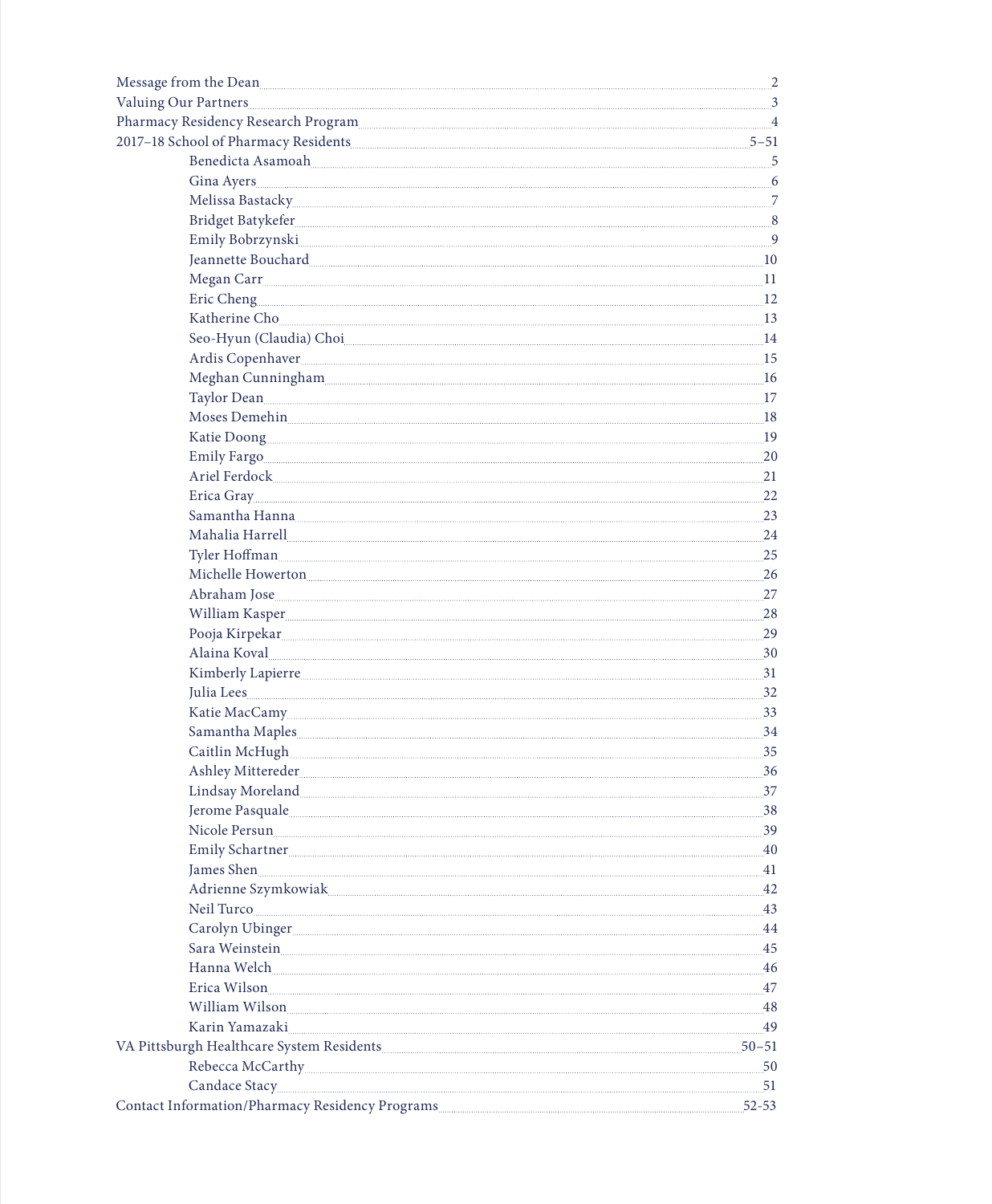# **Message from the Dean**

# **Patricia D. Kroboth, PhD**

Dear Members of the Resident Class of 2018,

Each and every one of you has distinguished yourself among pharmacy practitioners by completing a residency program. I congratulate you on completing this intensive year of learning—gaining pharmacy expertise and mastering elements of teaching and research that triangulate to better prepare you for your careers. As residents, you have enjoyed the best the academic and practice worlds have to offer through the collaborations between the School of Pharmacy and its partners— The UPMC hospitals including Presbyterian, Shadyside, Western Psychiatric Institute and Clinic, Magee-Womens, St. Margaret, McKeesport, Mercy, Hamot, and Childrens' Hospital of Pittsburgh, UPMC Health Plan, Rite Aid, Giant Eagle, Asti's South Hills Pharmacy and CVS Caremark.

You also have another distinction: as a class of residents, you made a commitment to learning clinical research skills through the Pharmacy Residency Research Program. During your career, you will be faced again and again with clinically important questions. The skills you learned created a foundation on which to build answers—and to become tomorrow's leaders in pharmacy.

We celebrate your distinction as a pharmacist who is completing your residency in one of the largest and finest programs in the country. Because of that, your personal experience has been enriched by your peers from Arizona, Colorado, Florida, Hawaii, Indiana, Kansas, Maryland, Massachusetts, Michigan, Missouri, New York, Ohio, Pennsylvania, South Carolina, Texas, Virginia, Washington, and West Virginia.

You have earned one more distinction! You each have just become an alumnus of our University of Pittsburgh School of Pharmacy Residency Program and will forever be a part of our community. It is my sincere hope that you carry with you fondly the rich experiences of this past year as you launch the next phase of your career. There has never been a better time for pharmacy.

Congratulations, good luck, and keep in touch!

Let the Pitt Residents Roar!

Jatricia Krooth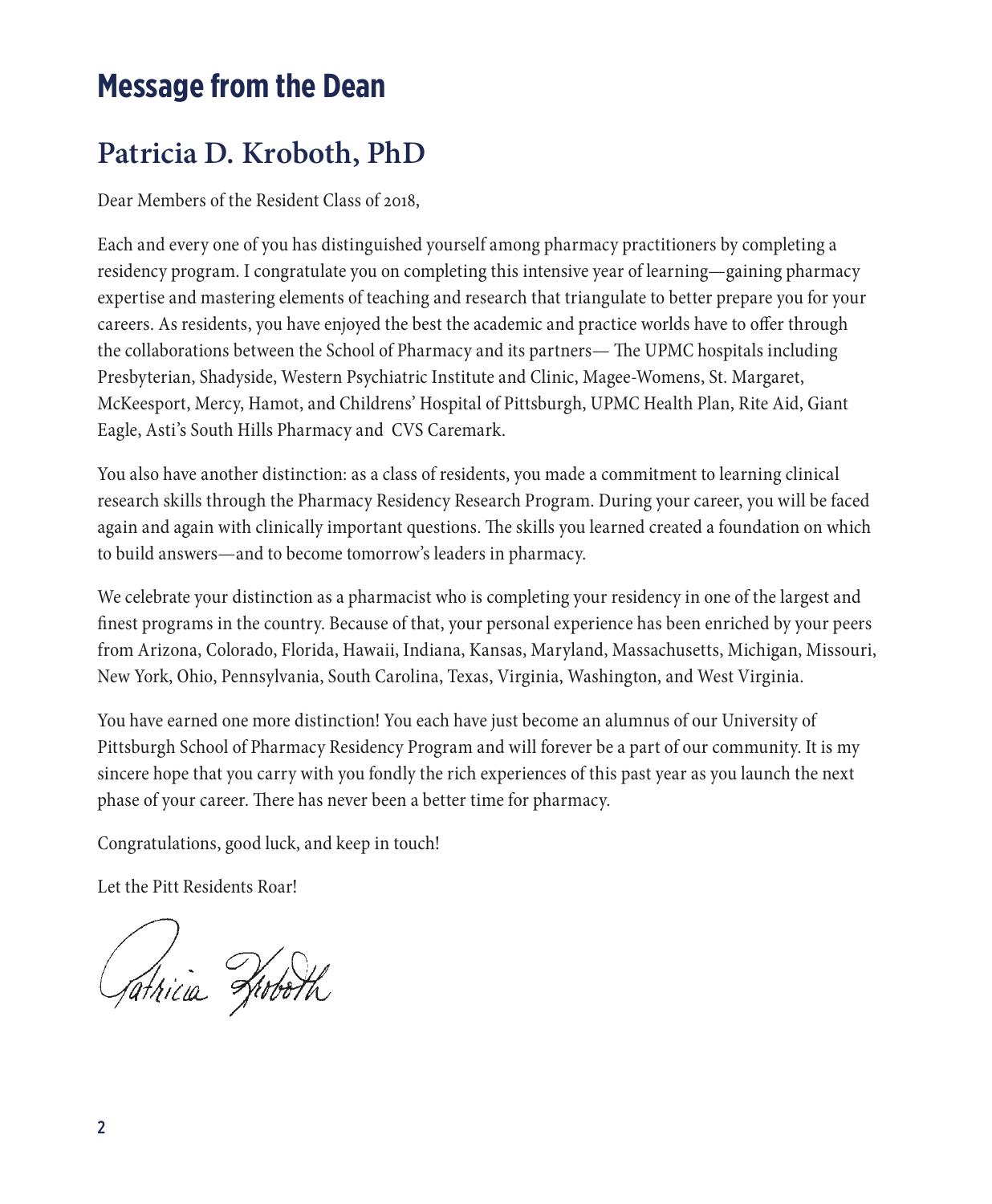# **Valuing Our Partners**

The University Pittsburgh School of Pharmacy values our partnerships with the University of Pittsburgh Medical Center (UPMC), the UPMC Health Plan, Rite Aid, Giant Eagle, and CVS Caremark. It is through these partnerships that the Residency Program has grown in national reputation.

The University of Pittsburgh Medical Center is ranked among the top 10 of "America's Best Hospitals" according to the 2013 U.S. News and World Report rankings and is one of the leading integrated health care delivery systems in Western Pennsylvania. UPMC Presbyterian, UPMC Shadyside, UPMC Mercy, UPMC St. Margaret, UPMC McKeesport, UPMC Hamot, Childrens' Hospital of Pittsburgh of UPMC, and Western Psychiatric Institute and Clinic of UPMC participate in our residency programs.

UPMC Health Plan, the second-largest health insurer in western Pennsylvania, is owned by UPMC, an integrated global health enterprise. The integrated partner companies of the UPMC Insurance Services Division — which includes UPMC Health Plan, UPMC WorkPartners, LifeSolutions (EAP), UPMC for You (Medical Assistance), and Community Care Behavioral Health — offer a full range of group health insurance, Medicare, Special Needs, CHIP, Medical Assistance, behavioral health, employee assistance, and workers' compensation products and services to nearly 2.5 million members.

Rite Aid Corporation is one of the nation's leading drugstore chains with nearly 4,800 stores in 31 states and the District of Columbia, with a strong presence on both the East Coast and West Coast, and 97,000 associates. Rite Aid is the largest drugstore chain on the East Coast and the third- largest drugstore chain in the United States.

Giant Eagle Pharmacy is a leading regional pharmacy with departments in 216 Giant Eagle locations across four states. Customers with qualifying prescriptions benefit from programs including the Giant Eagle \$4/\$10 generic prescription program, free prenatal vitamins, and high-quality service from expertly trained pharmacists. Additional unique services include Specialty Pharmacy offerings, in-store immunizations, and more.

Asti's South Hills Pharmacy, located in Pittsburgh, PA, is an innovative community pharmacy providing excellent patient care in a family atmosphere. Services include comprehensive medication and chronic care management, extensive immunization services, compounding, HIV specialty care, disease state education programs, medication synchronization and specialty packaging as well as traditional dispensing services.

University Pharmacy, located in Nordenberg Hall, is available to all University of Pittsburgh students, faculty and staff, their dependents, and the public at large. The pharmacist team offers a wide variety of patient care services including: medication therapy management, preventive and wellness care, specialized OTC selection, medication education programs in collaboration with practitioners at the Student Health Services Clinic and Counseling Center.

CVS Health is the nation's premier integrated pharmacy services provider, combining one of the nation's leading pharmaceutical services companies with the country's largest pharmacy chain. CVS Health drives value for pharmacy services customers by effectively managing pharmaceutical costs and improving health care outcomes through its retail stores, pharmacy benefit management division, and mail service and specialty pharmacy division.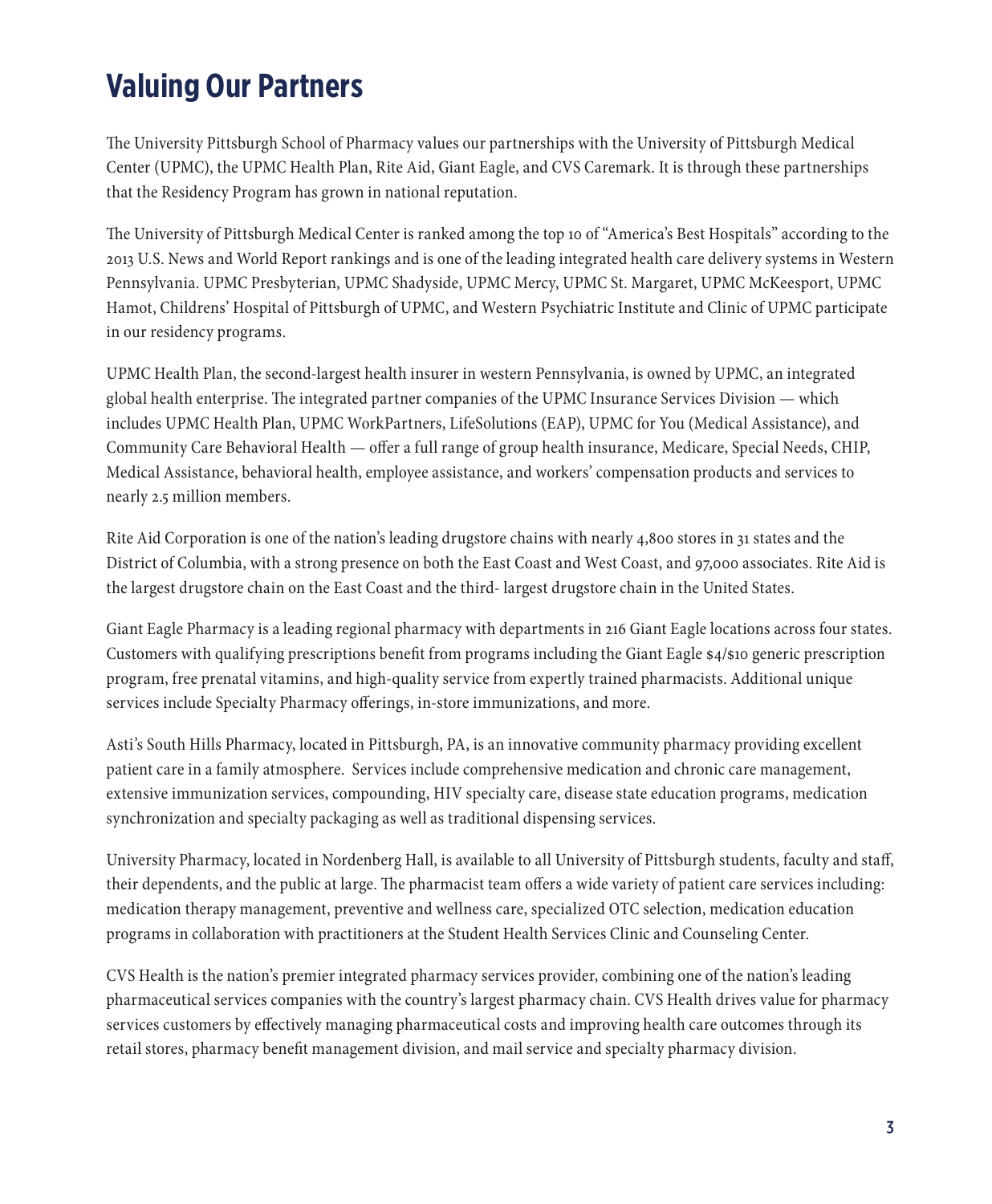# **Pharmacy Residency Research Program**

# **Sandra L. Kane-Gill, PharmD, MSc, FCCM, FCCP Director, Resident Research Series**

The Residency Research Program at the University of Pittsburgh School of Pharmacy incorporates a structured educational series with longitudinal research working groups. This approach provides a foundation for performing research, gives appropriate mentorship, fosters interactive discussions, allows peer critiques, and individual accountability for each resident project. Within the framework of the Residency Research Program, residents are responsible for the completion of all aspects of their project, from conceptualization to final manuscript preparation. Many of the projects completed this year focused on optimizing medication use in infectious diseases, dysrhythmias, acute coronary syndrome, and shock states. There was a particular emphasis on medication safety evaluations of vasopressors, nephrotoxins, deliriogenic medications, antipsychotics and overall deprescribing. In addition, there were several assessments of opportunities in pharmacy practice for enhancing services.

The Residency Research Program requires residents to be certified in research fundamentals through the University of Pittsburgh and the Collaborative Institutional Training Initiative, participate in valuable interactive lectures geared toward the scientific development and management of their projects. They also learn to effectively communicate their project results in both verbal and written formats. Overall, our Residency Research Program contributes to the diversity of residency training at UPMC in collaboration with the University of Pittsburgh School of Pharmacy, which ultimately results in well-rounded candidates eligible for a wide range of career opportunities.

Our program is highly successful with publication rates for our residents exceeding the national average by at least three-fold. The success of this program is a result of the efforts of the working group facilitators and other major contributors: Megan Baumgartner, Lucas Berenbrok, Ron Campbell, Megan Carr, Greg Castelli, Kim Coley, Brad Cooper, Amy Donihi, Heather Johnson, Julie Nowak, Louise-Marie Oleksiuk, Pam Smithburger, James Stevenson and Laura Wilson. The efforts of the program directors and research mentors are greatly appreciated. Amy Seybert, chair of the Department of Pharmacy and Therapeutics and Bryan Yourich, Regional Director of Pharmacy Operations, must also be recognized for their dedication to the program. We greatly appreciate the continued support of Dean Patricia D. Kroboth. We would be remiss not to mention the fine administrative support of Matthew Freidhoff, Donna Ford and Sherri Peterson. Most importantly, this program is successful because of the commitment of our outstanding residents.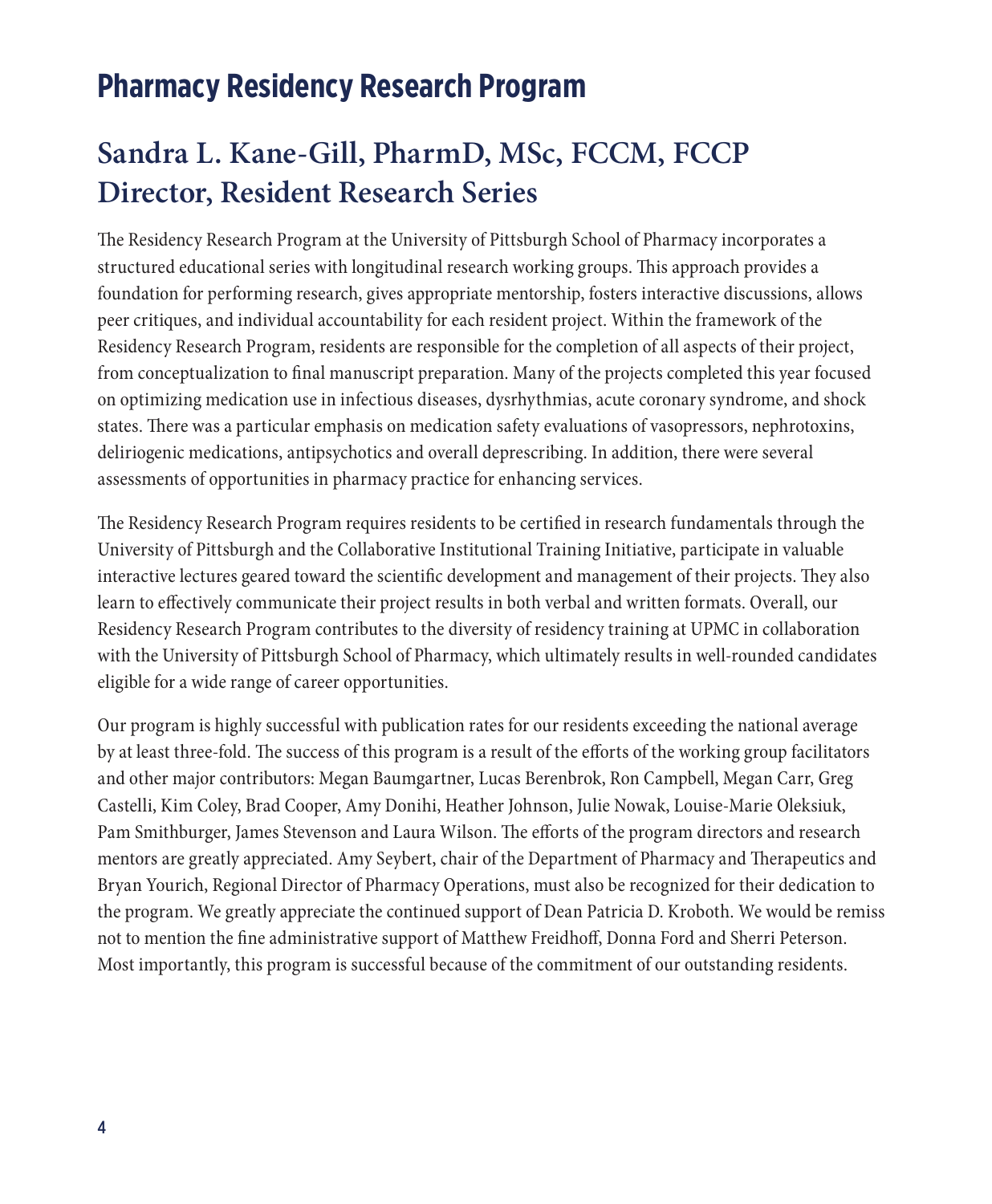### Cost of treatment of low-risk venous thromboembolism (VTE) patients with directacting oral anticoagulants (DOAC) versus enoxaparin and warfarin

Asamoah BW, L'Altrelli A, Saul MI, Baumgartner MA, Kane-Gill SL

**PURPOSE:** Venous thromboembolism (VTE) is associated with high use of health care resources. Treatment in the outpatient setting is recommended for hemodynamically patients at low risk for adverse effects. Bridging with parental heparin and routine monitoring of warfarin present challenges to disposition of patients from the ED. Directacting oral anticoagulants have comparable efficacy to the VKAs, with significantly lower bleeding and no routine monitoring and bridging with parenteral agents which facilitates treatment without hospital admission. However, there are limited studies of outcomes and related costs in VTE patients at low risk for adverse effects with DOAC. The primary objective was to compare total healthcare charges 30 days after treatment initiation for low-risk VTE patients admitted to the hospital and those patients treated as an outpatient.

**METHODS:** A retrospective study was conducted to compare cost of treatment of low-risk VTE patients discharged from the ED with a DOAC or heparin and warfarin or admitted for inpatient management. Patients diagnosed with VTE were stratified into low and high-risk groups per simplified version of the pulmonary embolism severity index. The low-risk cohort was stratified into discharged and admitted patients for review of their anticoagulants and healthcare utilization and charges. Secondary objectives included healthcare utilization, predictors of high risk of complications and inpatient admission for low-risk patients, and anticoagulant used.

**RESULTS:** Overall 13,438 met the study criteria, 1,428 of whom were positive for chronic (296), acute (1045), and acute on chronic VTE (55). Further results pending.

**CONCLUSIONS:** Pending.



#### **Benedicta Asamoah**

Benedicta received her PharmD from the University of Maryland School of Pharmacy in 2017 and is completing a health-system pharmacy administration residency at UPMC in 2019. Upon completion of the residency, she plans to practice in a hospital setting.

**Mentor(s):** Sandra Kane-Gill, PharmD, MS, FCCM, FCCP; Alfred L'Altrelli, PharmD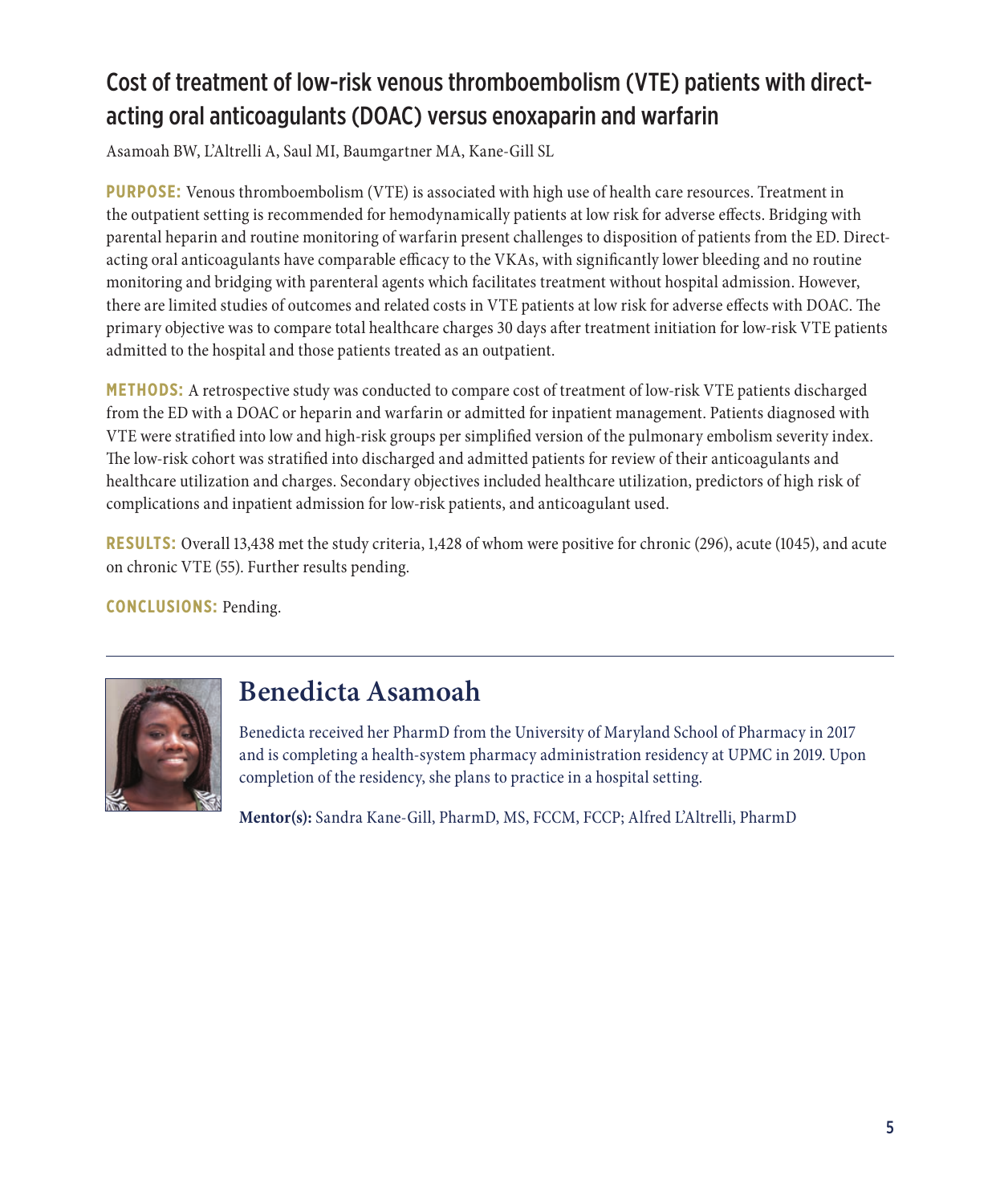#### Outpatient medication burden of patients prior to hospital death

#### Ayers G, Pruskowski J, Sands R

**PURPOSE:** There is some literature surrounding the topic of polypharmacy burden in both palliative and hospice patients which identifies a high incidence of prescribing non-essential medications. However, there is limited research surrounding outpatient medications of patients prior to hospital death. The objective for this study was to explore outpatient medication burden in patients prior to hospital death and identify potential areas of improvement in prescribing patterns to focus future research efforts.

**METHODS:** A retrospective chart review was conducted to quantify outpatient medication use in all comfort measures only (CMO) patients who ceased to breathe at one of two hospitals between 1/1/2016 to 6/30/2016. Quantitative data was obtained using the medication reconciliation performed at hospital admission. We identified the number of medications, medication class, and medication subclass. Baseline characteristics were also obtained. Descriptive statistics were used to describe the results.

**RESULTS:** A total of 77 patients were included. Average age was 67 years old and average Charlson Comorbidity Index was 3. Most patients were on at least 10 medications prior to hospital admission. Over 50% of patients received either a proton pump inhibitor (PPI) or a histamine-2 receptor antagonist (H2RA). Other common medications included aspirin, antihypertensive agents, and statins.

**CONCLUSIONS:** Older adults within days of hospital death are often prescribed potentially non-essential medications. Future research efforts should focus on developing solutions to minimize medication burden in this vulnerable patient population.

*Presented at the AGS Annual Scientific Meeting in Orlando, FL, 2018.*



### **Gina Ayers**

Gina is from Winchester, VA. She received her PharmD from Shenandoah University and bachelor's degree in biology from the University of Mary Washington. She completed her PGY1 residency program at UPMC St. Margaret. This year she is continuing her training as a PGY2 in geriatrics at UPMC St. Margaret. Gina's current professional interests include geriatrics, chronic disease state management, and interprofessional education. Other interests include spending time with friends and family and hiking. After completing her PGY2 in geriatrics, she will be a Geriatric Clinical Pharmacy Specialist at Cleveland Clinic.

**Mentor(s):** Jennifer Pruskowski, PharmD, BCPS, BCGP, CPE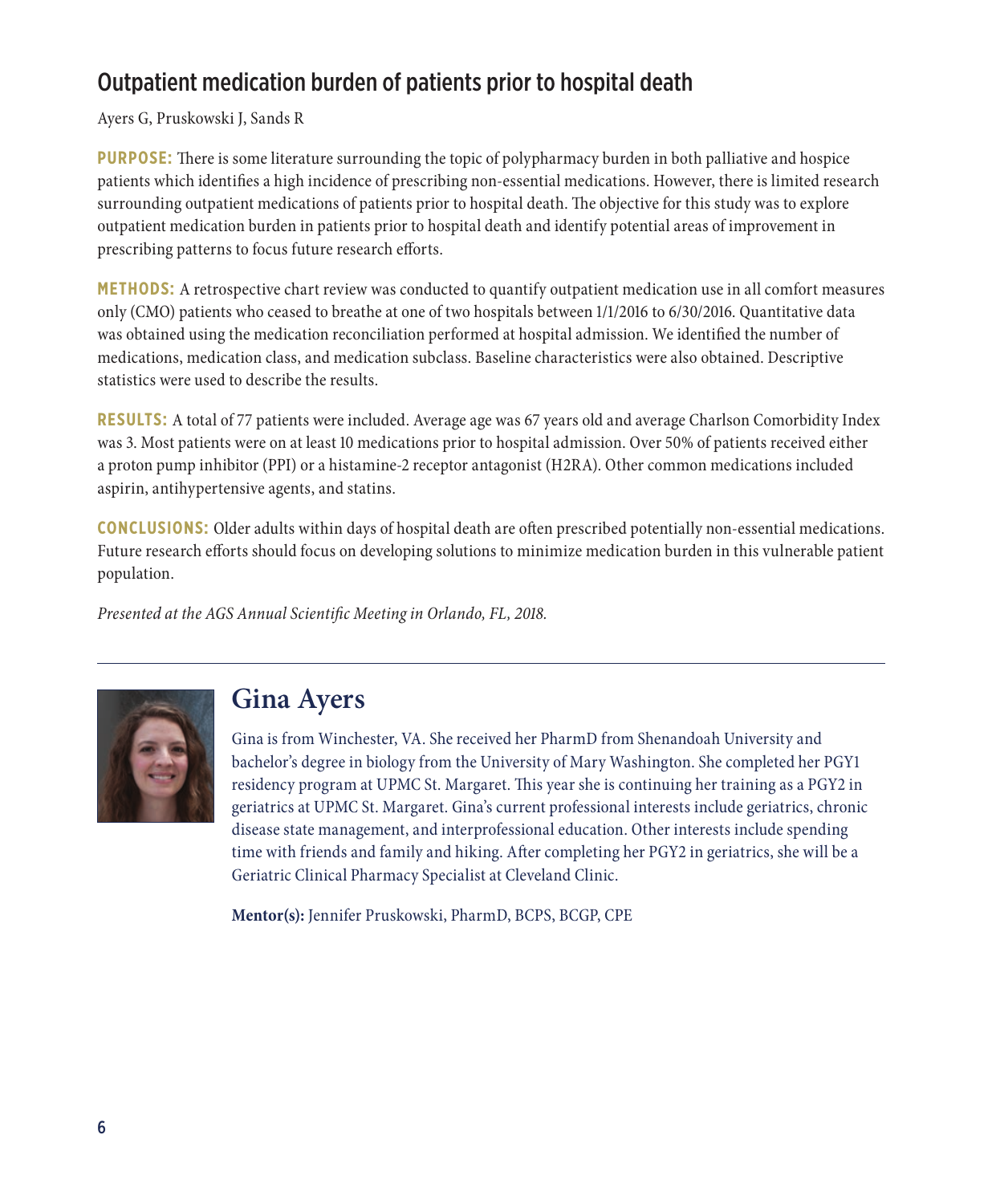#### Normal saline vs. Plasma-lyte for resuscitation in septic shock

Bastacky ML, Benedict NJ, Kane-Gill SL

**PURPOSE:** The Society of Critical Care Medicine's Surviving Sepsis Campaign and Management Guidelines recommend crystalloid solutions, specifically normal saline (NS), for fluid resuscitation in septic shock. However, NS contains supraphysiologic concentrations of sodium and chloride and has led to acid-base disturbances, specifically, hyperchloremic metabolic acidosis. The inability to correct an abnormal base deficit is a surrogate marker of continued shock and poor outcomes. The purpose of this study was to describe chloride and other electrolyte level trends in septic shock patients receiving NS versus PL. In addition, we sought to determine the impact of fluid type on kidney function.

**METHODS:** This was a single healthsystem, multi-center, retrospective cohort study that included inpatients >18 years who received a bolus ( $\geq$  500 mL) of NS or PL and a broad spectrum antibiotic for fluid resuscitation in the setting of septic shock (as indicated by a positive qsofa score within 24 hours of antibiotic administration). The primary outcome was change in plasma chloride levels prior to and after fluid resuscitation. Secondary outcomes included change in sodium, potassium, bicarbonate, creatinine, blood urea nitrogen, and pH within 24 and 48 hours of fluid administration. Presence of AKI based on KDIGO staging was also determined.

**RESULTS:** Sodium and chloride plasma levels were significantly increased from 137.33 mEq/L to 137.72 mEq/L and from 105.39 mEq/L to 107.43 mEq/L respectively after NS bolus administration (p<0.05), albeit this increase may not be clinically significant. Based on KDIGO AKI criteria, 36.5% of the PL group and 37.8% of the NS group had AKI  $(p=0.64)$ . There was no statistically significant difference in severity of AKI between groups ( $p=0.084$ ), as 39.7% were stage 1, 32.4% were stage 2, and 27.9% were stage 3 in the PL group, and 43.2% were stage 1, 22.2% were stage 2, and 34.6% were stage 3 in the NS group.

**CONCLUSIONS:** Fluid resuscitation with balanced electrolyte solutions like Plasma-lyte in the setting of septic shock may be a better alternative to avoid electrolyte disturbances and possibly a trend towards worsening AKI severity.



# **Melissa Bastacky**

Melissa is a PGY1 Pharmacy Resident at UPMC Presbyterian-Shadyside Hospital. She completed her undergraduate and pharmacy school training at the University of Pittsburgh. Her current interests lie in immunology, pharmacogenomics, and oncology. She will be continuing her training next year at UPMC-Shadyside Hospital to specialize in oncology as a PGY2.

**Mentor(s):** Sandra L. Kane-Gill, PharmD, MS, FCCM, FCCP; Neal Benedict, PharmD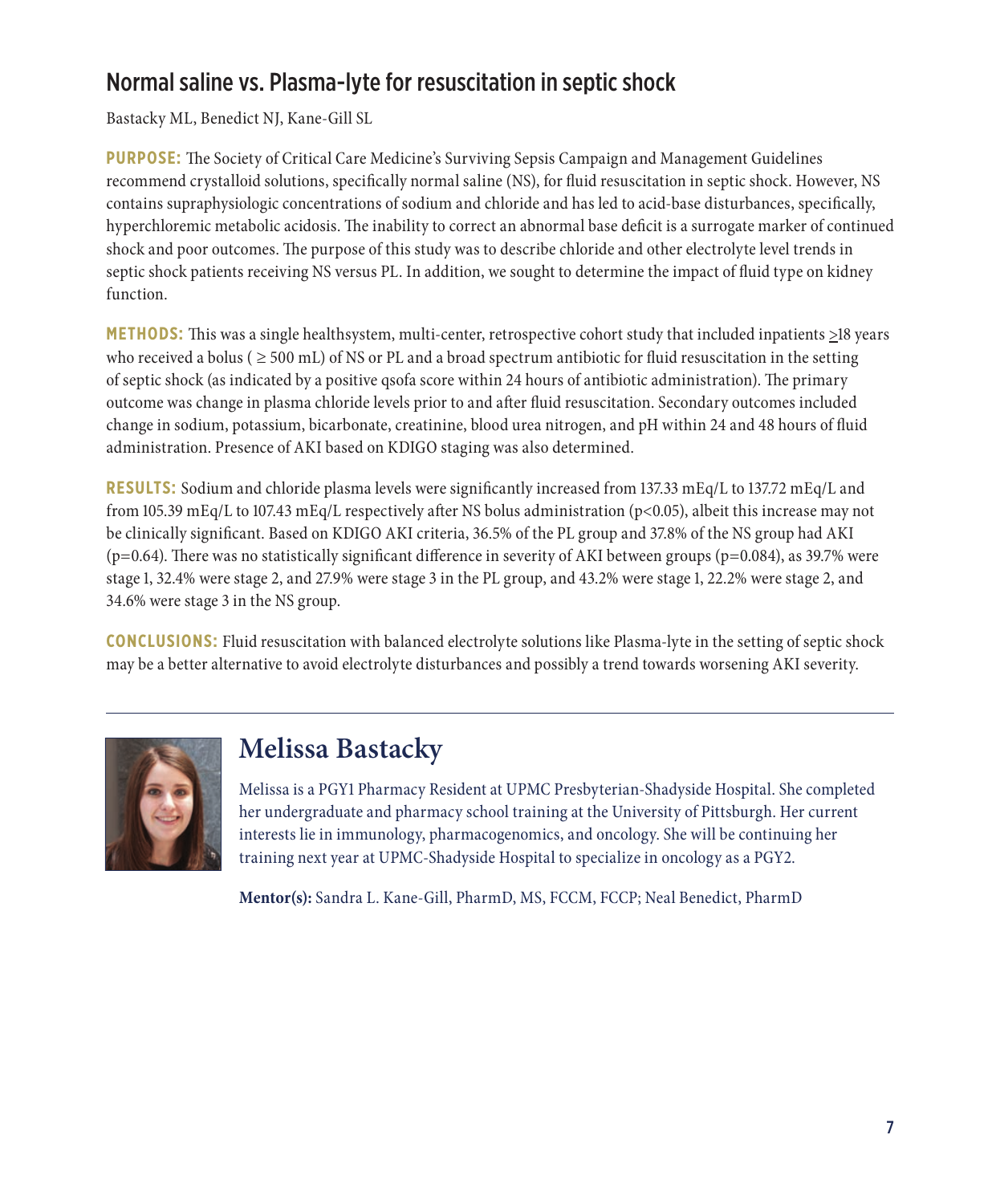#### Evaluation of discharge antibiotics in patients with community-acquired pneumonia

Batykefer BM, Wilson LM, Simonelli RJ

**PURPOSE:** The IDSA treatment guidelines for community-acquired pneumonia (CAP) state that patients should be treated with pathogen-directed antimicrobial therapy for 5 to 7 days. Many patients are initiated on antimicrobial therapy in the hospital and subsequently discharged with oral antibiotics. At our institution, patients are often prescribed a duration of therapy greater than recommended by the guidelines with the addition of the outpatient antibiotic prescription. This quality improvement (QI) project is designed to evaluate the need for an antimicrobial stewardship program focusing on pharmacist intervention to prevent an unnecessary extended duration of antimicrobial therapy for the treatment of CAP upon hospital discharge.

**METHODS:** This QI project was a retrospective chart review of patients treated for CAP and discharged from UPMC Mercy from January 2015 to December 2016. Inclusion criteria were greater than 18 years of age, diagnosis of CAP, and a hospital discharge with a prescription for oral antibiotics. Exclusion criteria were patients admitted from a long-term care facility or an outside hospital, inpatient diagnosis of a lower respiratory tract infection in the last 30 days, and cystic fibrosis. Data collection included patient demographics, allergies, inpatient antibiotics, duration of inpatient antibiotics, discharge antibiotics, duration of discharge antibiotics, infecting organism, and disposition upon discharge.

**RESULTS:** A total of 839 patients were screened, with 117 patients being included. According to IDSA treatment guideline criteria, 70/117 patients (59.8%) received an inappropriate duration of antimicrobial therapy. Of those, 99% received an extended total duration of therapy. The mean total duration of antimicrobial therapy was 8.79 days (IQR: 3 days). Initial inpatient antimicrobial therapy was ceftriaxone plus azithromycin for 90/117 (77%) of patients. The majority of patients (82/117 [70%]) were discharged from the hospital on a fluoroquinolone to complete therapy.

**CONCLUSIONS:** The inappropriate extended duration of antimicrobial therapy seen in this review suggests that an antimicrobial stewardship program with pharmacist intervention may be warranted. In addition, the majority of patients were treated inpatient with an intravenous β-lactam plus macrolide combination and subsequently discharged on an oral fluoroquinolone, which is a change in drug class. According to the IDSA guidelines, it is not recommended to change antibiotic drug class when switching from intravenous to oral therapy for a patient responding to the initial regimen.

*Presented at the 75th Annual ASHP Midyear Clinical Meeting and Exhibition, Orlando, FL, 2017.*



# **Bridget Batykefer**

Bridget received her PharmD from Duquesne University Mylan School of Pharmacy in 2017 and will be completing a pharmacy practice residency at UPMC Mercy in 2018. Upon completion of her residency, she plans to continue to practice at UPMC Mercy and pursue a BCPS in Pharmacotherapy.

**Mentor(s):** Laura Wilson, PharmD, BCPS; Robert Simonelli, PharmD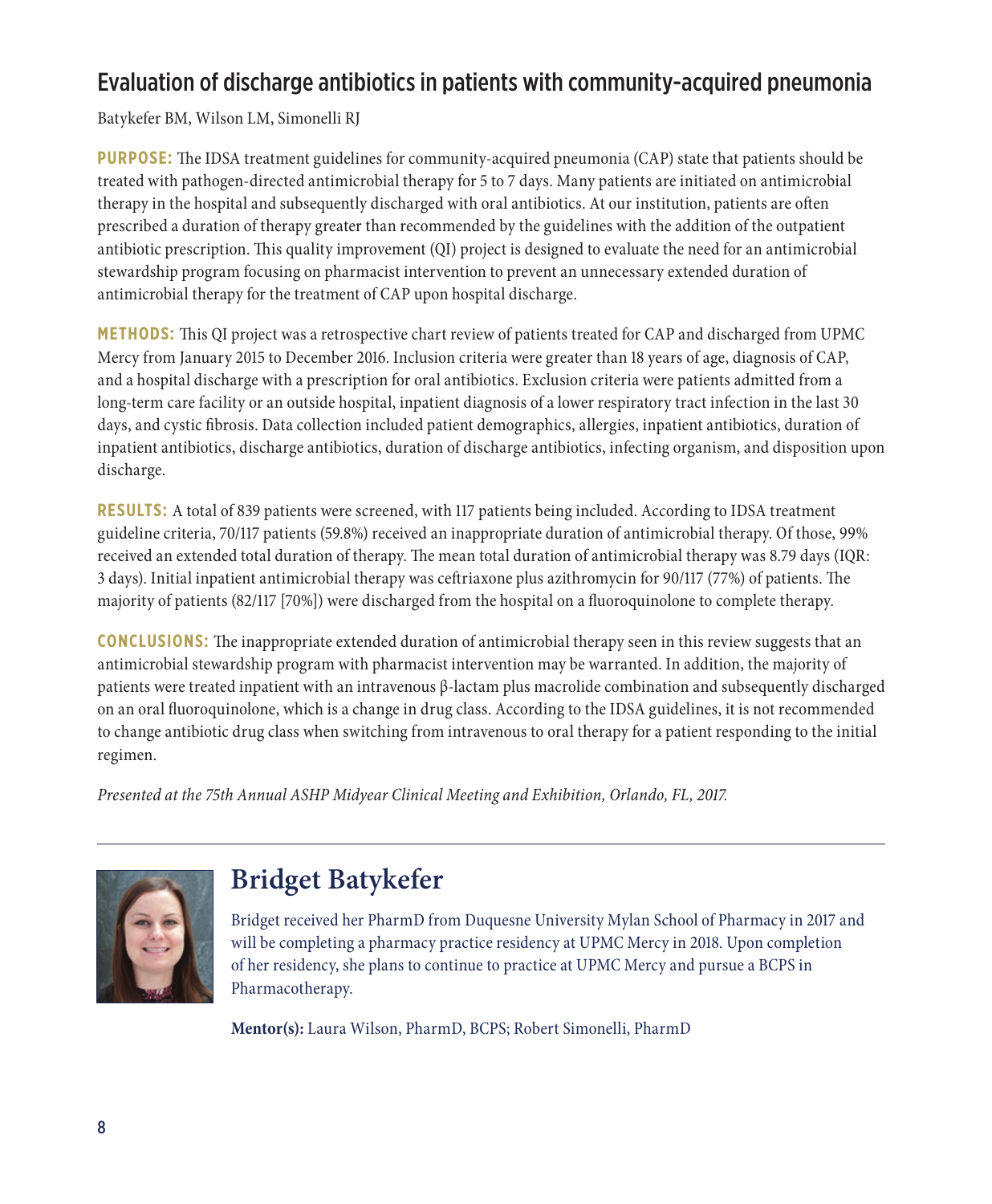#### Evaluation of statin use in nursing home patients with diabetes given goals of care

Bobrzynski EM, Sakely HA

**PURPOSE:** The use of statins late in life is a clinical controversy. There is concern that statins are overprescribed in older adults, given increased risk of adverse events and prolonged time-to-benefit. Population health quality markers include the use of statins in patients with diabetes and atherosclerotic heart disease. This perspective fails to consider patient-centered goals that impact medical decision making. Utilizing goals of care can guide the optimization of medication regimens, especially when clinical data is lacking. This study aims to describe statin-prescribing trends in relation to goals of care in nursing home patients with diabetes.

**METHODS:** A chart review was performed on patients with diabetes in a skilled nursing facility over a 12-month period. The primary endpoint was the rate of statin prescribing in those meeting Centers for Medicare & Medicaid Services (CMS) criteria for Statin Use in Persons with Diabetes (SUPD). The Pennsylvania Orders for Life Sustaining Treatment (POLST) was used as a surrogate marker for goals of care, a document that outlines patients' wishes for medical intervention during a medical emergency and/or near end of life. Those with DNR code status were considered to have limited goals of care compared to CPR code status.

**RESULTS:** In preliminary analysis, we reviewed patient characteristics of available participants (n=70). There were 55.7% females (n=39) and 44.3% (n=31) males, with a mean age of 80.9 years. The responsible physician group included 14 providers. Twenty-four patients (34.3%) had a diagnosis of clinical ASCVD providing an additional indication for a statin. The average Charlson-Comorbidity Index score 6.6, corresponding to a 0% estimated 10-year survival. Medication burden was also high, with each patient taking 12 scheduled medications on average (range 6 to 25 medications). Forty-three patients (61.4%) were statin users. The most commonly utilized statins were atorvastatin (44.2%) and simvastatin (34.9%).

**CONCLUSIONS:** Based on preliminary analysis, we observed substantial statin prescribing, even among a population of advanced-age nursing home patients with a high comorbidity index. We anticipate determining the rate of statin prescribing as it aligns with patients' goals of care. There may yield an opportunity for de-prescribing in those identified as "DNR" on the POLST. This study aims to review trends in prescribing patterns which focus on patientcentered medicine and further the discussion surrounding potentially inappropriate prescribing in older adults.

*Presented at the American College of Clinical Pharmacy Virtual Poster Symposium, Pittsburgh, PA, 2018; Teaching and Learning in Academic Medicine (TLAM) Conference Series, Pittsburgh, PA, 2018.*



# **Emily Bobrzynski**

Emily Bobrzynski is from Pittsburgh, PA. She received her PharmD from the University of Pittsburgh School of Pharmacy in 2017. Emily is a PGY1 pharmacy practice resident at UPMC St. Margaret where she is continuing as a PGY2 pharmacy resident in geriatrics next year.

**Mentor(s):** Heather A. Sakely, PharmD, BCPS, BCGP; Emily Kryger, PharmD, BCGP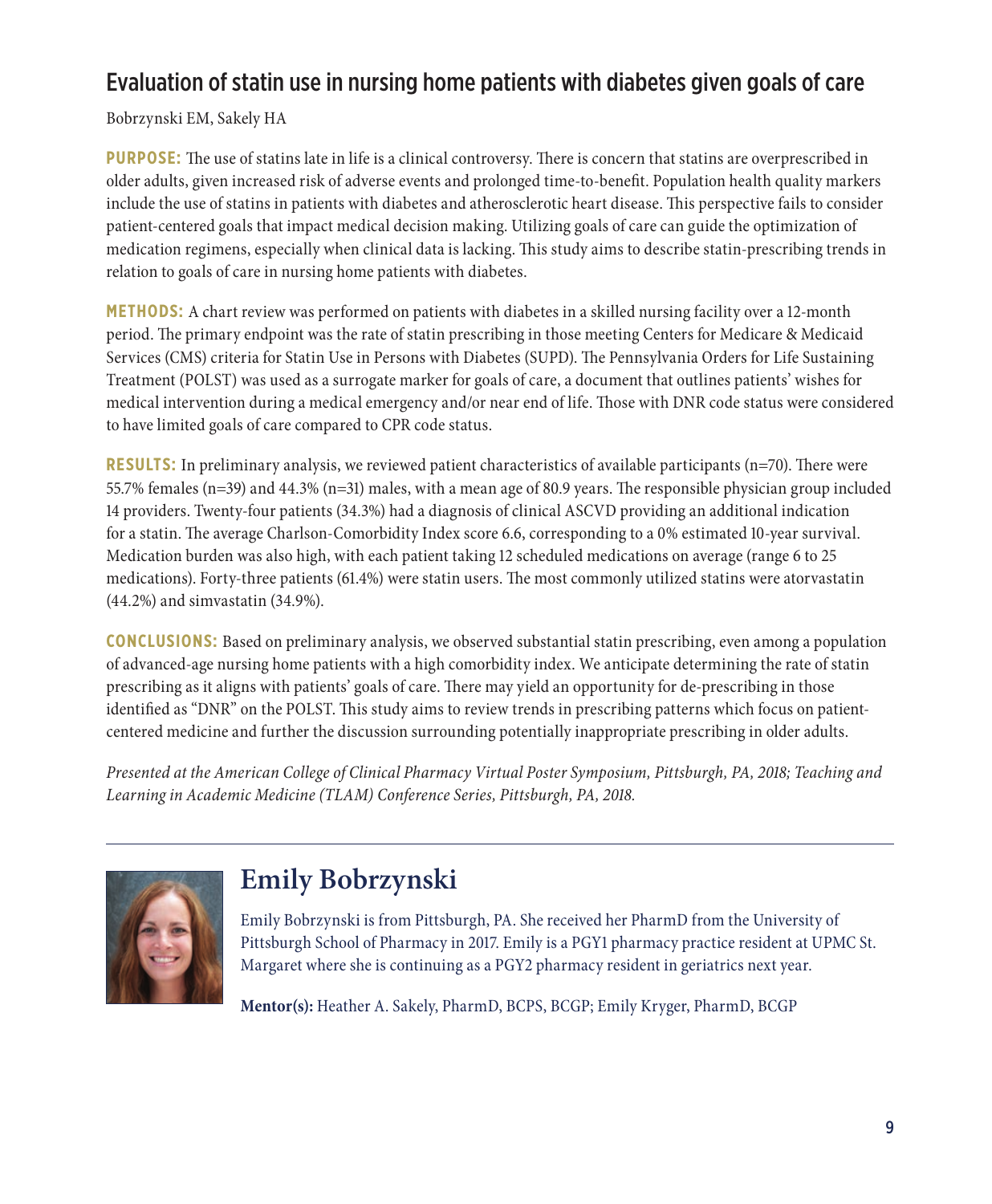#### Evaluation of documentation for urinalysis indications in the emergency department

Bouchard JL, O'Brien CM, Oleksiuk LM

**PURPOSE:** Infectious Diseases Society of America practice guidelines generally recommend against screening for and treating asymptomatic bacteriuria (ASB) in an effort to curb unnecessary antibiotic use. Clear documentation of urinary symptoms, and indication for urinalysis (UA) or urine culture (UC), are thus needed to help limit unnecessary treatment of ASB. The goal of this quality improvement project is to describe UA ordering practices in the ED at UPMC Shadyside.

**METHODS:** This was a retrospective chart review of patients, who were not admitted, with a UA performed in the ED from 9/1/2017 to 9/15/2017 and 10/15/2017 to 10/31/2017. Patients who were under 18 years old, pregnant, scheduled for a urological procedure, or on antibiotics for prevention or treatment of UTI were excluded. The primary objective was to quantify the percentage of patients with a documented indication for UA. Secondary objectives were to enumerate the percentage of patients with classic urinary symptoms documented, the percentage of patients who received antibiotics for a UTI, and to compare reflex to culture criteria for UAs at the institution.

**RESULTS:** Two hundred seventy-four patients were included, with 133 (49%) having a documented indication for UA. Classic urinary symptoms were documented for 91 (33%) patients. Fifty-six (20%) patients received antibiotics for treatment of presumed UTI. Of those, 50 (89%) had a documented indication for UA, 51 (91%) had a positive UA, 32 (57%) had classic urinary symptoms documented, and 26 (46%) had a positive UC. Reflex to culture ordered UAs were utilized in 204 (74%) patients, with UAs screening positive in 108 (53%) and 23 (11%) of samples using established and proposed screening criteria, respectively.

**CONCLUSIONS:** The results of this study suggest areas for improvement in documentation of indications for UA ordering. While only 20% of patients received treatment for a UTI, a large proportion did not have classic UTI symptoms documented. Further research is needed regarding the impact of improved UA indication documentation and alternative reflex criteria on ASB treatment.



#### **Jeannette Bouchard**

Jeannette received her PharmD from the Regis University in 2017 and is currently completing a pharmacy practice residency at UPMC Shadyside. Upon completion of her PGY-1 residency, Jeannette will be continuing her training in South Carolina where she was accepted to a PGY-2 Infectious Diseases program at the University of South Carolina/Palmetto Health.

**Mentor(s):** Louise-Marie Oleksiuk, PharmD, BCPS; Casey O'Brien, PharmD, BCPS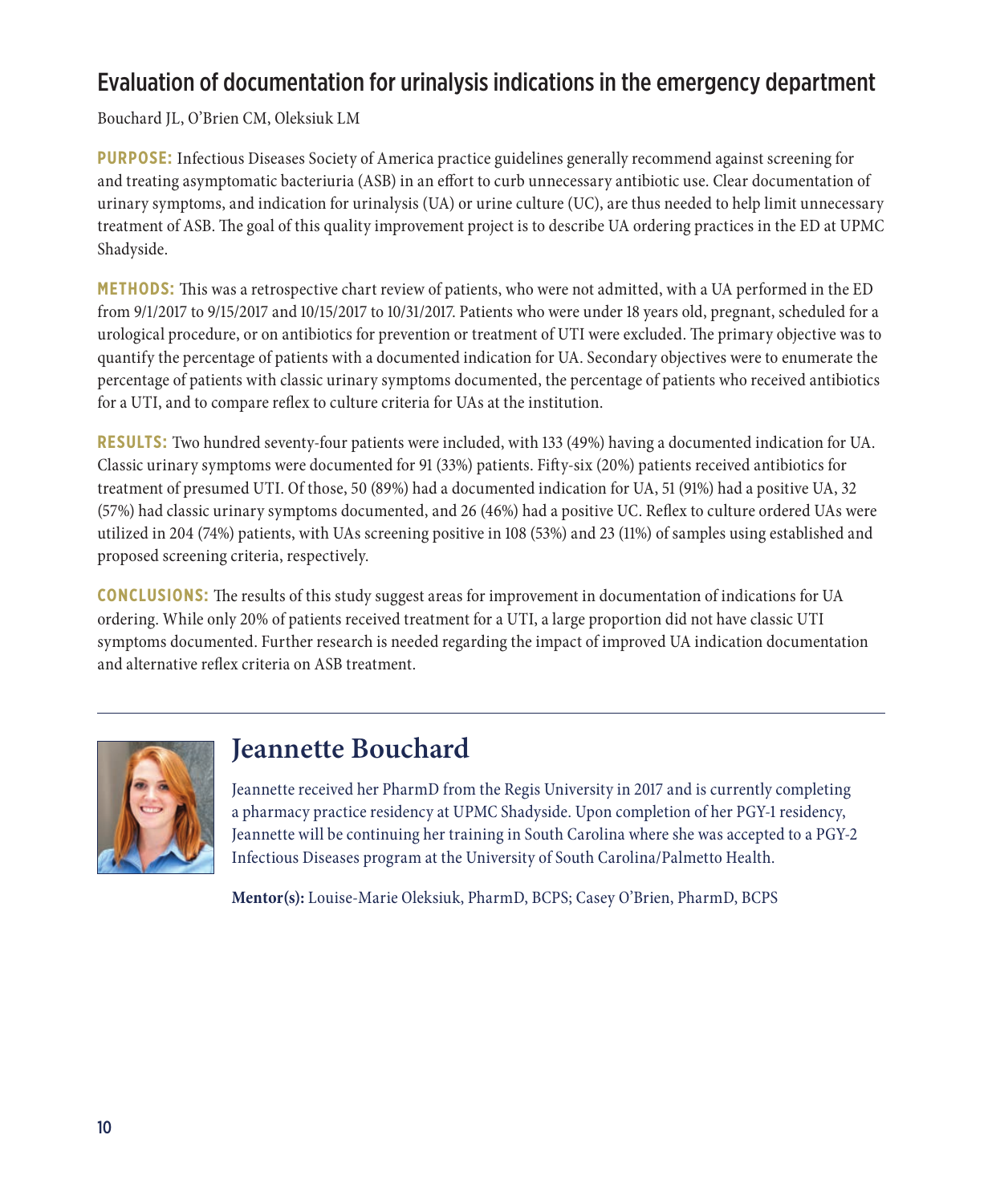#### Impact of a deprescribing presentation on family medicine residents' knowledge of safe deprescribing

Carr ML, Jarret JB, Sakely H, Pruskowski J

**PURPOSE:** Deprescribing is the systematic process of reducing or stopping medications that may be harmful or no longer needed in patients. A provider-specific barrier to deprescribing that has been identified is uncertainty and lack of knowledge about how to safely deprescribe, particularly regarding eligible medications, tapering regimens, and appropriate populations. This study aimed to create a presentation for family medicine physician residents using algorithms for safe deprescribing. The primary outcome was impact on knowledge for safe deprescribing for family medicine physician residents.

**METHODS:** This was an educational intervention in which a deprescribing presentation, consisting of algorithms and recommendations from Deprescribing.org for proton pump inhibitors, benzodiazepines, and antipsychotics, was given to family medicine residents during an in-person didactic session at two family medicine residency programs. Residents were asked to complete a pre-test, a post-test, and an additional post-test 4 weeks after the presentation. There were five case-based questions that assessed eligible patient populations, medications, and appropriate tapering regimens for deprescribing. Baseline knowledge was measured by test score correctness. Change in knowledge was measured by the difference in correct responses between pre- and post-tests.

**RESULTS:** A total of 17 residents at two family medicine residency programs participated in the deprescribing presentation. The mean pre-test score for both residency programs was 3.41 out of 5.0, and the mean day 1 post-test score for both residency programs was 4.11 out of 5.0. Three total residents completed the day 28 post-test, and the mean test score at day 28 was 3.67 out of 5.0. Senior residents had a larger change in score from pre- to day 1 post-test compared to those residents in their first and second years of training.

**CONCLUSIONS:** There was an overall improvement in pre- and day 1 post-test scores after a deprescribing presentation was given to family medicine residents, and this improvement was demonstrated across two different family medicine residency programs. Further research is warranted to determine the impact on family medicine resident practice after implementation of an educational intervention for deprescribing.

*Presented at American Geriatrics Society 2018 Annual Scientific Meeting, Orlando, FL, May 4, 2018.*



### **Megan Carr**

Megan is from Overland Park, KS, and received her PharmD from the University of Kansas School of Pharmacy in 2016. She completed her PGY1 at UPMC St. Margaret and is currently completing her PGY2 in Geriatrics at St. Margaret. She will start work as an inpatient geriatric clinical pharmacist after residency. Her professional interests include geriatric care, interprofessional education, and health literacy.

**Mentor(s):** Jennifer Pruskowski, PharmD, BCPS, BCGP, CPE; Jennie B. Jarrett, PharmD, BCPS, MMedEd; Heather Sakely, PharmD, BCPS, BCGP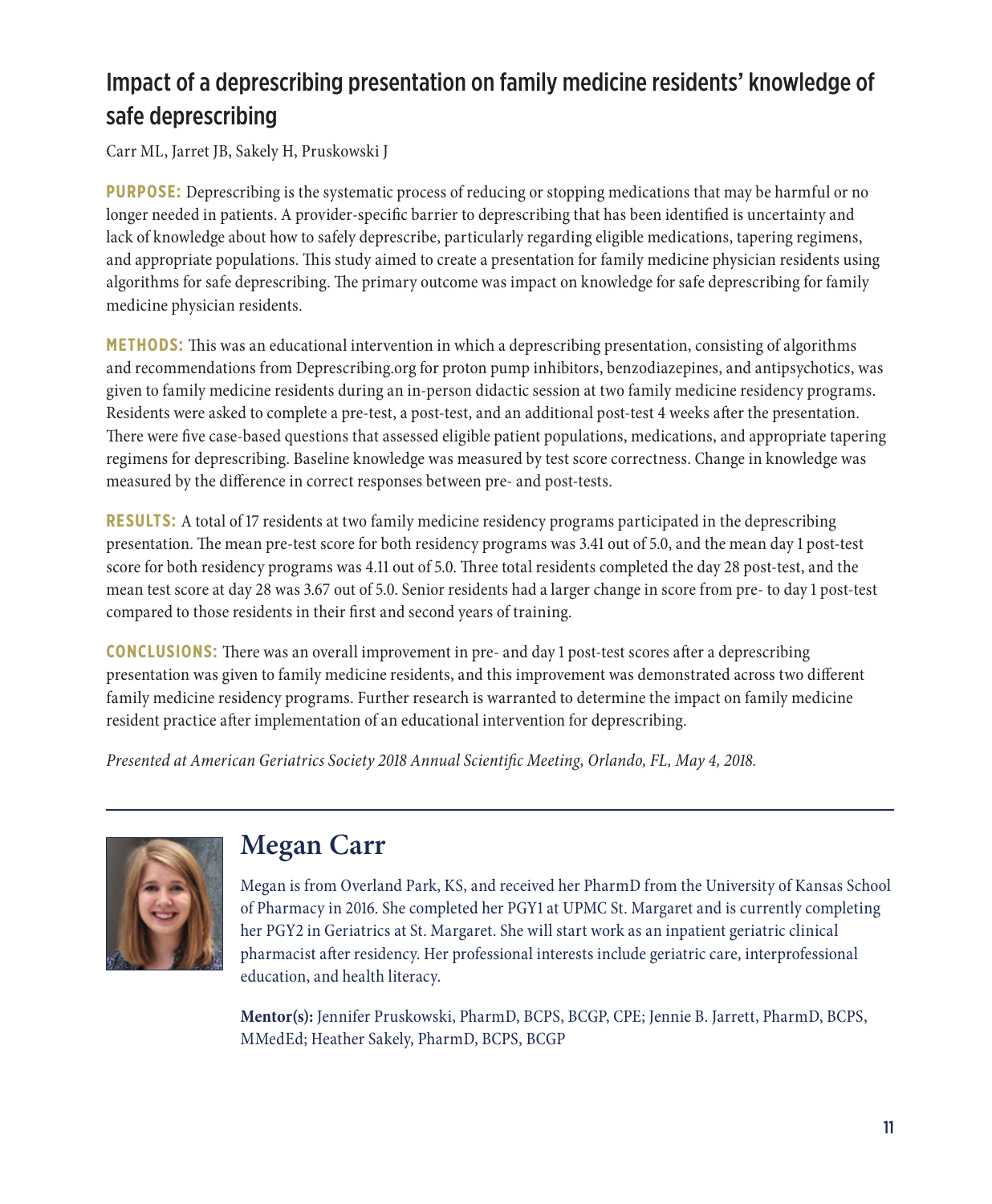#### Discontinuation of antipsychotics post-ICU discharge

#### Cheng ED, Cooper BE

**PURPOSE:** Delirium is commonly treated in the ICU. Studies have shown that many times medications started in the ICU are continued on discharge. For geriatric patients with dementia, antipsychotics are known to increase mortality. At UPMC Hamot, a previous medication use evaluation (MUE) determined that 35% of patients initiated on antipsychotics for delirium continued these medications following hospital discharge. Ultimately, the aim of this project is to increase the rate of discontinuation of antipsychotics by the time of patient discharge from the hospital.

**METHODS:** This study was performed as a concurrent intervention. Patients initiating antipsychotics were identified using *Drug Informatics.* As patients treated for delirium were discharged from the ICU, the pharmacist followed up with hospitalists or primary physician to 1) document an antipsychotic tapering plan if one does not exist and 2) monitor patient progress while tapering antipsychotics. Identified patients were reviewed on the day of transfer and daily thereafter. Rate of antipsychotic continuation at discharge was calculated. Rate of continuation at discharge was compared with data collected from a previous MUE. Resulting data was tested using a chi-squared test for significance.

**RESULTS:** 50 patients were reviewed in the final analysis. 5 patients continued antipsychotics inappropriately, and 6 patients continued antipsychotics appropriately. 39 patients (89%) were discontinued from antipsychotics. Pharmacist intervention took place for 22 patients. The previous year's discontinuation rate was 64%. The difference was statistically significant at a p-value of 0.005.

**CONCLUSIONS:** More frequent pharmacy intervention yields increased rates of delirium antipsychotic discontinuation. Pharmacy education and coordination with non-critical care units yields increased rates of discontinuation. Potential ideas for improvement include more detailed documentation of antipsychotic tapering plans in patient discharge notes as well as more updated medication reconciliation for patients as they transition to lower levels of care.



# **Eric Cheng**

Eric received his PharmD from the University of Maryland School of Pharmacy in 2017. He is currently a PGY1 pharmacy practice resident at UPMC Hamot in Erie, PA. Upon completion of his PGY1 residency in 2018, he will undergo a second year of residency training at the VA San Diego Healthcare System to specialize in pharmacy informatics. Upon completion of his professional training, he plans to practice as an informatics pharmacist in a hospital setting.

**Mentor(s):** Brad E. Cooper, PharmD, FCCM, MBA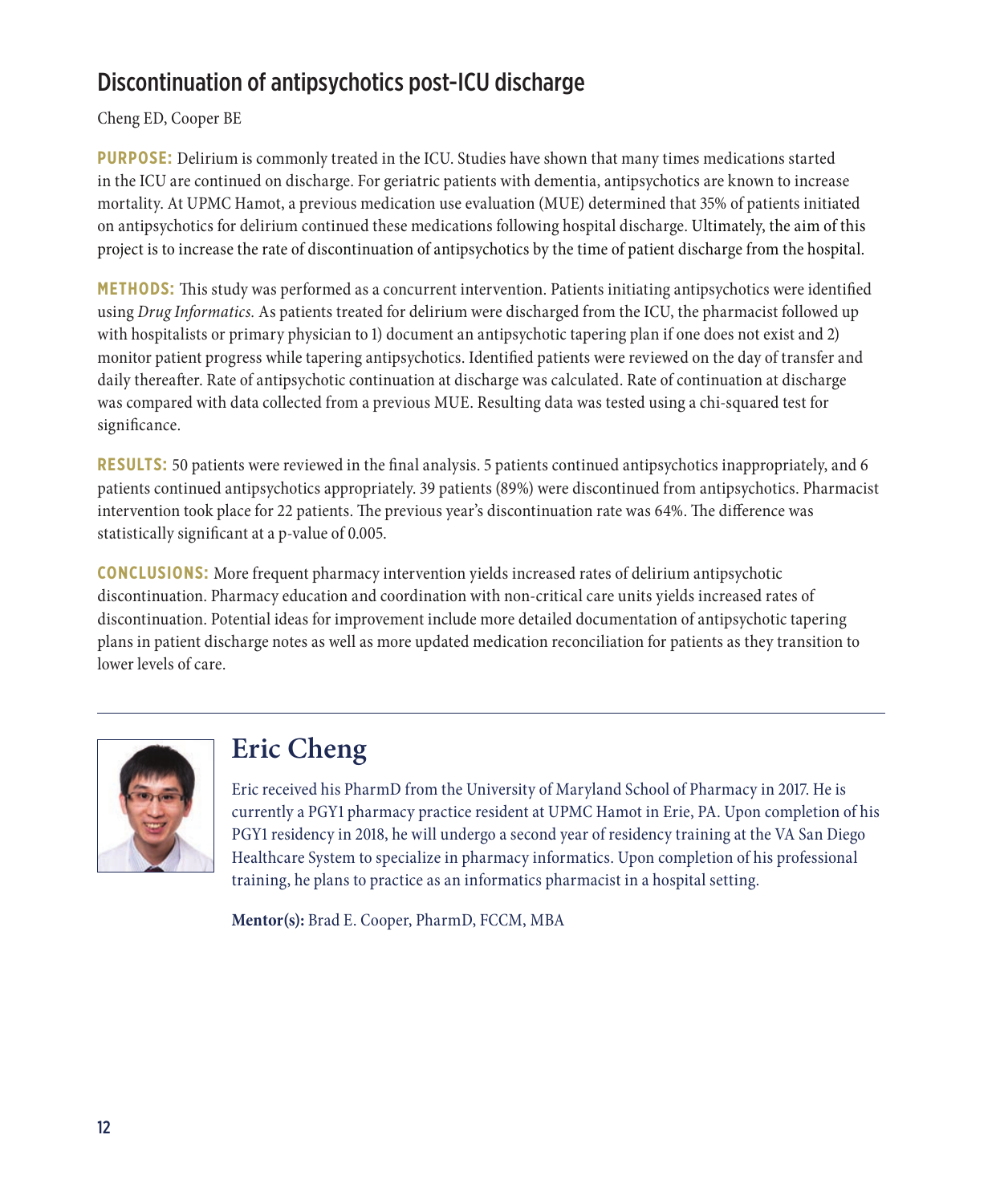#### Identifying key factors associated with high-achieving chain pharmacy teams delivering quality care for patients in medically underserved areas

Cho KH, Coley KC, Berenbrok LA, Ossman K, Hopper A, McCullough J, Gilmore LA, and McGivney MS

**PURPOSE:** The purpose of this study is to uncover how high-achieving pharmacy teams in medically underserved areas (MUAs) provide patient care. Pharmacists improve patient outcomes and are readily positioned to positively impact the care of vulnerable patients in MUAs. This study aims to evaluate socioeconomic and demographic data, as well as the common qualities, workflows, and approaches to patient care present in high-achieving pharmacy teams, that all may contribute to improved patient care. Learning from pharmacists who are successfully achieving quality care metrics for patients in MUAs can assist others in learning to emulate these best practices.

**METHODS:** This study utilizes a mixed-methods approach and includes pharmacies within a traditional chain in Ohio and Pennsylvania in MUAs. Population- and pharmacy-level demographics were collected for each pharmacy. Each demographic covariate underwent univariate regression with pharmacy quality performance as the dependent variable. A final multivariate regression, including select covariates affecting quality, was conducted. Pharmacies were further categorized by clinical and quality metrics. Highest-performing pharmacies were invited for participation in recorded, semi-structured interviews based on the Theoretical Domains Framework. Key-informant interviews were conducted until saturation, transcribed, and coded by independent investigators for thematic analysis.

**RESULTS:** Statistical analysis of demographics suggests the percentage of population insured (>93%) was associated with a greater likelihood of high-quality care (OR = 1.83,  $p = 0.03$ , 95% CI = 1.15-33.77). Pharmacy team members at thirteen high-achieving pharmacies in MUAs were interviewed  $(n = 42)$ . Transcript coding and thematic analysis of interviews are ongoing. Preliminary themes shared amongst these high-achieving pharmacy teams include cultural humility, positive team dynamics, and community engagement.

**CONCLUSIONS:** MUAs traditionally have low practitioner-to-patient ratios coupled with patients with lower achievement of health-related goals. This results in an intense need for practitioners who can meet their needs in their own communities. Pharmacists in these communities are well positioned to meet this need. Creating a framework of successful approaches by community pharmacists in MUAs to meaningfully achieve high quality patient outcomes can serve as a model for others to replicate nationwide and encourage thoughtful decision-making in the team building, hiring, and retention process.

*Presented at the American Pharmacists Association Annual Meeting in Nashville, TN, 2018.*



# **Katherine Cho**

Katie received her PharmD from the University of Michigan College of Pharmacy in 2017 and is completing a community pharmacy residency with the University of Pittsburgh School of Pharmacy and Rite Aid Pharmacy. Upon completion of residency, she is pursuing PGY-2/ Fellowship in Ambulatory Care at the University of Michigan to continue research in issues in minority health.

**Mentor(s):** Kim C. Coley, PharmD, FCCP; Lucas A. Berenbrok, PharmD, MS; Kristine Ossman, PharmD; L Gilmore, PharmD; April Hopper, PharmD; Jesse McCullough, PharmD; and Melissa S. McGivney, PharmD, FCCP, FAPhA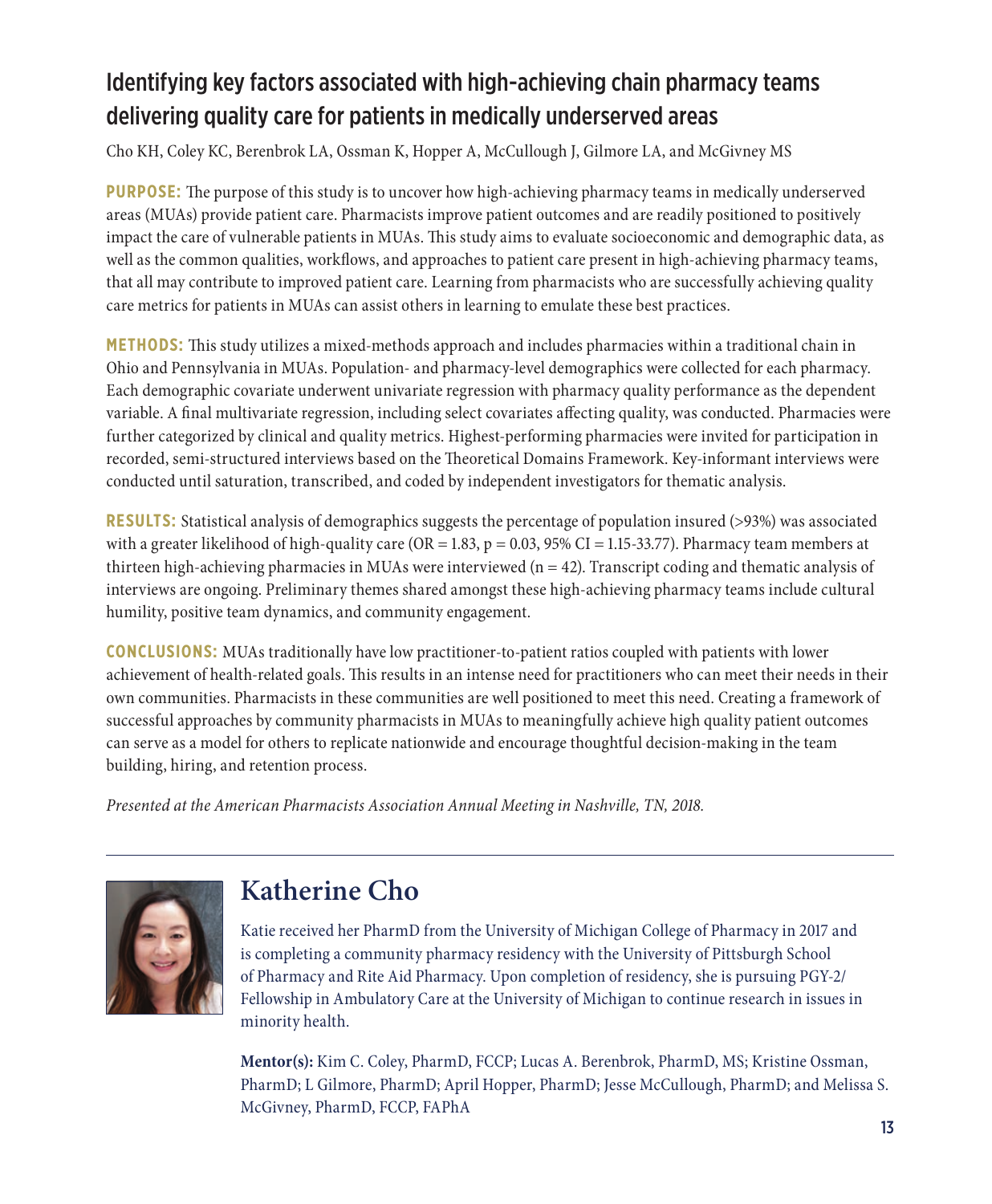#### Drug-associated delirium identified in the Food and Drug Administration Adverse Events Reporting System

Choi S, Smithburger PL, Kane-Gill SL

**PURPOSE:** Drug toxicity and polypharmacy are major risk factors for delirium, especially in elderly patients with underlying comorbidities. Typically, benzodiazepines, opioids, antipsychotics, and anticholinergic agents were deemed highly deliriogenic, but the prevalence of delirium-related events varies in the literature. Also, numerous case reports have demonstrated that drugs with a lower suspicion may be deliriogenic. The objective of this study is to identify known and unknown deliriogenic drugs in the Food and Drug Administration Adverse Events Reporting System (FAERS) to broaden the public knowledge and understanding of deliriogenic drugs.

**METHODS:** FAERS reports from 2004 quarter 1 through 2015 quarter 3 were combined to create a dataset of around 7.3 million patients. These reports were reviewed for delirium-associated terms such as hallucination, confusional state, or acute psychosis, then the list was organized with SPSS Statistics Software to identify the drugs most frequently reported for delirium. Two drug information databases (Lexi-Comp, Micromedex), 1 reference book (Pai), and 1 review article (Clegg) were referenced to place those drugs into 3 categories: 1) medications known to be deliriogenic, 2) medications with potential to be deliriogenic, and 3) medications with new potential to be deliriogenic. Drugs with the highest number of reports associated with delirium terms will be analyzed using a reporting odds ratio (ROR).

**RESULTS:** 360,995 (4.9%) of 7.3 million FAERS reports were due to delirium-associated adverse events. Preliminary result without considering brand names or misspelled drug names showed that the top 10 most deliriogenic drugs are varenicline, natalizumab, duloxetine, interferon beta-1a, quetiapine, paroxetine, olanzapine, clozapine, risperidone, and aripiprazole.

**CONCLUSIONS:** This evaluation will provide a list of commonly known, potential, and newly possible drugs associated with delirium.



# **Seo-Hyun (Claudia) Choi**

Seohyun (Claudia) received her PharmD from The Ohio State University in 2016. She received her PGY1 training at UPMC Mercy in 2017, and she is currently completing PGY2 Critical Care residency program at UPMC Presbyterian. Her professional interests include critical care, neurology, and transplant. She hopes to pursue her career goal as a critical care clinical pharmacist with teaching responsibilities at an academic institution.

**Mentor(s):** Sandra L. Kane-Gill, PharmD, MS, FCCM, FCCP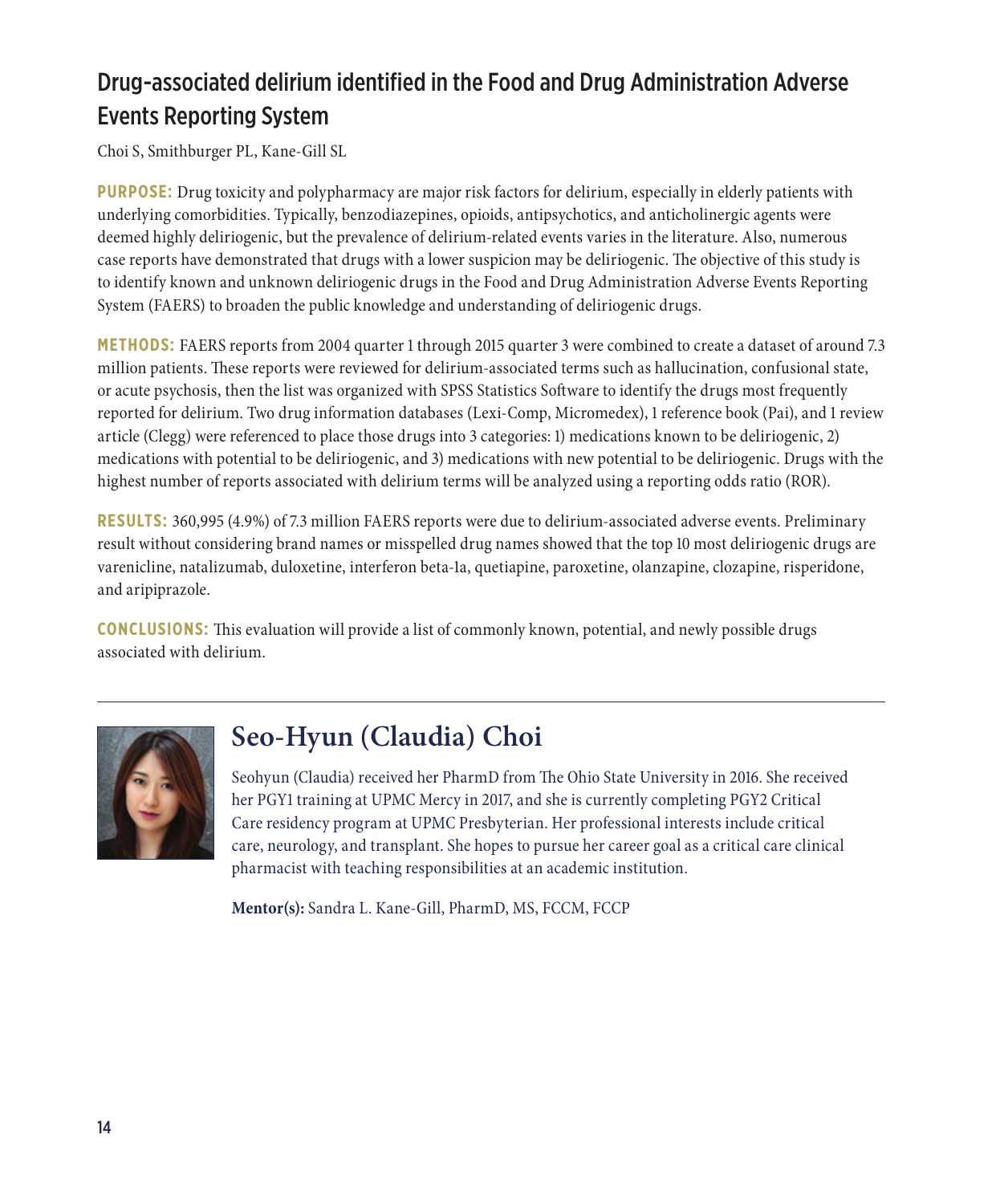#### Evaluation of the use of outpatient spirometry in the diagnosis and treatment of chronic obstructive pulmonary disease in family medicine practice

Copenhaver AM, Castelli G, Koenig ME, Sauereisen S, Friedlander MP, Farrah R

**PURPOSE:** The purpose was to assess the use of outpatient spirometry/pulmonary function testing (PFTs) being performed with the diagnosis and treatment of chronic obstructive pulmonary disease (COPD). With the use of diagnostic measurements, maintenance therapy was reviewed based on the Global Initiative for Obstructive Lung Disease (GOLD) guidelines. The goal of the study was to reinforce the use of in-office spirometry within a family health center and routine assessment of COPD symptoms.

**METHODS:** A retrospective chart review was conducted from a list of active patients at a family health center. Inclusion criteria included patients age 18 years or older who had an ICD-10 code related to a diagnosis of COPD or whose profile contained a current medication for the treatment of COPD. Exclusion criteria included a diagnosis of only asthma or only used an albuterol inhaler. The primary measure was prevalence of spirometry and PFTs with diagnosis and treatment of COPD in the primary care setting. Descriptive statistics were utilized to summarize the results.

**RESULTS:** The study population included 130 patients with an ICD-10 code or treatment of COPD with an average age of 61.5 years being approximately 63.8% (n=83) female. The primary outcome resulted in 60% (n=79) completing spirometry/PFTs with an average  $\rm{FEV}{_1}/\rm{FVC}$  ratio 0.63 (range 0.37 to 0.88). Among physicians, only 35% (n=46) provided assessment with Modified Medical Research Council (mMRC) Dyspnea Scale or COPDAsessmentTest™ (CAT) based on the last office visit. Approximately 57% (n=45) of patients who competed spirometry/PFTs (n=79) should be evaluated for potential step-down therapy based on the lack of symptom assessment and documented exacerbations.

**CONCLUSIONS:** The importance of the research is to improve the implementation of the GOLD guidelines and promote the utilization of in-office spirometry within family medicine practice. Improvement in COPD symptom assessment is an essential to proper COPD staging to improve COPD care, reduce number of COPD exacerbations/ hospitalizations, and provide cost-effective treatment for patients.

*Presented at the 51st Society of Teachers of Family Medicine Annual Spring Conference, Washington, DC, 2018.* 



### **Ardis Copenhaver**

Ardis received her PharmD from the South Carolina College of Pharmacy – Medical University of South Carolina in 2016 and completed a pharmacy practice residency at UPMC St Margaret in 2017. Upon completion of her PGY-2 Ambulatory Care Residency emphasis in family medicine, she plans to practice in an ambulatory care setting and continue to contribute to residency training and pharmacy education.

**Mentor(s):** Roberta Farrah, PharmD, BCPS, BCACP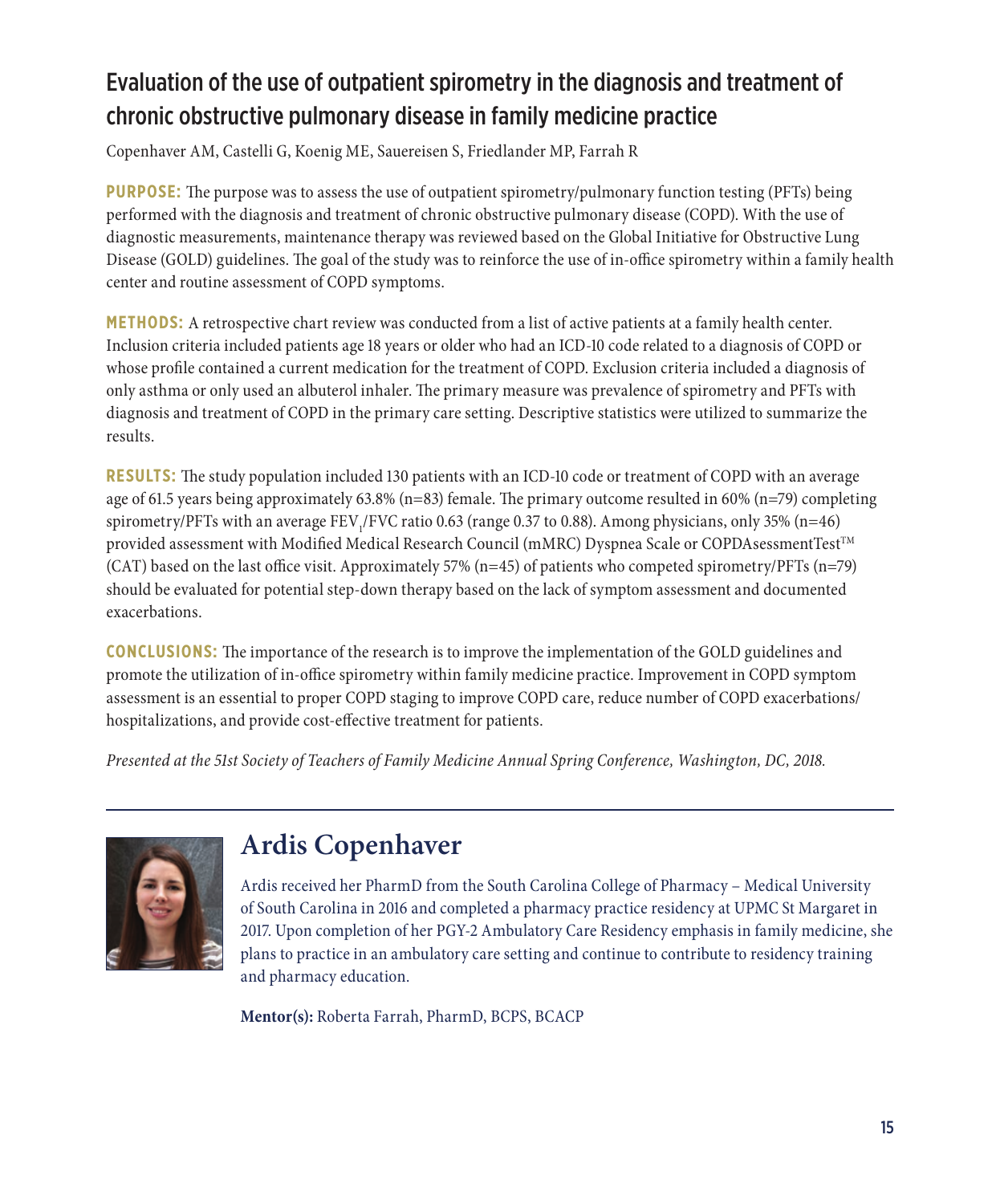#### Prophylactic enoxaparin dosing and anti-Xa levels in postpartum women: A pilot study

Cunningham ME, Beck S, Binstock AB, Braverman J, Burke CE, Haragan A, Hauspurg A, Nolin TD, Nowak JM, Seheult J, Twedt R, Serra A

**PURPOSE:** Changes to the clotting equilibrium, along with considerable hemodynamic changes in a woman's body during pregnancy and immediately postpartum, increase the risk of venous thromboembolism. The risk is further increased in obese patients and those who undergo a C-section. This combination of factors may create an environment of insufficient anti-Xa activity with standard doses of low molecular weight heparin (LMWH) products. LMWH products, such as Lovenox (enoxaparin), have been established as the anticoagulants of choice in obstetric patients. Unfortunately, data is lacking in order to determine the optimal dosing in obstetric patients to achieve anti-Xa targets because this population is usually excluded from studies. This applies especially to obese obstetric patients. Therefore, the goal of this study is to determine anti-Xa systemic exposure achieved with standard prophylactic dosing of enoxaparin in women after pregnancy.

**METHODS:** The main objective of this study is to measure anti-Xa levels (peak, trough, and two levels in between) in postpartum women who require prophylaxis with enoxaparin. A prospective, non-randomized, non-blinded, openlabel pilot study will be performed. Each patient will have four serial blood samples obtained over either twelve or twenty-four hours, based on the dose and dosing frequency she is prescribed.

**RESULTS:** In Progress

**CONCLUSIONS:** In Progress



### **Meghan Cunningham**

Meghan received her PharmD from Duquesne University in 2017 and is completing her PGY-1 pharmacy practice residency at Magee-Womens Hospital of UPMC. Upon completion of her residency, she plans to pursue a clinical pharmacy position in a hospital setting.

**Mentor(s):** Clayton Burke, PharmD; Thomas Nolin, PharmD, PhD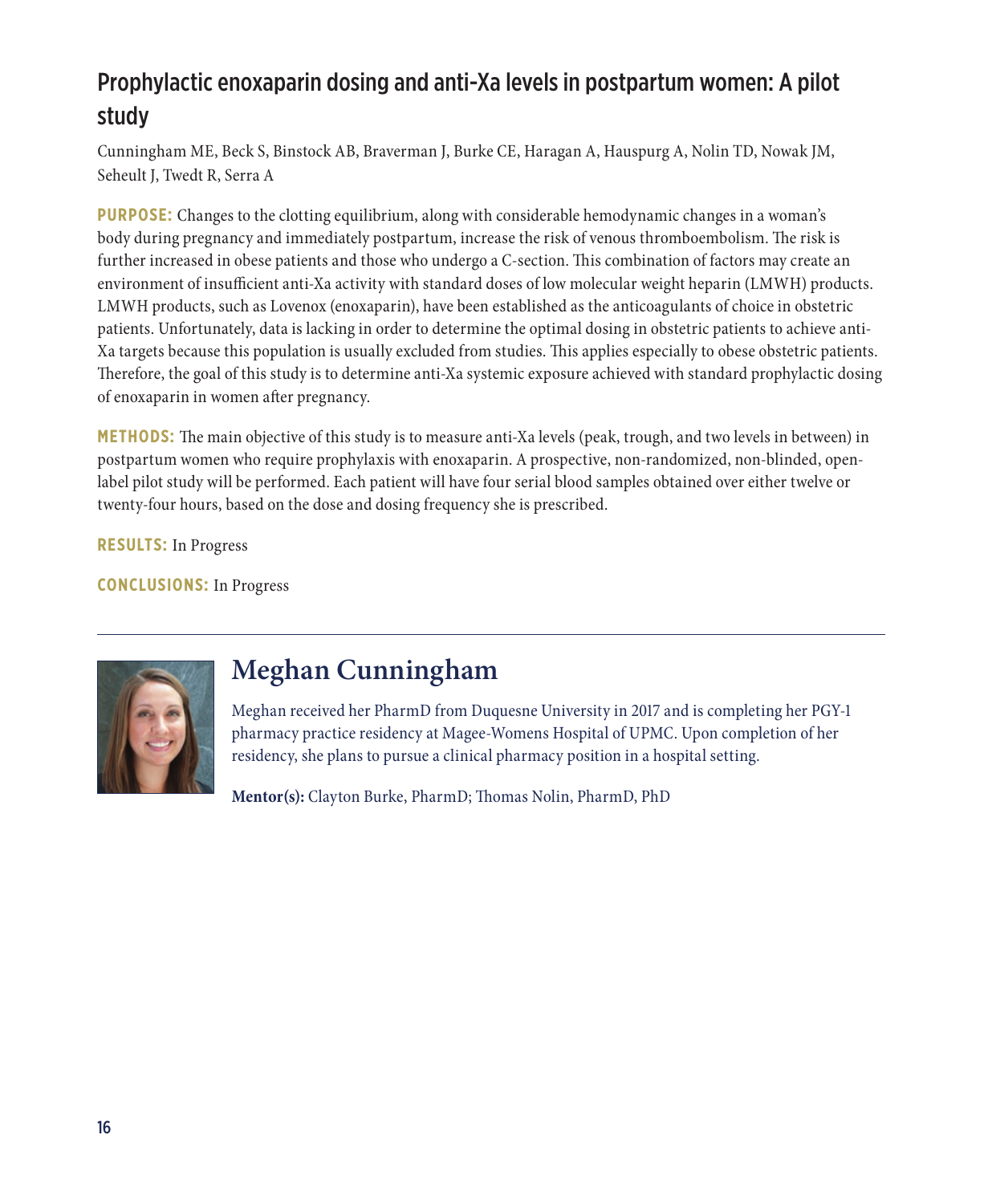#### Evaluating administration of as-needed psychotropic medications in the treatment of acute agitation in older adults

Dean TA, Joseph MP, Carr CN, Fabian TJ

**PURPOSE:** Older adults admitted to an acute psychiatric hospital are often prescribed psychotropic medications as needed (PRN) to manage acute behavioral disturbances including agitation. The objective of this study is to assess administration patterns and to evaluate appropriateness and safety of PRN psychotropic medications in the treatment of acute agitation in older adults.

**METHODS:** Patients discharged from the geriatric unit at Western Psychiatric Institute and Clinic of UPMC in 2017 were included in the descriptive statistical analysis. A retrospective chart review identified patients ≥65 years old with an ICD-10 diagnosis of major neurocognitive disorder and administered at least one PRN for acute agitation. PRN administration patterns and appropriateness were evaluated by medication, dose, route, and administration time in relation to Pittsburgh Agitation Scale (PAS) scores. Safety was assessed by incidence of falls 24 hours after PRN administration.

**RESULTS:** There were 89 patients administered 500 PRNs (5.7 PRNs per admission). The most common PRN used was olanzapine (n= 327). The IM to PO ratio was nearly doubled in the fall group (0.23 vs 0.45). The average total PAS score was 6.8 out of 16 points. Twenty-four patients had at least one fall. The average total PRNs per admission was 9.8 in the fall group. Additionally, the male to female ratio was higher in the fall group (0.9 vs 2.0). Furthermore, 41.7% (n=10) of the fall group had a history of falls compared to 23.6% (n=21) of the entire cohort.

**CONCLUSIONS:** In this retrospective study, PAS scores did not correlate to PRN administration as anticipated. Additionally, total PRNs per admission, intramuscular PRN administration, fall history, and patients' sex were identified as factors that may contribute to increased fall risk. Further investigation of PRN psychotropic administration in the treatment of acute agitation in older adults is needed to develop interventions to improve medication safety in this vulnerable patient population.

*Presented at University of Pittsburgh, Department of Psychiatry Research Day, Pittsburgh, PA, June 2018.* 



#### **Taylor Dean**

Taylor received her PharmD from the University of Texas at Austin in 2017. Following graduation, she started a PGY-1/PGY-2 residency at Western Psychiatric Institute and Clinic of UPMC in order to begin an early focus in psychiatry. Her professional interests include acute psychosis, mood disorders, geriatrics, and underserved care. After completion of residency training, she plans to become board certified in psychiatry and practice in an inpatient psychiatric facility to continue gaining experience in these areas.

**Mentor(s):** Matthew P. Joseph, PharmD, BCPS; Chelsea N. Carr, PharmD, BCPP; Tanya J. Fabian, PharmD, PhD, BCPP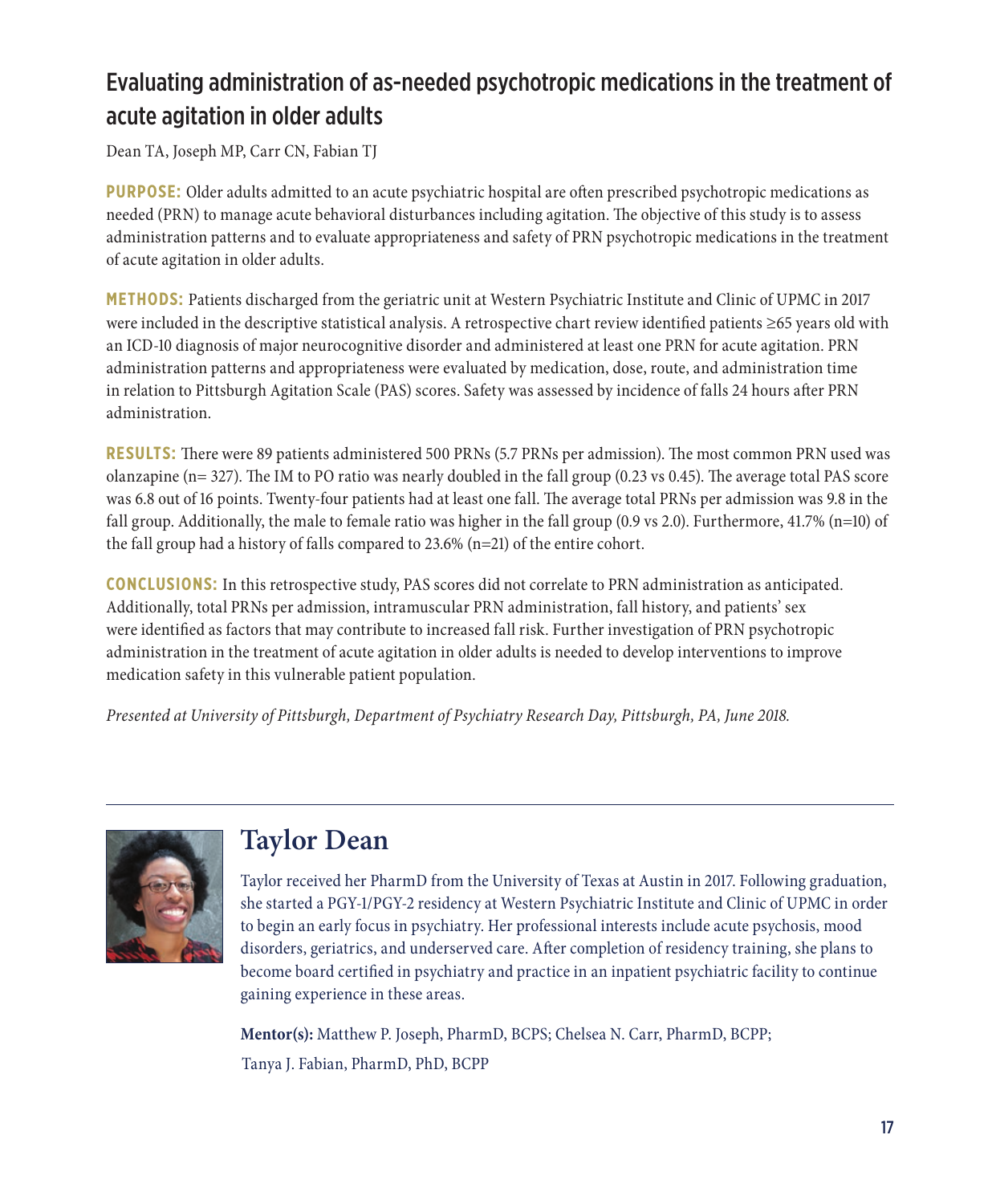#### Carfilzomib for allosensitization in heart transplantation

Demehin MO, Mangiola M, Schonder KS, Zeevi A, Shullo MA

**PURPOSE:** Preformed HLA-specific antibodies are a known risk factor for antibody mediated rejection and poor patient survival following cardiac transplantation. Standard desensitization protocols with plasmapheresis and intravenous immune globulin broadened the donor pool for prospective patients on the waitlist. While this strategy has proven helpful, the optimal treatment of anti-HLA antibodies remains unclear. Carfilzomib (CFZ) exerts its effects by binding to 26S proteasome leading to depletion of plasma cells, a primary source of antibody production. This evaluation was conducted to report the efficacy of the addition of CFZ to a standard desensitization protocol in patients awaiting heart transplantation.

**METHODS:** A retrospective case series of all heart transplant recipients older than 18 years of age treated with CFZbased desensitization as part of the institutional standard-of-care protocol was conducted. Primary endpoints were reduction in neat IgG and C1q cPRA at 16 days, 1, 3 and 6 months post treatment. Secondary endpoints were rate of transplant, allograft function, antibody mediated rejection, acute cellular rejection, adverse drug events, infections, and death after carfilzomib.

**RESULTS:** Six highly sensitized patients received CFZ with five (83%) successfully completing CFZ therapy and being transplanted. Mean follow up was 28 months. Mean immunodominant anti-HLA antibody (MFI>4000) IgG cPRA fell from 74% to 25% at 16 days, 39% at 1 month, 48% at 3 months and 45% at 6 months after therapy. C1q cPRA fell from 33% to 0% at 16 days, 28% at 1 month, 28% at 3 months and 63% at 6 months after therapy. At last follow up, there was no evidence of graft dysfunction, two patients experienced an incidence of pAMR > 2, all patients experienced mild rejection (ACR grade 0-1R) and one patient had an ACR grade 2R which was treated with methylprednisolone.

**CONCLUSIONS:** Carfilzomib provides a novel avenue for desensitization in patients awaiting heart transplantation.



### **Moses Demehin**

Moses received his PharmD from the University of Maryland School of Pharmacy in 2016 and completed a pharmacy practice residency at UPMC Presbyterian in 2017. Upon completion of his solid organ transplantation residency, he plans to practice as an abdominal transplant clinical pharmacy specialist.

**Mentor(s):** Kristine S Schonder, PharmD; Michael A Shullo, PharmD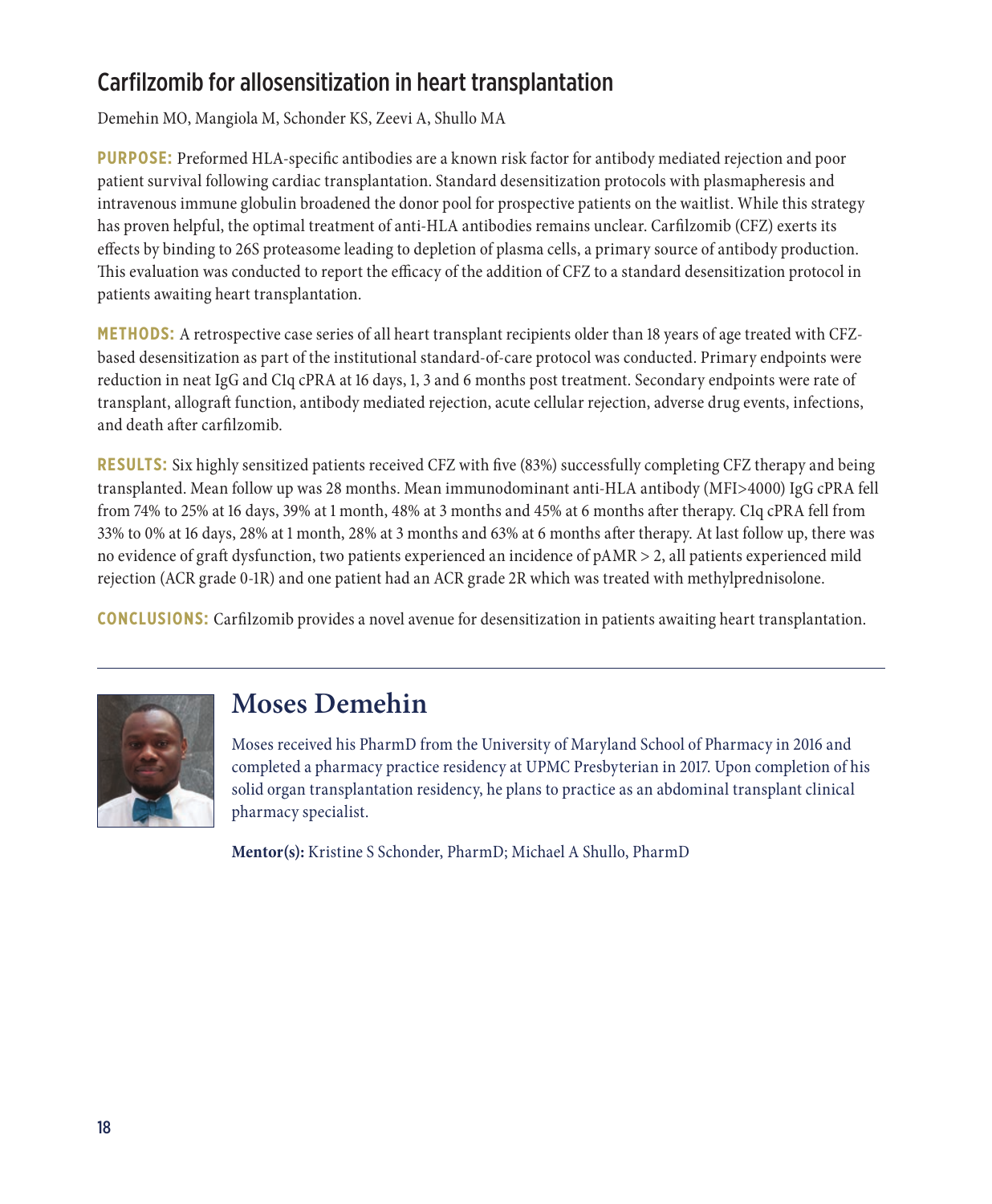#### Evaluating the early implementation of pharmacist-provided patient care services of a statewide pharmacy network within a regional grocery chain pharmacy

Doong K, Berenbrok LA, Patel A, Coley K, Antinopoulos B, Carroll J, Richardson R, McGivney M

**PURPOSE:** The objective of this research is to evaluate the early implementation of pharmacist-provided comprehensive medication management (CMM) within a regional grocery chain pharmacy supported by a community pharmacy enhanced services network. Project aims are to (1) elicit pharmacists' experience engaging patients in CMM in their pharmacies; and (2) assess how patient engagement evolves over the initial 6-months of implementation of an initial health insurer contract.

**METHODS:** Key informant interviews with 16 pharmacists from 16 locations providing care at a regional, community pharmacy grocery chain were conducted. An interview guide was developed using domains from the Consolidated Framework for Implementation Research. The cohort of 16 pharmacists were interviewed every two weeks for three months during early implementation of a state Medicaid health insurer contract for CMM. Interviews of pharmacists who completed at least five interviews were transcribed verbatim. A codebook was developed. Transcripts were coded by two independent investigators and coding discrepancies were resolved. Thematic analysis and selection of supporting quotes are ongoing.

**RESULTS:** The following preliminary themes of successful approaches to implementation were identified: (1) identify patients who have established relationships as initial patients to engage in CMM; (2) offer the service to patients while they are picking up prescriptions; (3) add an alert to the patient's profile to facilitate patient engagement at prescription pick up and drop off; (4) ensure adequate staff training, consultation space, and staffing resources to provide CMM; and (5) set responsibilities for all team members to incorporate CMM within the workflow. Further investigation will uncover how pharmacy teams created and adapted their own implementation strategies for patient engagement.

**CONCLUSIONS:** The resulting themes provide insight on how to initially engage patients and pharmacy staff in the provision of CMM. Understanding the early implementation of reimbursable CMM services at a regional grocery chain pharmacy may serve as a framework for others to replicate and scale enhanced services within statewide networks.

*Presented at the American Pharmacists Association Annual Meeting and Exposition, Nashville, TN, 2018.*



### **Katie Doong**

Katie Doong is from Mamaroneck, NY. She received her PharmD in 2017 from Northeastern University in Boston, MA. Katie is the current PGY-1 Community Pharmacy Resident with the University of Pittsburgh and Giant Eagle Pharmacy. Her professional interests include chronic disease state management, implementation of patient care services in community pharmacies, and precepting student pharmacists. Following residency, Katie plans to pursue a career as a community pharmacist providing innovative patient care services in Pittsburgh. In her spare time, Katie enjoys traveling, exploring new restaurants, and spending time with family and friends.

**Mentor(s):** Lucas A. Berenbrok, PharmD, MS; Kim C. Coley, PharmD, FCCP; Brandon Antinopoulos, PharmD; Joni Carroll, PharmD, BCACP; Renee' Richardson, PharmD; Melissa A. Somma McGivney, PharmD, FCCP, FAPhA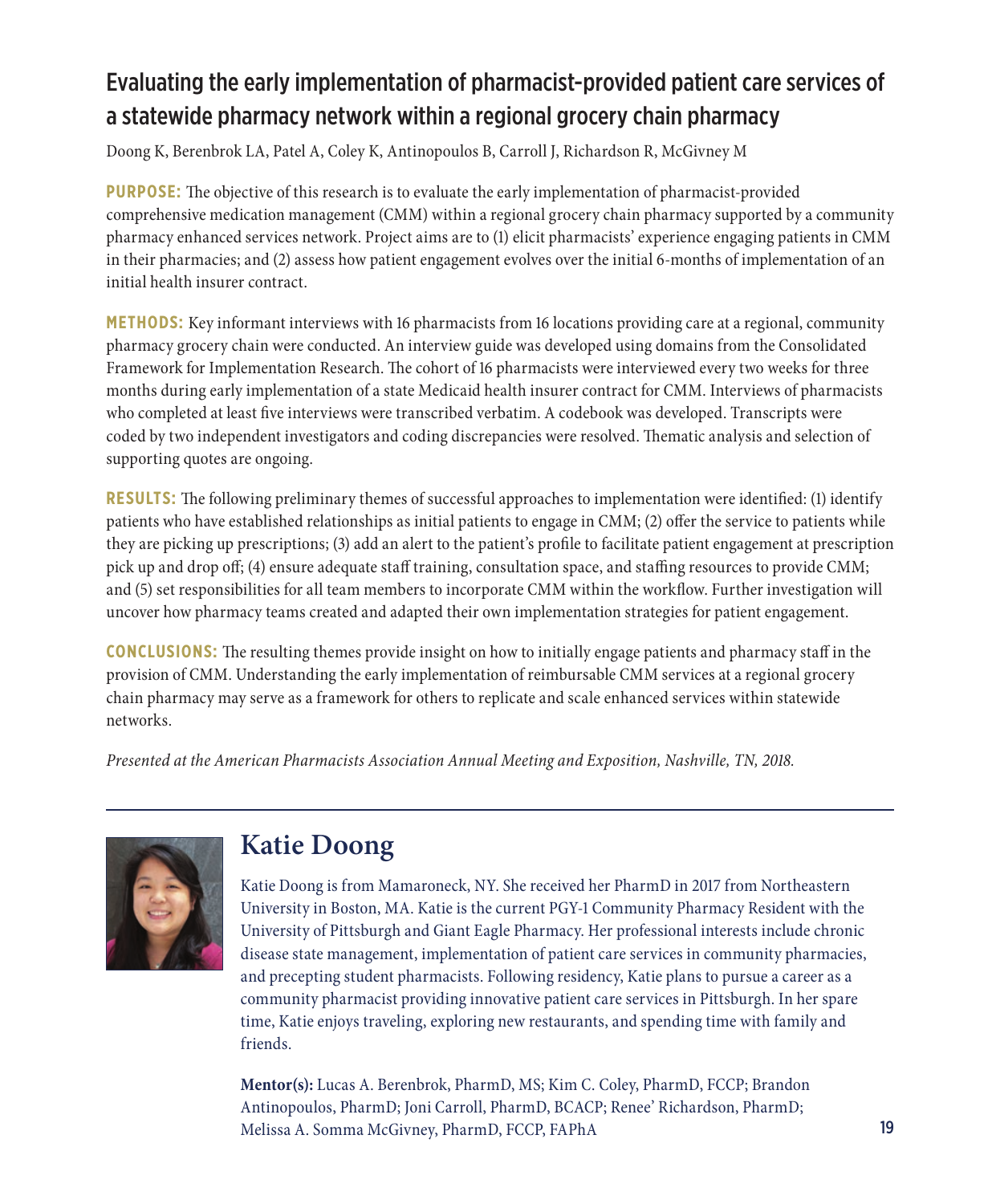#### DOAC and forget-it? Necessity of direct oral anticoagulant monitoring services in family medicine health centers

Fargo EL

**PURPOSE:** There is limited research that has evaluated the prescribing, monitoring, and patient compliance of direct oral anticoagulants (DOACs), yet it is important that gaps in care be identified to promote appropriate usage and safe practices by healthcare providers and patients. The purpose of this project is to determine if patients managed by providers of outpatient family health centers are receiving the appropriate initial dose, dose adjustments, and medication counseling of these high risk medications.

**METHODS:** A descriptive chart review was performed on all adult patients prescribed DOACs who received care from physicians of the UPMC St. Margaret family health centers from September 2017 to February 2018. The two primary outcomes evaluated include 1) the frequency of DOACs utilized for non-FDA approved indications, and 2) the frequency of DOACs dosed incorrectly. Secondary outcomes that are currently being gathered via telephonic interviews with patients include DOAC compliance and patient-reported adverse drug events. The results will be analyzed via descriptive statistics and multiple regression analyses.

**RESULTS:** There were 109 patients with active DOAC prescriptions. The only DOACs utilized were rivaroxaban (66.4%), apixaban (31.1%), and dabigatran (2.5%). 74.8% of patients had FDA-approved indications, while the rest were prescribed for non-FDA-approved indications (hypercoagulable state (19.3%), valvular atrial fibrillation (4.2%), history of stroke (0.8%), and status-post PVC ablation (0.8%)). Overall, there were 9 (7.5%) prescriptions that were not dosed appropriately, the majority being doses too low for apixaban and rivaroxaban. Data for secondary outcomes is still being collected.

**CONCLUSIONS:** Ten percent of all patients prescribed DOACs at the family health centers were not prescribed appropriate doses. Past literature suggests that up to 20% of patients do not administer rivaroxaban with food, and many people often miss more than one dose of their DOAC weekly, which places the patient at risk for unnecessary clots. DOAC monitoring services should be implemented to ensure appropriate dosing and patient compliance to prevent negative outcomes.

*Presented at the 51st Annual Society of Teachers of Family Medicine, Washington, DC, 2018.* 



### **Emily Fargo**

Emily Fargo, PharmD, BCPS is a PGY-2 Ambulatory Care Pharmacy Resident at UPMC St. Margaret. She is a 2016 graduate of the University of Pittsburgh School of Pharmacy and completed her PGY-1 Pharmacy Practice Residency at UPMC St. Margaret. Her primary clinical practice site is the UPMC St. Margaret Bloomfield-Garfield Family Health Center. Her professional interests include chronic disease state management, interprofessional education, and teambased care. Emily enjoys travelling, tennis, spending time outdoors, and being with family. At the completion of residency, Emily will begin her career with Cleveland Clinic as a primary care clinical specialist.

**Mentor(s):** Greg B. Castelli, PharmD, BCPS, BC-ADM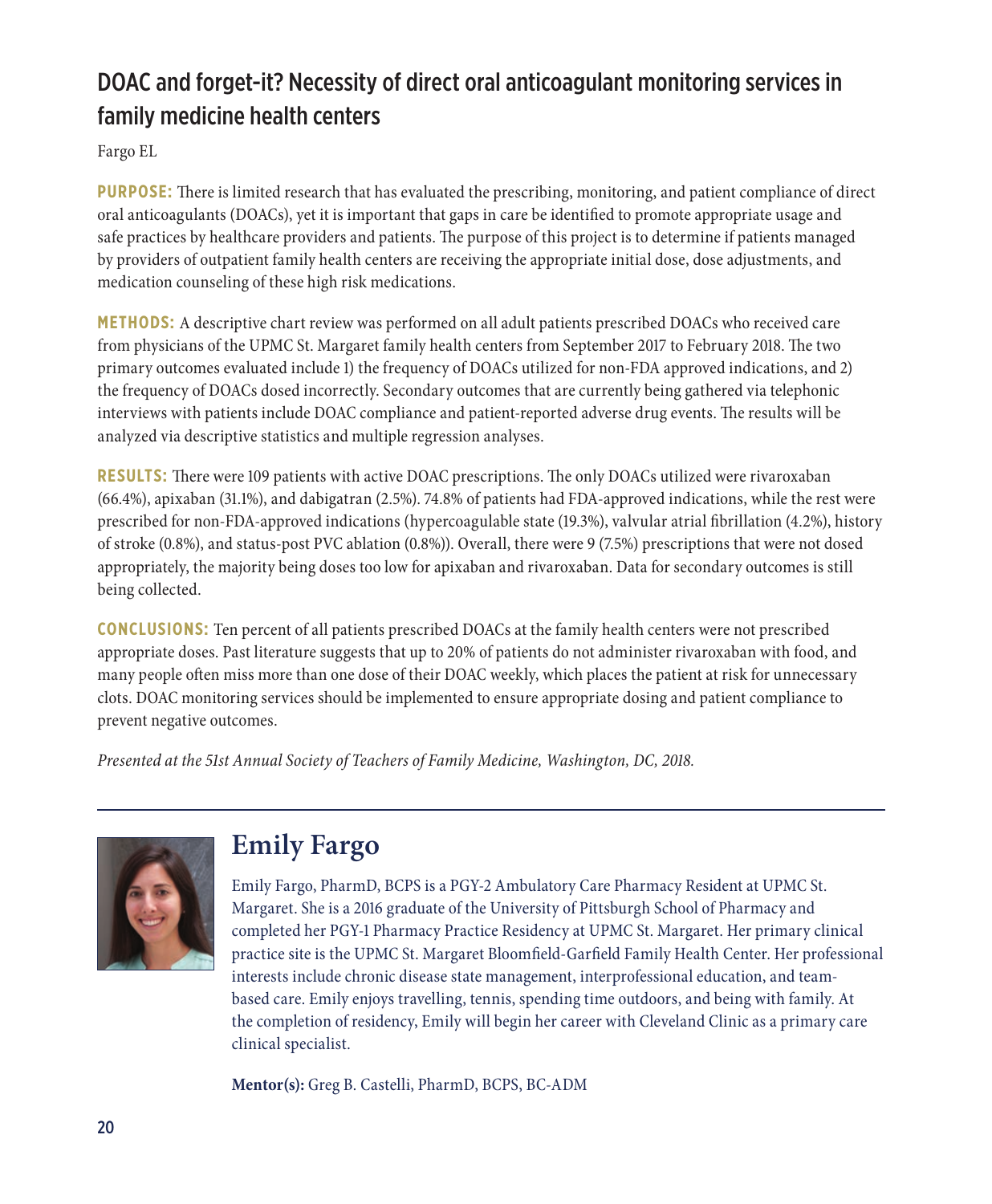#### Pharmacist-driven procalcitonin-guided algorithm for antibiotic use in ICU patients with pneumonia

Ferdock AD, Campbell R, D'Amico F, Pickering A

**PURPOSE:** Antibiotic use in non-bacterial respiratory tract infections is a common occurrence that may lead to unnecessary antibiotic exposure and side effects. Ordering a procalcitonin (PCT) laboratory test and following a specific algorithm may decrease this occurrence. Currently, PCT can be ordered for patients with pneumonia; however, there isn't a standardized algorithm in place (at UPMC St. Margaret) to help guide the physicians in regard to antibiotic use. This research project is designed to implement an algorithm to guide clinical based judgment in regard to ordering and responding to the PCT level.

**METHODS:** The study design is observational, involving adult ICU patients at UPMC St. Margaret with pneumonia. A PCT algorithm was implemented in February 2018 for clinician use to help guide antibiotic therapy. The primary outcome is PCT algorithm compliance post-implementation. Compliance was defined as PCT ordered within 24 hours of antibiotic administration and based on the value, appropriate antibiotic administration. A chart audit was performed to collect baseline characteristics and PCT values pre-and post-implementation. Descriptive statistics were used to describe pre-and post-groups. Prevalence rates of appropriateness (plus 95% CI) were calculated to compare groups.

**RESULTS:** Results are preliminary, as research is still in progress. The pre-implementation group from August 2017 – January 2018, 100 patients met inclusion criteria. PCT was ordered in 69% of patients. Antibiotics were administered 97% of the time. These PCT values were hypothetically applied to the algorithm, and 72% received appropriate treatment regarding antibiotics. Mean antibiotic duration was 6.2 days ± 2.5. Post-implementation data collection is still in process. For March 2018, 15 patients were reviewed. PCT was ordered in 93% of patients. The PCT algorithm was applied appropriately 93% in regard to antibiotic use. Mean antibiotic duration 5.5 days  $\pm$  2.8.

**CONCLUSIONS:** Implementing this algorithm will help guide medical decision making for providers, in regard to procalcitonin values and antibiotic usage. The standardized PCT algorithm, with pharmacist guidance, has the potential to decrease unnecessary antibiotic use, rate of antibiotic resistance, side effects, cost to the patient, and cost to the healthcare system. In addition, this implementation could be expanded to other hospital services with clinical pharmacists present.

*Presented at the 51st Society of Teachers of Family Medicine Annual Conference, Washington, DC, 2018.* 



# **Ariel Ferdock**

Ariel Ferdock is a PGY-1 Pharmacy Resident at UPMC St. Margaret. She received her PharmD from Nova Southeastern University in Palm Beach Gardens, FL; and she attended Towson University in her home state of MD, where she received her Bachelor of Science in Chemistry. Upon completion of her PGY-1 residency, she will continue at St. Margaret as a PGY-2 in Family Medicine.

**Mentor(s):** Aaron Pickering, PharmD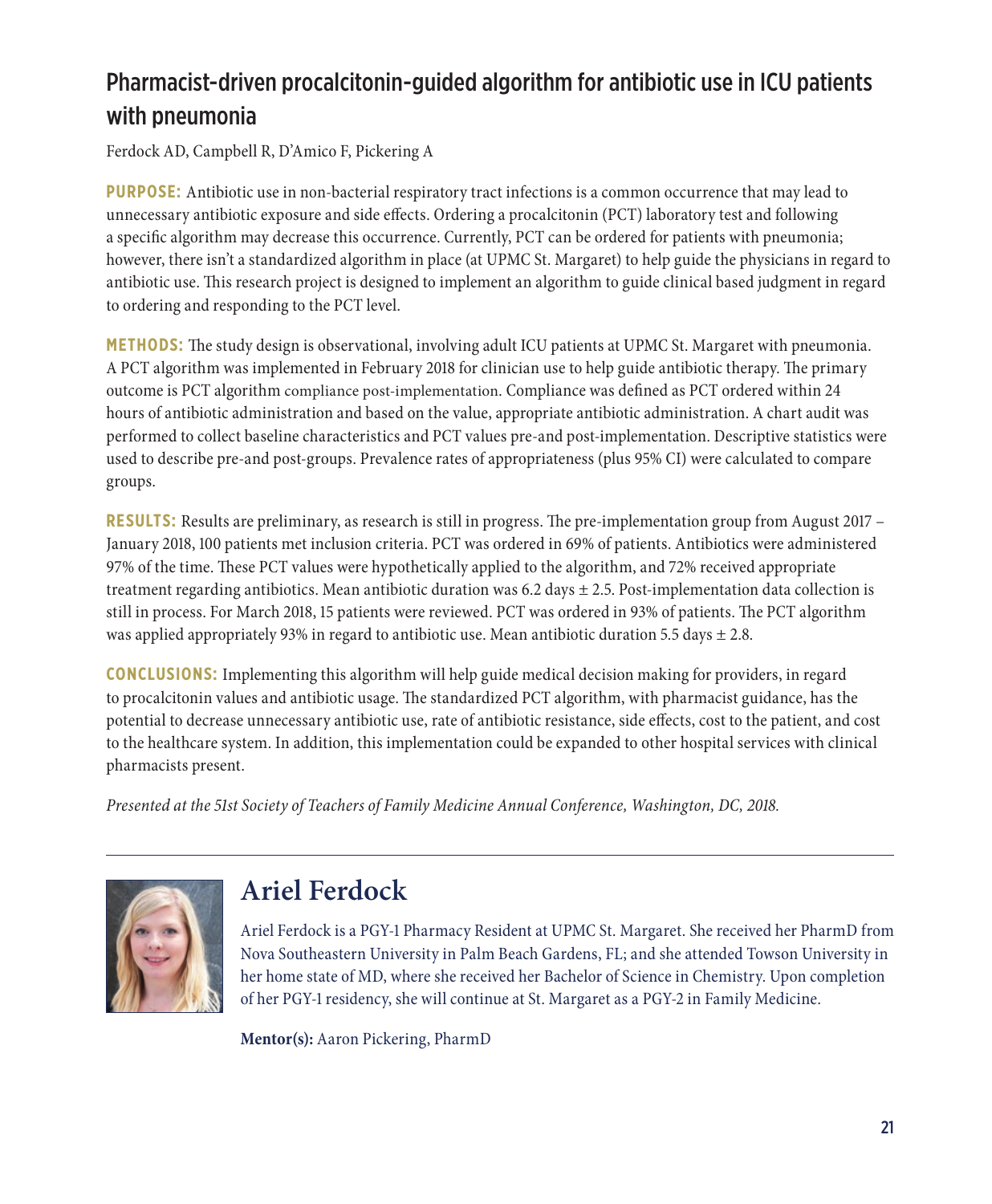#### Impact of pharmacist-led medication education on medication adherence and readmission rates in patients newly started on dual-antiplatelet therapy following percutaneous coronary intervention with stent placement

Gray EL, Kostka S, Hebda MF

**PURPOSE:** The use of dual antiplatelet therapy (DAPT) in patients who have received percutaneous coronary intervention (PCI) with stent placement is indicated to reduce the risk of myocardial infarction, stroke, and stent thrombosis. Medication adherence plays a key role in reducing these risks. Furthermore, previous studies have observed a beneficial impact of pharmacist-involved transitions of care programs on medication adherence and hospital readmission rates. The purpose of this study was to determine the impact of pharmacist-led medication education on readmission rates medication adherence in patients newly started on DAPT following PCI with stent placement.

**METHODS:** A retrospective chart review of patients who received a cardiac catheterization between 05/01/2017 and 12/01/2017 was conducted. Patients were included if they had undergone PCI with at least one stent placement and were newly started on DAPT. Patients were excluded if discharged to a skilled nursing or acute rehab facility. Patients were separated into two groups, one received pharmacist-led medication education and the other received usual care. The primary objectives were to assess the impact of pharmacist-led medication education on 30-day readmission rates. Secondary objectives were to assess the impact of pharmacist-led medication education on 90-day readmission rates and medication adherence.

**RESULTS:** One-hundred fifty-eight patients were included in this study, 68 (43%) were in the pharmacist-led medication education group and 90 (57%) were in the usual care group. Refills were obtained when the initial medication supply was exhausted by 56 (88%) and 75 (88%) patients in the pharmacist-led medication education group and the usual care group, respectively ( $p=0.892$ ). A 30-day readmission occurred in 8 (12%) and 18 (19%) of pharmacist-led medication education group and usual care group, respectively (p=0.167). A 90-day readmission occurred in 16 (25%) and 22 (24%) of the usual care group and pharmacist-led medication education group, respectively (p=0.894).

**CONCLUSIONS:** Pharmacist-led medication education in patients newly started on DAPT and who have received PCI with stent placement showed no difference in 30-day readmission rates and medication adherence. However, 30-day readmission rate were numerically lower in the pharmacist-led medication education group. Further research is needed regarding the impact of pharmacist-led medication education on medication adherence and 30-day readmission rates in larger populations.



# **Erica Gray**

Erica received her PharmD from Duquesne University in 2015 and completed a two-year fellowship in clinical development at Allergan and in collaboration with St. John's University. Erica is currently a PGY-1 pharmacy resident at UPMC Presbyterian-Shadyside: Shadyside Campus. Upon completion of residency Erica will work as a clinical pharmacist at an independent pharmacy that services correctional facilities and long term care facilities.

**Mentor(s):** Michele F Hebda, PharmD, BCPS; Shayna Kostka, PharmD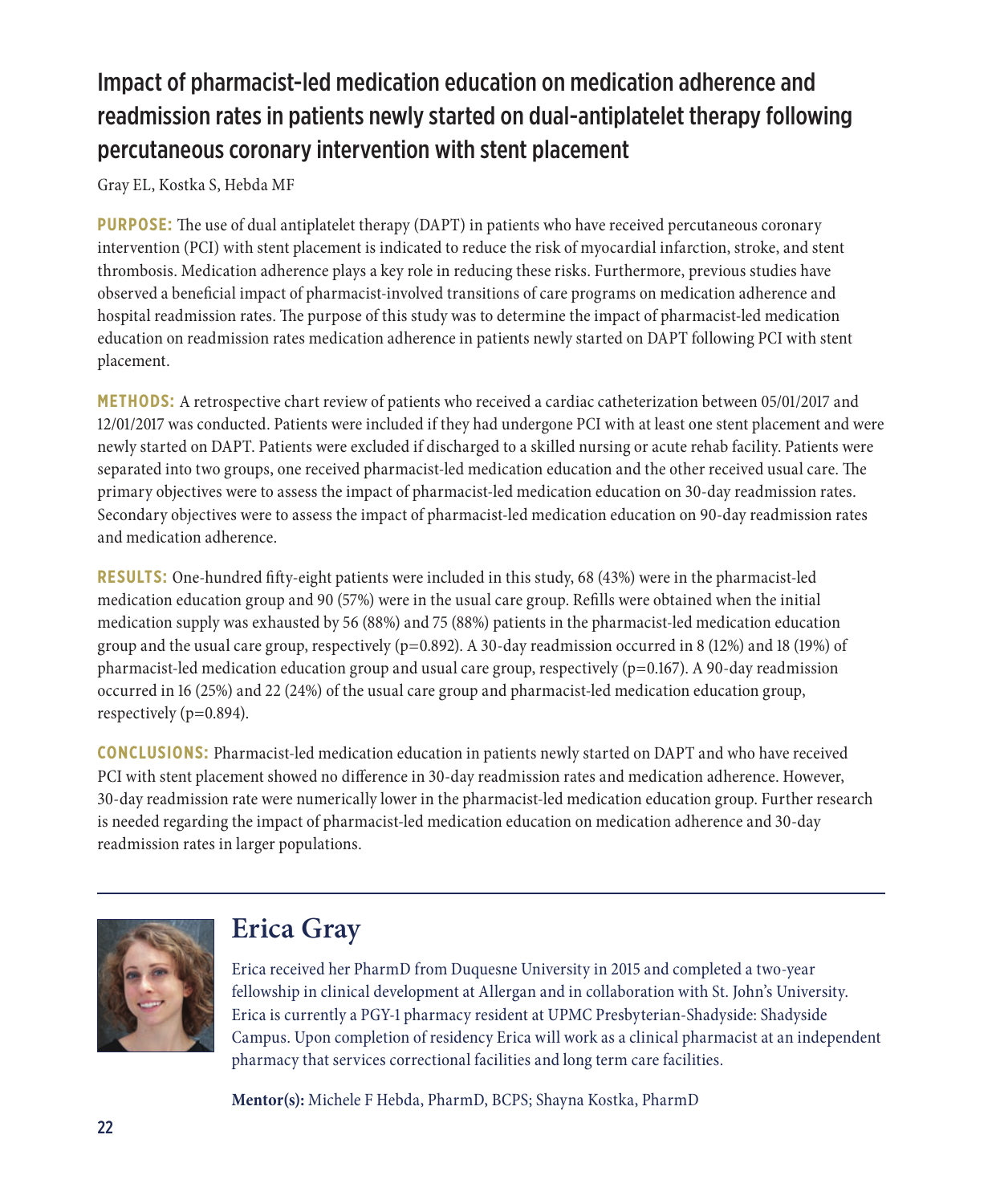#### Impact of respiratory virus positivity on duration of antibiotic therapy in children 2-36 months

Hanna SM, Crowley K, Michaels M

**PURPOSE:** Viruses account for about 30% of community acquired pneumonia, with increased incidence in the pediatric population. The likelihood of bacterial presence is approximately 20-25% after confirmation of viral infection with no clinical evidence of co-infection. Often patients will receive a full course of antibiotics when presenting with symptoms severe enough for admission. Using antibiotics without restriction in these patients can lead to bacterial resistance, but laboratory tests such as respiratory viral panels (RVPs) have the potential to reduce antibiotic use by identifying a viral cause of infection.

**METHODS:** Electronic records were reviewed for inpatients aged 2-36 months with positive RVP results at Children's Hospital of Pittsburgh of UMPC. Baseline characteristics, culture data, antibiotic duration, blood chemistries, and ventilation status were recorded. Patients were stratified by virus and divided into bacterial culture result cohorts. Patients with negative bacterial cultures were further assessed for signs and symptoms that would warrant antibiotic use. The primary outcome was determination of the duration of antibiotic therapy in relation to positive RVP and bacterial culture results. Descriptive statistics were used for this analysis.

**RESULTS:** 132 patients were prescribed at least 1 antibiotic. The population included 3 neutropenic patients, 1 solid organ transplant patient, and 1 oncology patient. 69 patients were mechanically ventilated and fifty required supplemental oxygen. 18% of patients prescribed antibiotics had a positive bacterial culture. Antibiotics stopped within 72 hours of RVP result in 67% of cases. The median duration of continued antibiotic therapy was 7 days if culture positive, 5 days if cultures were negative, and 6 days when no bacterial culture collected. Despite elevated WBC/CRP, antibiotics were frequently discontinued within 72 hours of positive RVP result.

**CONCLUSIONS:** When positive RVP results are available, providers are often comfortable discontinuing antibacterial therapy in pediatric respiratory illness.

*Presented at the 2018 ACCP Virtual Poster Symposium.*



#### **Samantha Hanna**

Samantha received her PharmD from Northeast Ohio Medical University in 2017 and is currently completing a pharmacy practice residency at Children's Hospital of Pittsburgh of UPMC. Upon completion of her residency, she has accepted a position as a pharmacist at Cleveland Clinic Children's Hospital.

**Mentor(s):** Kelli Crowley, PharmD, BCPS, BCPPS; Marian Michaels, MD, MPH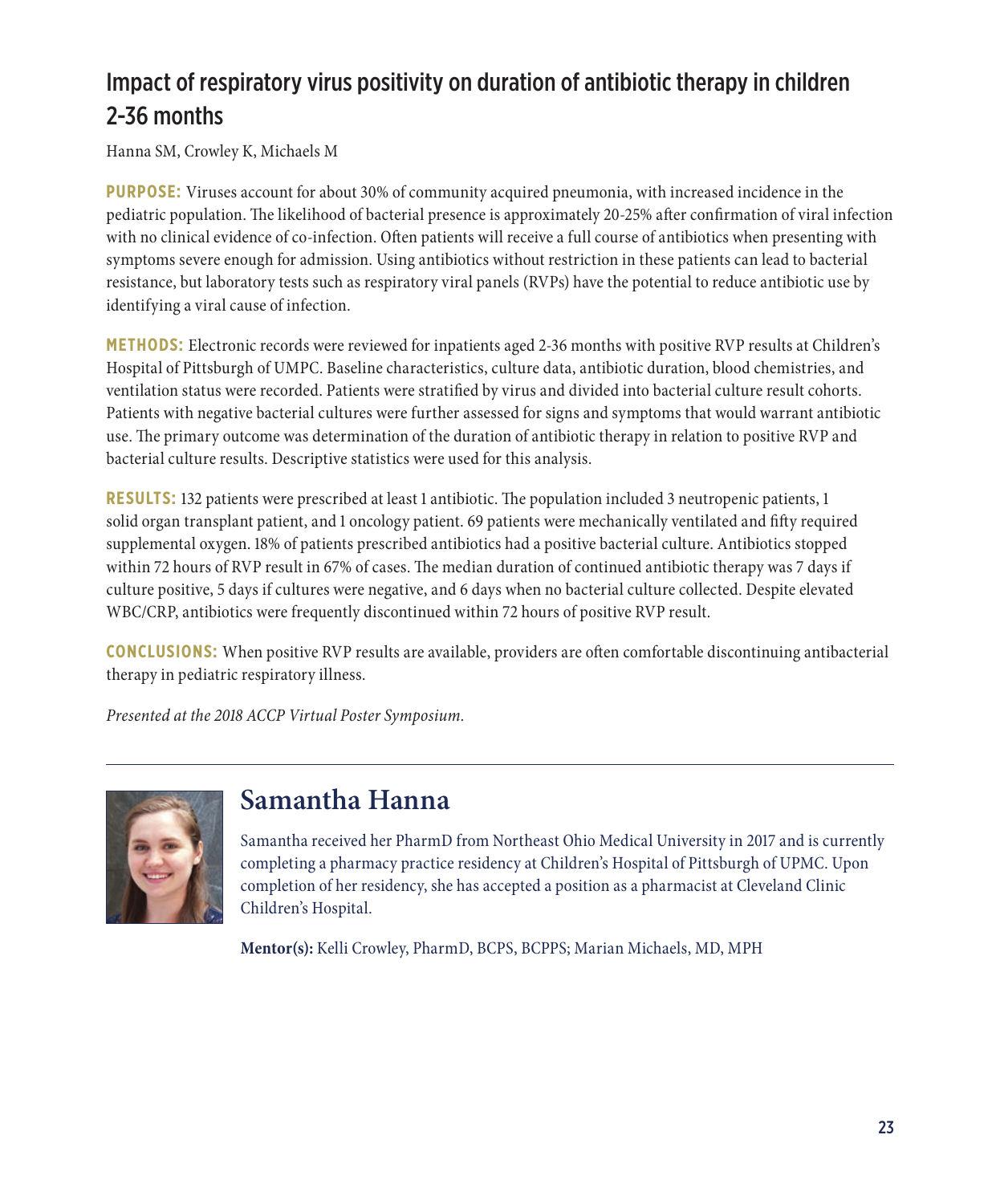#### Evaluation of direct oral anticoagulation prescribing and the role for pharmacist intervention

Harrell M, Miller T, Hall D

**PURPOSE:** Direct oral anticoagulants (DOACs) are often preferred alternatives to warfarin for a variety of reasons, including their lack of routine laboratory monitoring. However, recent publications suggest initial and ongoing assessment given the different dosing options available and possible changes in patient characteristics. The purpose of this evaluation is to assess appropriateness of currently prescribed DOACs and create a process for a pharmacist-led monitoring service.

**METHODS:** A retrospective chart review will be conducted for patients of Shea Medical Center. A report will be generated from the electronic medical record identifying patients prescribed apixaban, dabigatran, edoxaban, or rivaroxaban between 12/1/16 and 11/30/17. Appropriateness of the prescribed DOAC will be assessed regarding dosing, indication, and presence of drug interactions. A communication will be sent to the primary care physician identifying any potentially sub-optimal doses.

**RESULTS:** Seventy-seven patients were identified as being prescribed a DOAC during the study period. Data collection and final analysis are in progress.

**CONCLUSIONS:** This evaluation will identify patients who may benefit from DOAC dosage adjustment and provide an example of a process for a pharmacist-led DOAC monitoring service.



# **Mahalia Harrell**

Mahalia is a PGY2 ambulatory care resident at UPMC Presbyterian Shadyside. She completed her PGY1 residency at UPMC McKeesport. Her areas of interests include primary care, transitions of care, pharmacy and medical education, and advocacy.

**Mentor(s):** Trisha Miller, PharmD, BCACP; Deanne Hall, PharmD, BCACP, CDE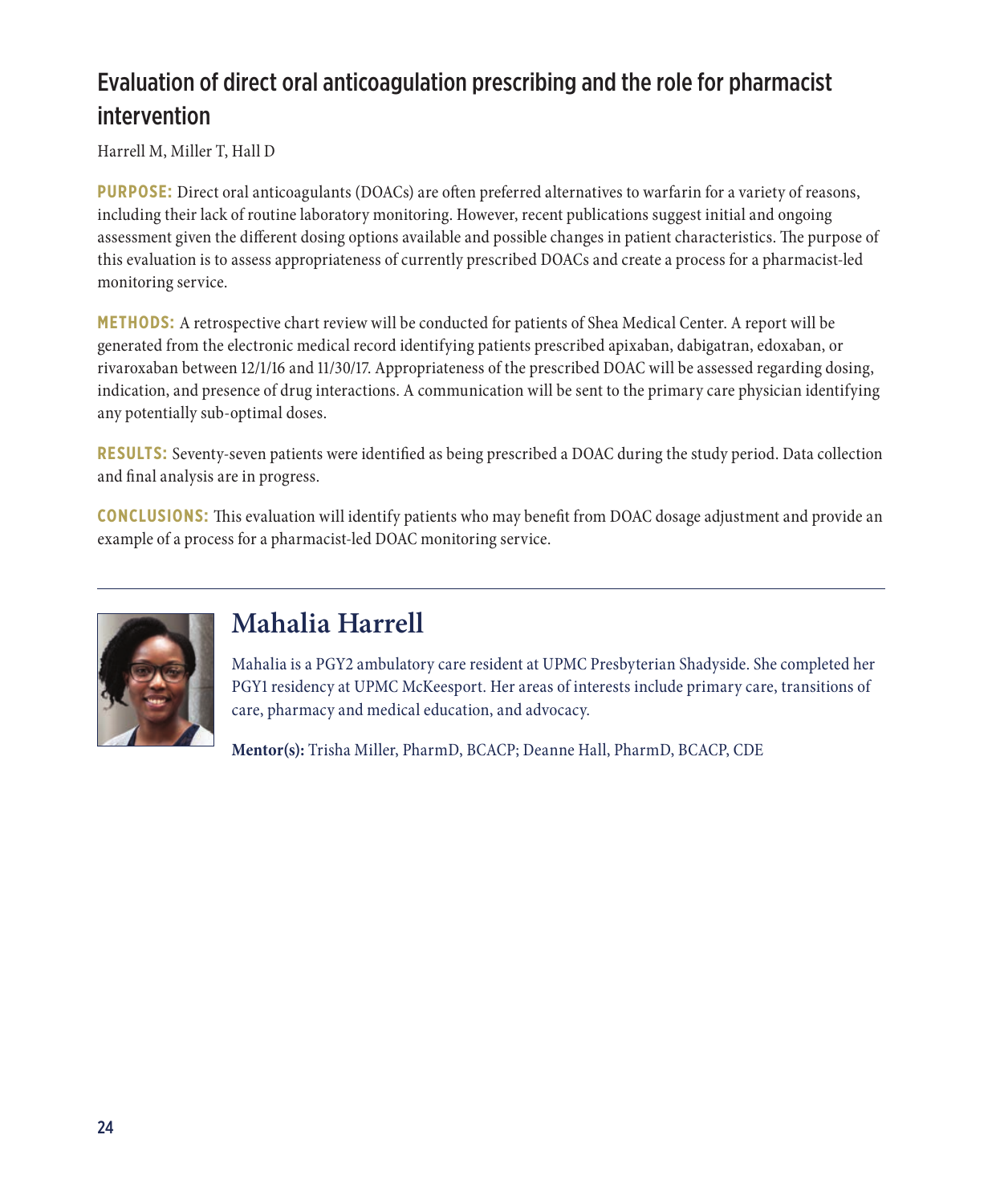#### Nursing satisfaction improvements through automated medication tracking

Hoffman TD, L'Altrelli A, Kane-Gill SL

**PURPOSE:** Nursing satisfaction with pharmacy services is generally related to turn-around time of medications and frequency of missing or late medications. A pilot of patient-specific barcode-linked medication tracking technology was conducted on a nursing floor identified with an above average rate of missing or late intravenous or bulk medications. The purpose of this study was to determine the impact on nursing satisfaction from implementation of new technology used for physical tracking of medications during the medication delivery process.

**METHODS:** A survey administered to a representative nursing group on a floor with a high frequency of missing or late medications addressed availability of medications, frequency of missing medications, and other factors with associated impacts on a nurse's satisfaction with pharmacy services prior to and after the implementation of the medication tracking technology. The anonymous survey was made available to every nurse on the ward where the technology was piloted. Nursing satisfaction was compared before and after the intervention.

**RESULTS:** Ongoing. Study results are still being compiled and analyzed following the completion of the pilot.

**CONCLUSIONS:** This study is expected to show an improvement in nursing satisfaction with pharmacy services as measured by an anonymous digital survey following the implementation of technology utilizing patient-specific barcode tracking with a centralized application to aid in locating medications in the delivery process.



#### **Tyler Hoffman**

Tyler received his PharmD from the University of Pittsburgh School of Pharmacy in 2017 and is currently a PGY1 resident in the Health System Pharmacy Administration track. He will be staying at UPMC Presbyterian to continue for a second year of the HSPA program.

**Mentor(s):** Alfred L'Altrelli, PharmD; Sandra Kane-Gill, PharmD,MS, FCCM, FCCP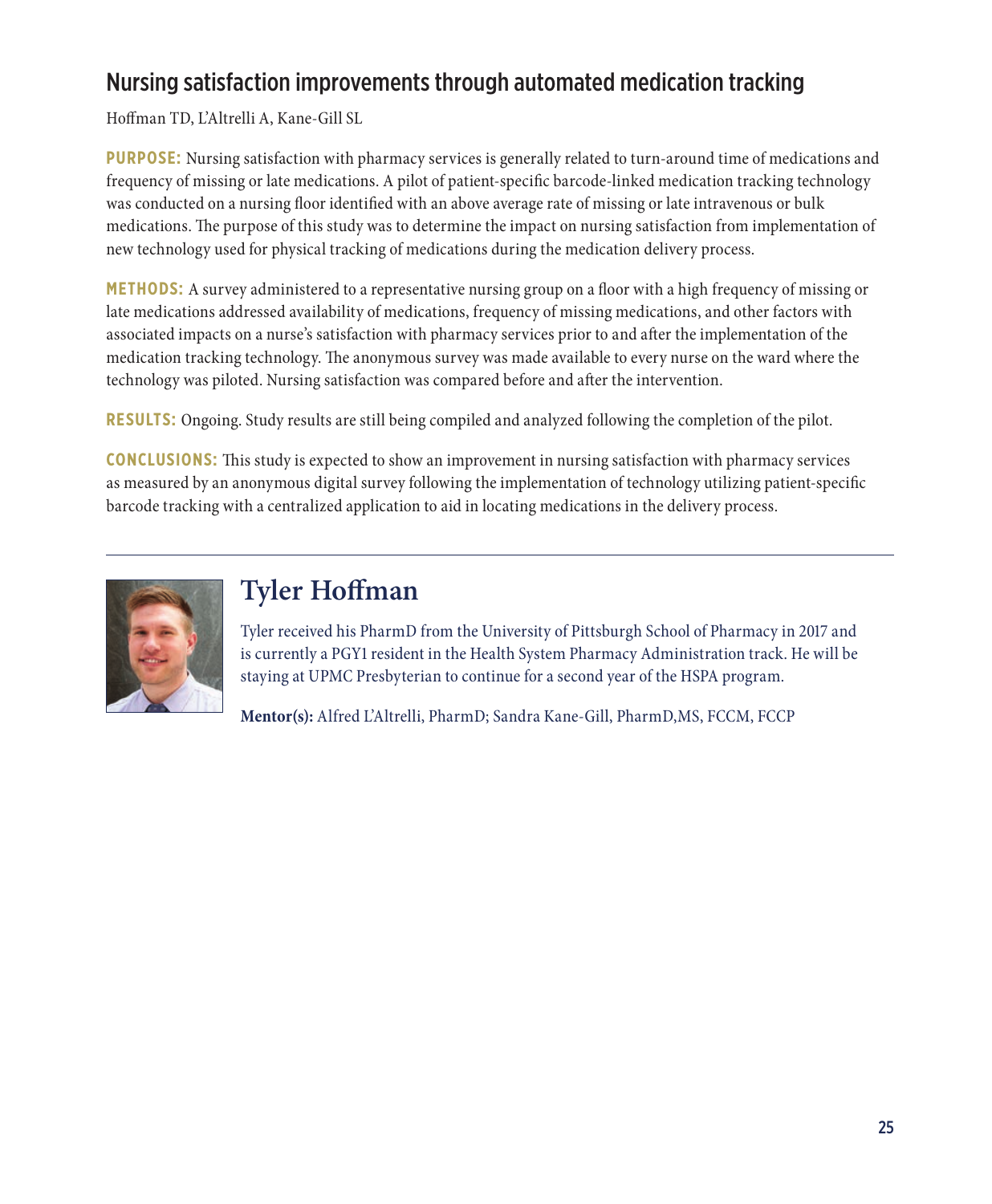#### Evaluation of direct oral anticoagulant dosing and monitoring in two geriatric outpatient clinics

Howerton MA, Suhrie EM, Gennari AS, Jones N, Ruby CM

**PURPOSE:** While warfarin was the mainstay of oral anticoagulation for many years, the direct oral anticoagulants (DOACs) are becoming much more popular options because of their convenience, fewer drug interactions, and less frequent monitoring. Studies have been conducted that assessed the appropriate use of DOACs across varying age groups, however limited studies have been conducted specifically examining the geriatric population, with many of those focused on an inpatient setting. The aim of this study was to retrospectively evaluate the prescribing practices for elderly patients on DOACs in an outpatient setting, specifically evaluating if FDA recommendations are followed for dosing and monitoring.

**METHODS:** This retrospective chart review was approved by the institution quality improvement committee. Subjects included were 65 years or older, had an office visit at UPMC Senior Care Institute or UPMC Benedum Geriatric Center from 09/01/2015 to 08/31/2017, and had a DOAC listed on their home medication profile. The primary objective was to evaluate the appropriateness of dosing based on FDA-labeled recommendations. Secondary objectives included describing common reasons for alternative dosing regimens, evaluating potential differences in appropriate dosing between geriatricians and other prescribers, and assessing the influence of insurance formulary on choice of anticoagulant. Objectives were analyzed using descriptive statistics.

**RESULTS:** Of 232 patients included in analysis, 42.7% were found to have dosing inconsistent with FDA-labeled recommendations. Apixaban, rivaroxaban, and dabigatran were dosed outside of FDA-labeled recommendations 47.3%, 35.8%, and 31.6% of the time, respectively. The majority (72.7%) were dosed lower than recommended doses. Of all patients, the most frequent reason (54.5%) for potentially inappropriate dosing was patients meeting only 1 of 3 dose-reduction criteria when prescribed apixaban. Occurrence of dosing outside of FDA-labeled dosing recommendations was similar between geriatrician and non-geriatrician prescribers (44.0% vs 40.8%, p=0.62). Insurances varied more than expected and could not be analyzed.

**CONCLUSIONS:** Results suggest that direct oral anticoagulants used in geriatric patients in an outpatient setting frequently do not follow FDA-approved dosing recommendations. However, other factors commonly seen in the elderly such as frailty and bleeding may have been factors considered by clinicians when deciding dosing that were not assessed by this review. Further research is needed regarding clinical outcomes in older patients on DOACs and in older patients with DOAC dose adjustments outside of FDA-labeled dosing recommendations.

*Presented in-part at the American Society of Health-System Pharmacists Midyear Clinical Meeting, Orlando, FL, December 2017.*



#### **Michelle Howerton**

Michelle received her PharmD from the West Virginia University School of Pharmacy in 2016 and completed a PGY1 pharmacy residency in Charleston, WV. Upon completion of her PGY2 Geriatric Pharmacy residency at UPMC Presbyterian-Shadyside, she will practice as an ambulatory care clinical pharmacy specialist at WVU Medicine in Morgantown, WV.

**Mentor(s):** Christine M. Ruby, PharmD, BCPS, BCGP, FASCP; Erin Suhrie, PharmD, BCPS, BCGP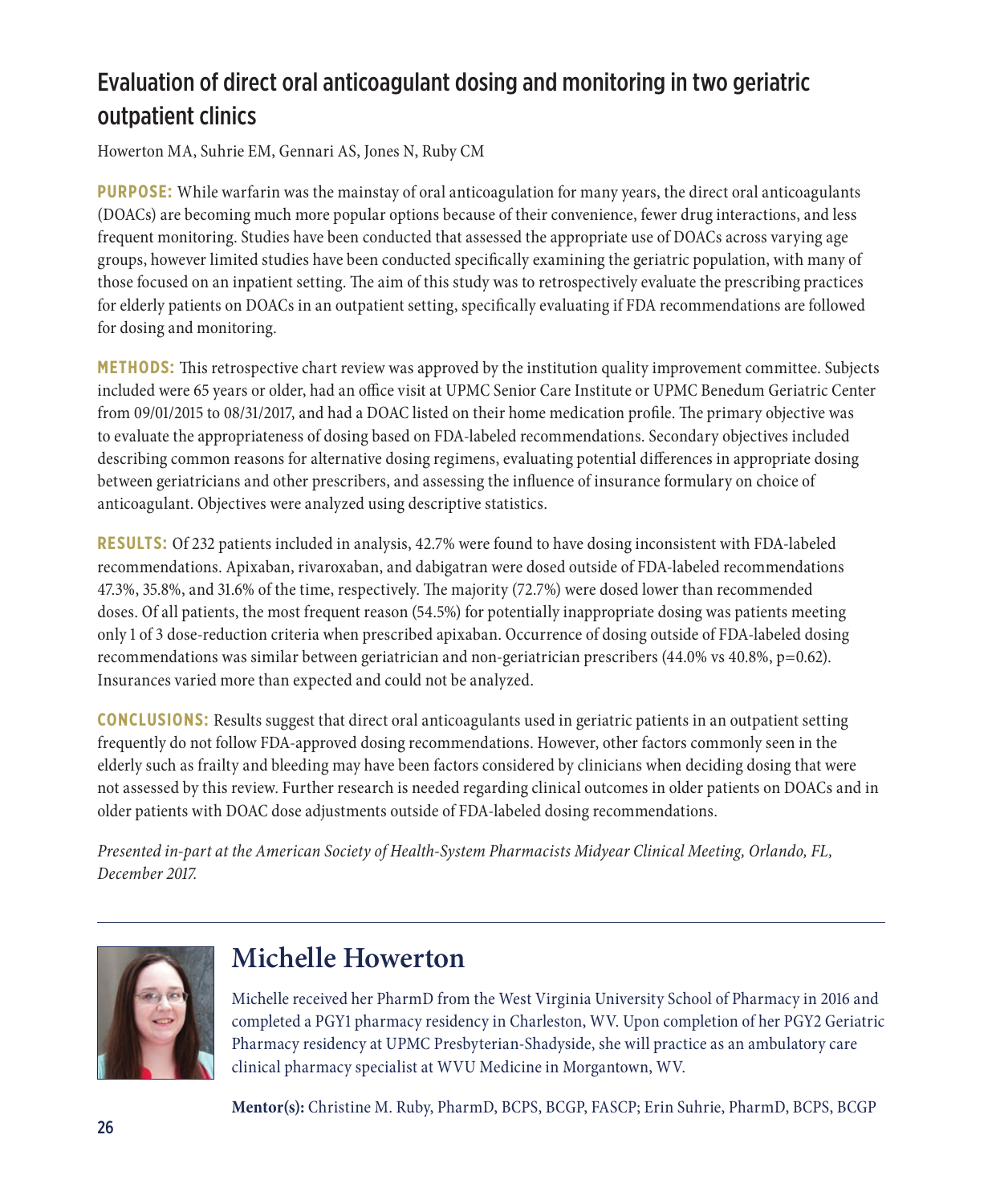#### Impact of Smart Prior Authorization (PA) versus traditional PA programs on approval rates and cost

Jose A, Heasley J, Ni D, Yoo L

**PURPOSE:** The prior authorization (PA) process is one of the most common methods of utilization management programs used by managed care organizations to help ensure appropriate and cost-effective use of prescription drugs. Smart PA programs utilize automated claim submission based on 'smart' rule logic and is designed to bypass the need for manual intervention to make a PA determination. Smart PAs can help provide timely access to medications, improve the member experience, and decrease operational costs. The objective of the study is to evaluate and compare the impact of Smart PA versus traditional PA programs on approval rates and costs.

**METHODS:** A retrospective, observational analysis was performed comparing data from Smart PA to traditional PA programs on a cohort of non-Medicare Part D plans. Smart PA programs that did not have a corresponding traditional PA program for comparison were excluded. The top 5 highest volume Smart PA programs by total episodes were then identified and members with claim activity from June 1, 2017 to December 31, 2017 were included. The primary endpoint was an evaluation of overall PA approval rates for Smart PA and Traditional PA implementation. Secondary endpoints included a composite endpoint of PA denials and walkaways, and cost savings.

**RESULTS:** Smart PA implementation approval rate was significantly higher overall at 79.33% vs 54.10% compared to traditional PA implementation approval rates and in each individual drug class: gastrointestinal stimulants at 82.4% vs 76.43%, antidiabetic agents glucagon-like peptide-1 agents at 89.19% vs 58.55%, serotonin norepinephrine reuptake inhibitors at 79.69% vs 70.36%, topical immunomodulators at 62.63% vs 44.62%, and growth hormones at 93.73% vs 54.24% all statistically significant (p < 0.0001). An estimated operational PA cost savings was calculated at \$66,760.00 for overall Smart PA implementation with an estimated cost savings per member per drug episode at \$16.04.

**CONCLUSIONS:** There was a statistically significant higher percentage of PA approval rates for Smart PA implementation compared to traditional PA implementation overall and for each individual drug class: gastrointestinal stimulants, antidiabetic agents glucagon-like peptide-1 agents, serotonin norepinephrine reuptake inhibitors, topical immunomodulators, and growth hormones. The use of Smart PAs has potential to generate an estimated \$16.04 per member per drug episode in overall operational PA cost savings. Additional studies evaluating setup costs, changes in drug spend with adoption of Smart PAs, and prescriber cost savings related to PA processing would provide further insight into overall cost evaluation.

*Presented at the AMCP Managed Care & Specialty Pharmacy Annual Meeting 2018, Boston, MA, 2018.*



#### **Abraham Jose**

Abraham received his PharmD from the University of Hawaii at Hilo Daniel K. Inouye College of Pharmacy in 2017 and will complete a managed care residency at CVS Health in 2018. Upon completion of residency, he plans to practice in a managed care/pharmacy benefit management setting and potentially pursue graduate training in business administration.

**Mentor(s):** Jennifer Heasley, PharmD; Danfeng Ni, PharmD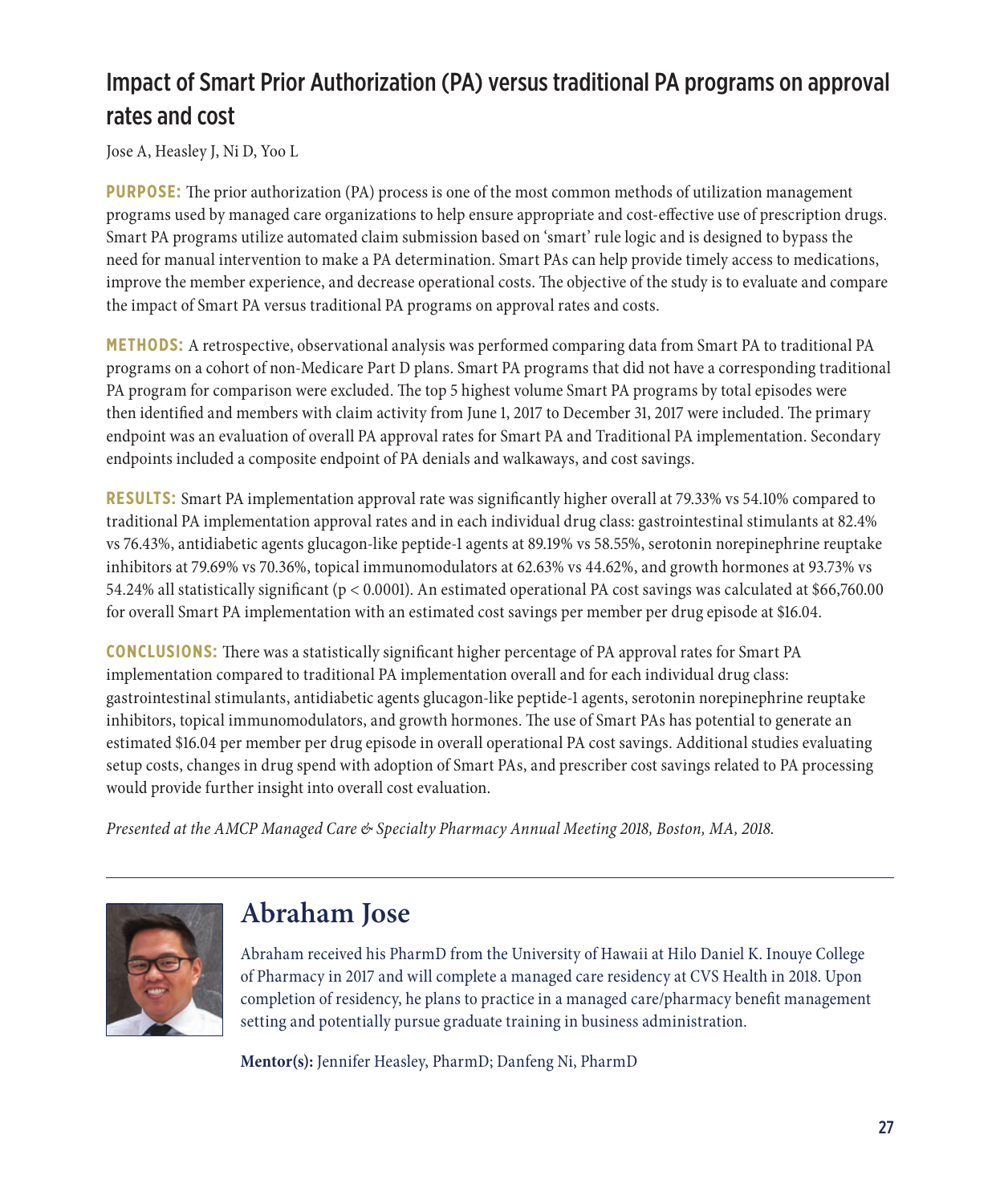#### Appropriateness of intravenous vancomycin usage based on risk factors and indication

Kasper WR, Ours RL

**PURPOSE:** Due to the rise in MRSA infections, resistance to vancomycin (VAN), and limited agents available for treatment, it is imperative VAN is used appropriately. VAN is also associated with several toxicities including nephrotoxicity. This study evaluated the appropriateness of VAN usage and assessed UPMC Hamot's dosing strategies to determine if there is a correlation to acute kidney injury (AKI).

**METHODS:** This study is a retrospective electronic medical record review of 100 adult inpatients treated with VAN at UPMC Hamot from January - April, 2017. VAN appropriateness was assessed upon initiation of therapy. For those patients who remained on VAN beyond 48 hours, pre-specified criteria needed to be met to be considered appropriate. This study also looked at patients rates of AKI in those treated with VAN as well as VAN + piperacillin/tazobactam (PTZ).

**RESULTS:** VAN was used appropriately 46% of the time. In 17% of cases it was started appropriately but then continued without culture proven beta-lactam resistant organisms. In 22% of patients VAN was initially inappropriate but appropriately discontinued. In 15% of cases it was initially inappropriate and continued inappropriately. Overall, the majority of VAN use was inappropriate (54%). The total rate of AKI was 12% in patients who received VAN + PTZ and 4.2% in patients who received just VAN.

**CONCLUSIONS:** Overall VAN was used inappropriately a majority of the time. A prevalent reason for VAN being used inappropriately was continuation of therapy beyond 48 hours without culture proven beta-lactam resistant organisms or documented severe penicillin allergy. Rates of AKI were higher in those patients who received both VAN and PTZ than VAN alone.

*Presented at Hamot Research Days for Pharmacy/Medical Residents and Preceptors, Erie, PA, April 11-12, 2018.*



#### **William Kasper**

Will is from Albany, NY, and received his PharmD from Albany College of Pharmacy and Health Sciences in 2017. Upon completion of his PGY1 year, he will be completing a two-year pharmacy administration fellowship at UPMC Presbyterian.

**Mentor(s):** Rachael Ours, PharmD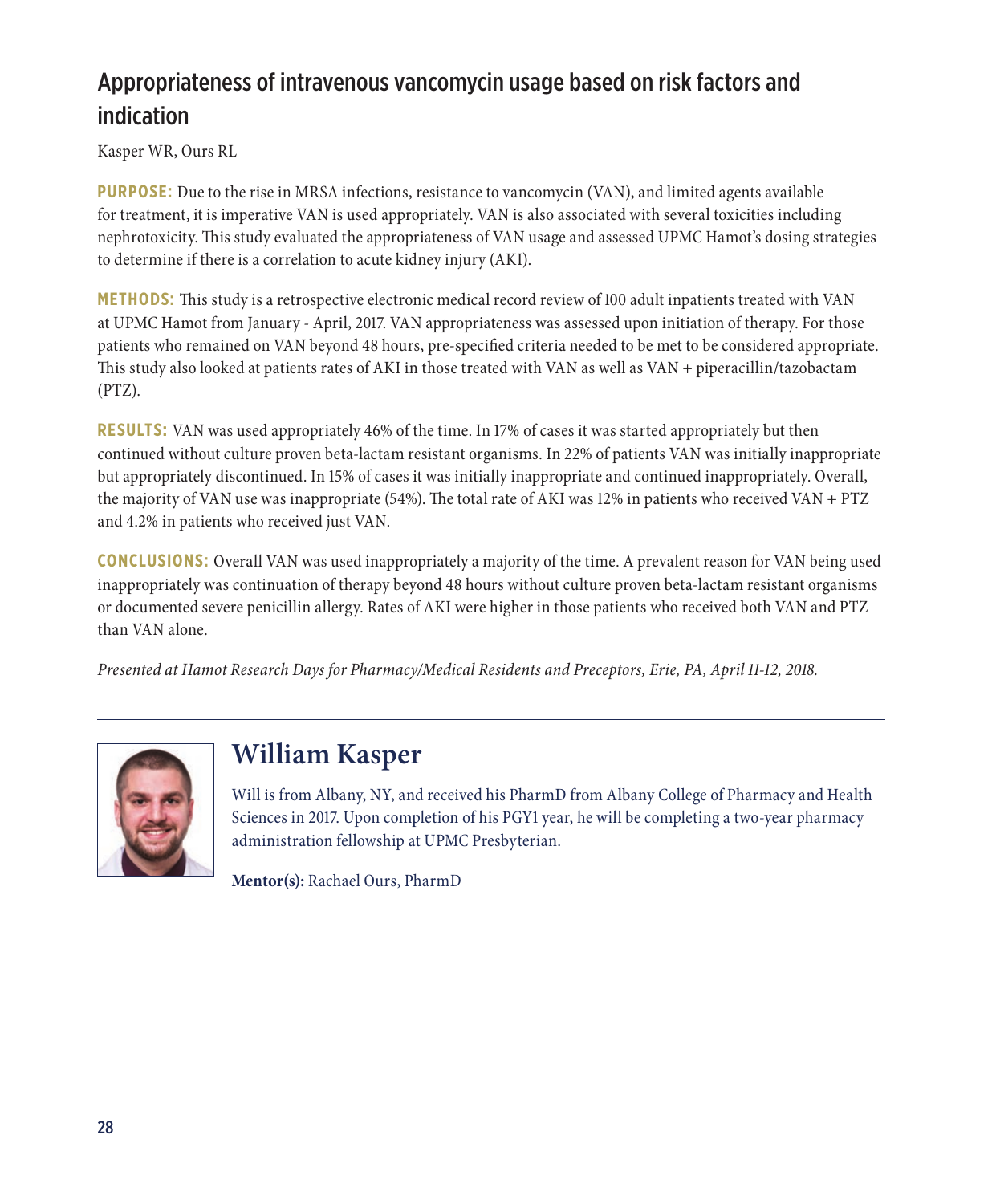#### An evaluation of potentially inappropriate medications for patients in bundled payment episodes in a skilled nursing facility: A needs assessment for adding a pharmacist to the interprofessional team

Kirpekar PA, D'Amico F, Kryger E, Sakely HA

**PURPOSE:** Medicare value-based healthcare reimbursement models seek to provide cost-effective, high-quality, coordinated care through use of healthcare teams; however, the role of a clinical pharmacist on the team is not clearly defined in current literature. This study aims to characterize the patient population that participates in bundled payment reimbursement models for postacute care at a skilled nursing facility and to identify the prevalence of potentially inappropriate medication prescribing at a time susceptible to medication errors—during the transition from hospital to skilled nursing facility.

**METHODS:** This retrospective chart review included patients discharged from a 250-bed hospital that is part of a larger health system to one skilled nursing facility with a geriatric-trained pharmacist as part of the care team. Eligible patients were enrolled in either the Comprehensive Care Joint Replacement (CJR) or Bundled Payments for Care Improvement (BPCI) reimbursement models during a two-year period. The Medication Appropriateness Index (MAI), a validated tool, was used to measure potentially inappropriate medication prescribing at the time of hospital discharge. The primary outcomes of the study are to determine the prevalence of inappropriate medication prescribing, identify the role of pharmacist interventions, and describe the population in these alternative payment models.

**RESULTS:** A total of 67 patients from the study period of April 1, 2015 to April 30, 2017 met inclusion criteria and were reviewed. The majority of patients (79%; n=53) were female and enrolled in the BPCI model (99%; n=66). The most common surgical procedure was left hip open reduction and internal fixation (ORIF) done in 24% of patients. Patients spent an average of 23 days in the SNF with a range of 1 to 77 days.

**CONCLUSIONS:** It is anticipated that the Medication Appropriateness Index (MAI) will detect inappropriate medication prescribing in post-acute care geriatric patients participating in bundled payment care. The findings of this study will illustrate the medication complexities of the bundled payment patient population and serves as a needs assessment demonstrating the necessity of the role of the pharmacist on the interprofessional team.

*Presented at 2018 ACCP Virtual Poster Symposium, May 2018, and Teaching and Learning in Academic Medicine (TLAM), UPMC St. Margaret, June 2018.*



# **Pooja Kirpekar**

Pooja received her PharmD from Virginia Commonwealth University in 2017 and is completing a pharmacy practice residency at UPMC St. Margaret. She will stay on at UPMC St. Margaret to complete a PGY-2 in Ambulatory Care with focus in Family Medicine. Upon completion of residency training, she plans to practice as an outpatient clinical pharmacist while serving a preceptor role for pharmacy students.

**Mentor(s):** Heather Sakely, PharmD, BCPS, BCGP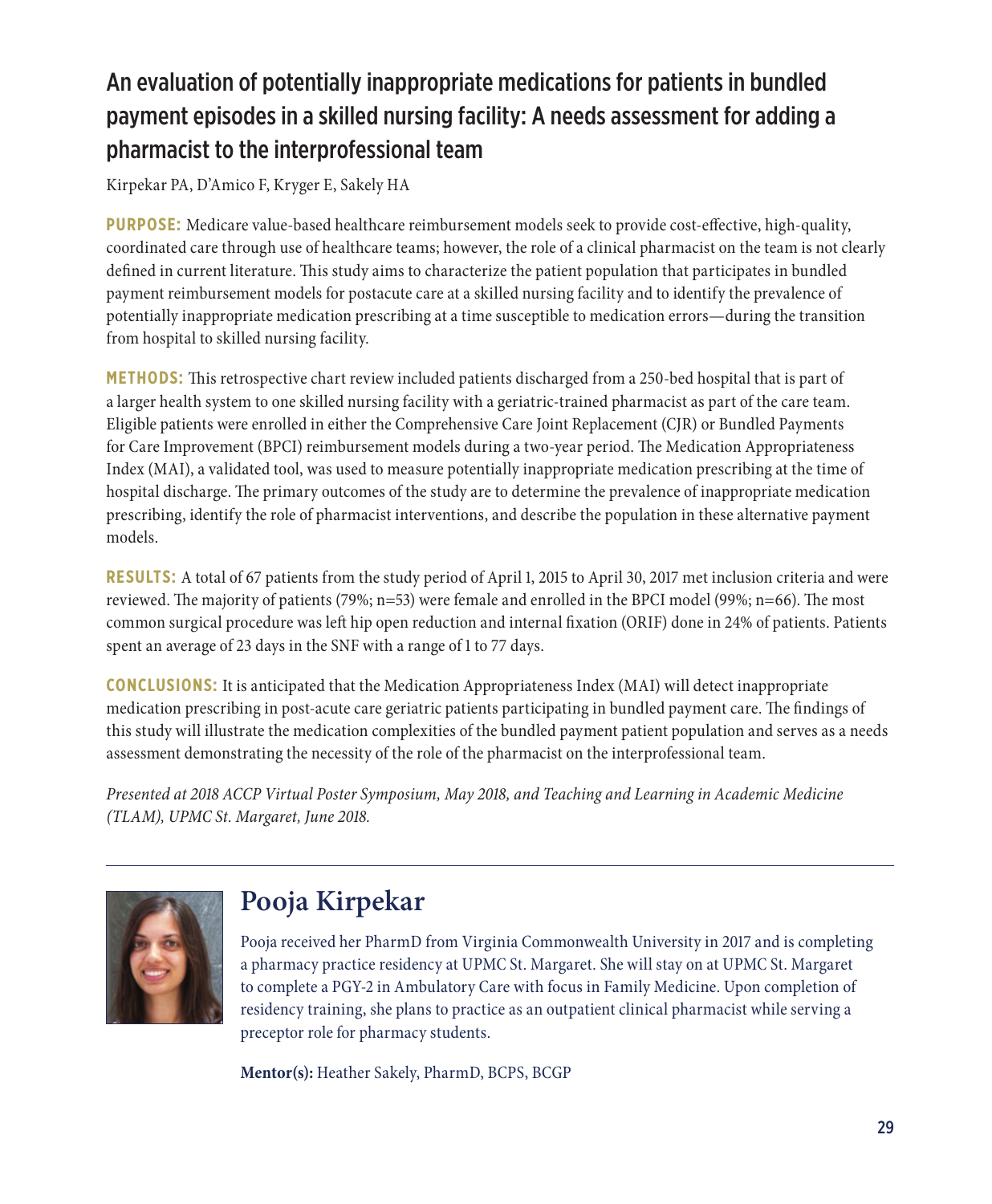#### Incidence of nephrotoxicity in patients receiving at least 4 grams of vancomycin per day without pre-existing renal dysfunction

Koval, A, Ganchuk, S, Wilson, L

**PURPOSE:** Lodise et al. reported that patients receiving 4 grams or more of vancomycin per day are at an increased risk of nephrotoxicity compared to patients receiving a lower total daily dose of vancomycin. This study, however, did not exclude patients with pre-existing renal dysfunction, and investigators did not report an assessment of the appropriateness of the vancomycin regimen based on weight and renal function. The objective of this study is to determine the incidence of nephrotoxicity in patients who received appropriately-dosed vancomycin therapy of at least 4 grams per day that had no evidence of pre-existing renal dysfunction.

**METHODS:** This IRB-approved retrospective study examined the electronic medical records of patients from January 1, 2016 to September 1, 2017 who received at least 4 grams of vancomycin per day for at least 48 hours and had a creatinine clearance of at least 80mL/min. The primary outcome of this study is the incidence of nephrotoxicity in this patient population compared to the incidence identified in the Lodise et al. study patient population. The secondary outcome is the time to nephrotoxicity in those patients who developed the event. Exclusion criteria will include a diagnosis of cystic fibrosis and age less than 18 years.

**RESULTS:** Regarding the primary outcome, 18/121 (14.9%) of patients in the Mercy cohort developed nephrotoxicity compared to  $9/26$  (34.6%) in the Lodise cohort (P=0.001). The median time to nephrotoxicity in the patients who developed the event (n=18) was 5 days (IQR 4-6).

**CONCLUSIONS:** The patients in the UPMC Mercy cohort had a statistically significant lower rate of nephrotoxicity compared to the Lodise cohort. The median time to nephrotoxicity in patients who had an event was 5 days. The incidence of nephrotoxicity seen in this study (14.9%) is similar to other vancomycin studies suggesting that doses of 4 or more grams of vancomycin per day are safe to use in an appropriate patient population to achieve therapeutic concentrations of vancomycin. The median time to the development of nephrotoxicity implies that there could have been other potential causes of nephrotoxicity including sepsis.

*Presented at the 75th Annual ASHP Midyear Clinical Meeting and Exhibition, Orlando, FL, 2017.*



### **Alaina Koval**

Alaina received her PharmD from the Duquesne University School of Pharmacy in 2017 and completed a pharmacy practice residency at UPMC Mercy in 2018. Upon completion of this residency, she plans to practice in a hospital setting in the Pittsburgh area.

**Mentor(s):** Steven Ganchuk, PharmD; Laura Wilson, PharmD, BCPS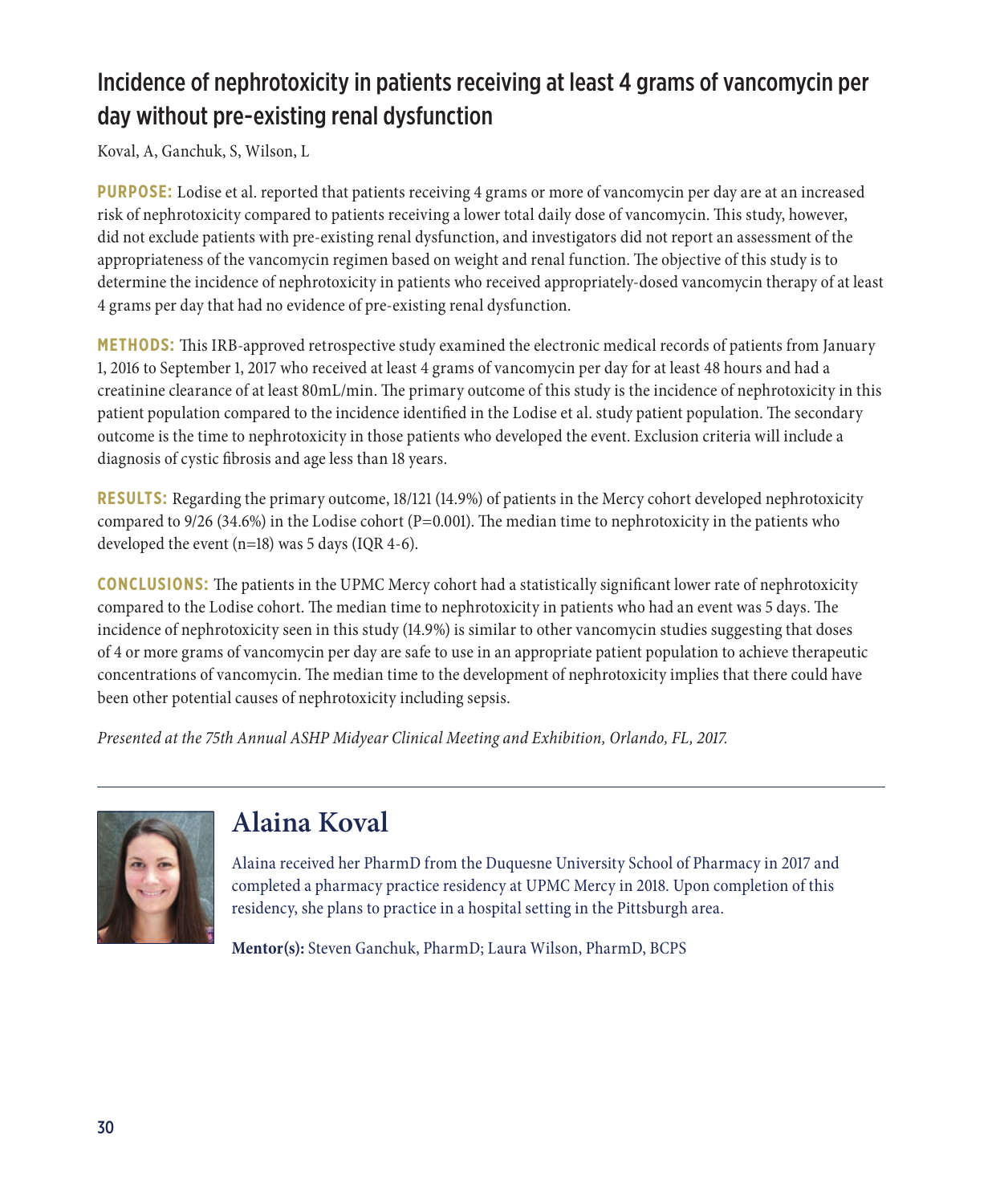#### Evaluation of four-factor prothrombin complex concentrate (Kcentra®) use in patients with coagulopathy due to liver disease

Lapierre K, Voycik M, Wilson L

**PURPOSE:** Kcentra is indicated for urgent reversal of coagulopathy induced by warfarin in patients with major bleeding or need for urgent surgery. Within UPMC, Kcentra has been administered to patients with coagulopathy for bleeding or emergent surgery as an off-label use. Patients with liver dysfunction are often perceived to be at risk for bleeding due to decreased clotting factors and elevated INR. However, these patients also have a decrease in natural anticoagulants resulting in a potential increased risk of thrombosis. The safety and efficacy is unknown in this population and review will provide data to guide optimal use.

**METHODS:** Retrospective chart review occurred for all patients who received Kcentra for reversal of elevated INR with no documented use of anticoagulant, within the UPMC health-system beginning in 2013. The following data was collected from each patient chart: patient demographics, INR prior to and following Kcentra administration, and indication for Kcentra usage. Furthermore, incidence of adverse events, including thrombosis and bleeding following Kcentra administration, was recorded. Lastly, administration of vitamin K and other blood products was documented. Analysis of data was completed via SPSS version 25 and descriptive statistics were reported.

**RESULTS:** 82 patients were included in the analysis and of those patients, 63 (76.8%) had one or more adverse events. 68.3% (56/82) of patients experienced in-hospital mortality. 7.3% (6/82) of patients experienced a bleed following Kcentra administration. Lastly, 9.8% (8/82) of patients experienced a thromboembolic event.

**CONCLUSIONS:** Kcentra has been used across the UPMC health system for patients with coagulopathy associated with causes other than oral anticoagulation such as chronic liver disease, acute liver injury, DIC, and malignancy. While these patients may be predisposed to in-hospital mortality due to their disease state, the incidence of patients experiencing thromboembolic complications was greater than what has been reported in the current literature. Off label use of Kcentra may not be a safe option for patients with coagulopathy not receiving oral anticoagulation when the hemostasis of these patients is unknown.

*Presented at the 75th annual American Society of Health-System Pharmacists Midyear Clinical Meeting, Orlando, FL, 2017.*



# **Kimberly Lapierre**

Kimberly is originally from Berlin, CT, and received her PharmD from St. John's University College of Pharmacy and Health Sciences in 2017. Following completion of her PGY1 year, Kim plans to pursue a full time clinical pharmacist position at an academic medical center. Outside of pharmacy, Kimberly enjoys reading, trying new restaurants, and traveling.

**Mentor(s):** Meaghan Voycik, PharmD, BCPS; Laura Wilson, PharmD, BCPS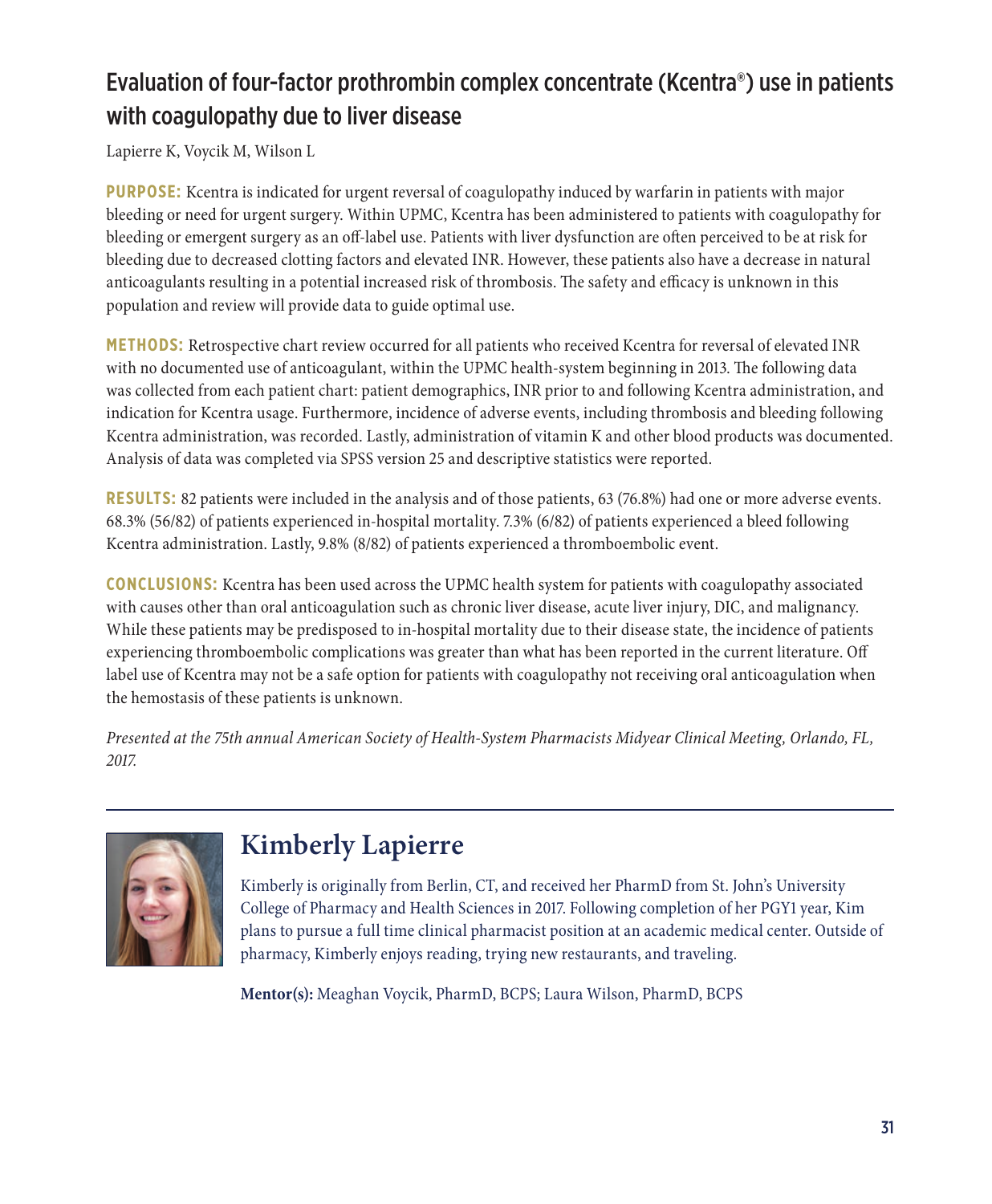#### Potentially avoidable hospitalizations associated with medications for skilled nursing facility residents

Lees J, Pardini RA, Kane-Gill SL

**PURPOSE:** Patient readmissions to hospitals within 30 days are potentially preventable and an unnecessary cost to an institution. Although there have been studies of 30-day hospital readmissions related to specific disease states such as congestive heart failure, assessments of readmissions associated with medications are limited. This evaluation was conducted to identify the number of unplanned readmissions within 30 days that are attributed to medications for residents in skilled nursing facilities.

**METHODS:** A retrospective, observational study design was used to compare the proportion of 30-day hospital readmissions associated with medication events to 30-day hospital readmissions caused by other etiologies. Readmissions were limited to those occurring at hospitals within the UPMC Health System. Planned admissions were excluded. Readmissions for residents at four skilled nursing facilities during a one-year period were included. Hospital notes for residents' readmissions within 30 days of their previous hospitalization were reviewed for medication-related causes. Medication-related admissions were assessed for probability of event causality using the Naranjo criteria, for severity using the MedMARX harm scale, and preventability using the OIG Preventability scale.

**RESULTS:** Thirty-five patients met criteria for inclusion. Of note, 43% of 30-day readmissions to an institution were attributed to be medication-related. Furthermore, 34% of all hospitalizations were determined to be preventable, and therefore, potentially avoidable. Approximately 60% of these preventable readmissions were deemed to be medicationrelated.

**CONCLUSIONS:** Medication management during transition of care from the hospital to skilled nursing facility may be a possible strategy to prevent unplanned 30-day hospital readmissions.



#### **Julia Lees**

Julia received her PharmD from Temple University in 2017 and completed a pharmacy practice residency at UPMC Presbyterian in 2018. Upon completion of her residency, she plans to practice in a hospital setting and serve as a transitions of care clinical pharmacist.

**Mentor(s):** Sandra Kane-Gill, PharmD, MS, FCCM, FCCP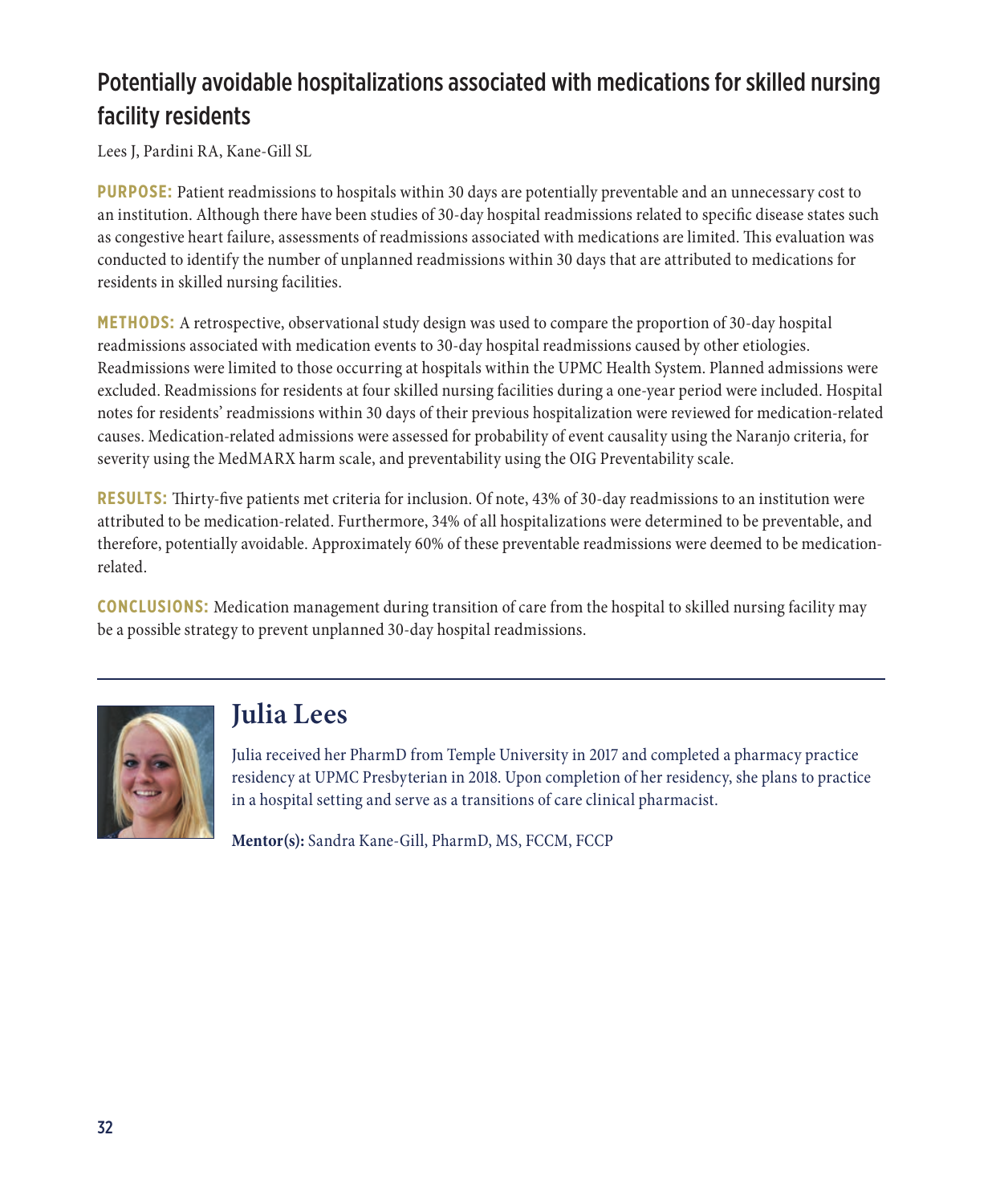#### Less is more: Decreasing anticholinergic burden in patients on antipsychotic medications

MacCamy K, Lupu A, Brar J, Carr CN, Fabian T, Gannon J, Chengappa KN

**PURPOSE:** Benztropine and trihexyphenidyl are often prescribed for extrapyramidal symptoms (EPS) due to antipsychotic medications. Guidelines recommend against prophylactic use of anticholinergics for EPS and for periodically reevaluating their need due to the potential for additive side effects, pill burden, and decreased quality of life. The objectives of this quality improvement (QI) project were to identify factors leading to successful discontinuation or dose reduction of anticholinergic medications to treat EPS and thus improve quality of life in patients on antipsychotics.

**METHODS:** This was a multidisciplinary QI project conducted at Western Psychiatric Institute and Clinic of UPMC's outpatient psychiatric clinic. Patients on benztropine or trihexyphenidyl and concomitant antipsychotics were identified through a pharmacy report. Education on deprescribing was disseminated to outpatient psychiatrists through email prior to enrollment in the study, and patients were referred to a clinical pharmacist for medication review. Scales were used pre- and post-medication changes to assess anticholinergic burden (Anticholinergic Cognitive Burden Scale, ACB), anticholinergic side effects (Pittsburgh Anticholinergic Symptom Scale, PASS), word recall (Memory Impairment Screen, MIS), and quality of life.

**RESULTS:** The fifty-one patients were prescribed a total of 156 anticholinergic medications; 41% antipsychotics, 59% non-antipsychotics; 67% were highly anticholinergic (ACB score 3). Thirty-nine (76%) of the patients either discontinued (n=31), or decreased (n=8) benztropine or trihexyphenidyl use. Thirty-two patients were evaluated by the clinical pharmacist; 26 completed pre- and post-medication change assessments. There were statistically significant improvements on ACB scale, PASS, MIS, and in quality of life.

**CONCLUSIONS:** It is essential that clinicians periodically assess the need for EPS treatment for patients on first- or second-generation antipsychotics. This QI project demonstrated it is possible to stop or decrease anticholinergic medications regardless of patient demographics, antipsychotic generation, daily antipsychotic dose, and formulation. This finding led to improved clinical outcomes and quality of life.

*Presented at ASHP Midyear Clinical Meeting and Exhibition, Orlando, FL, December 2017, and University of Pittsburgh, Department of Psychiatry Research Day, Pittsburgh, PA, June 2018.* 



# **Katie MacCamy**

Katie received her Bachelor of Science from Western Washington University in Bellingham, WA, in cellular biology and chemistry and Doctor of Pharmacy from Washington State University in Spokane, WA. She is currently a PGY1 pharmacy resident at Western Psychiatric Institute and Clinic of UPMC in Pittsburgh, PA. Her future plan is to practice as an inpatient psychiatric clinical pharmacist upon completion of her PGY2 psychiatry pharmacy residency at Avera Behavioral Health in Sioux Falls, SD.

**Mentor(s):** Ana Lupu, PharmD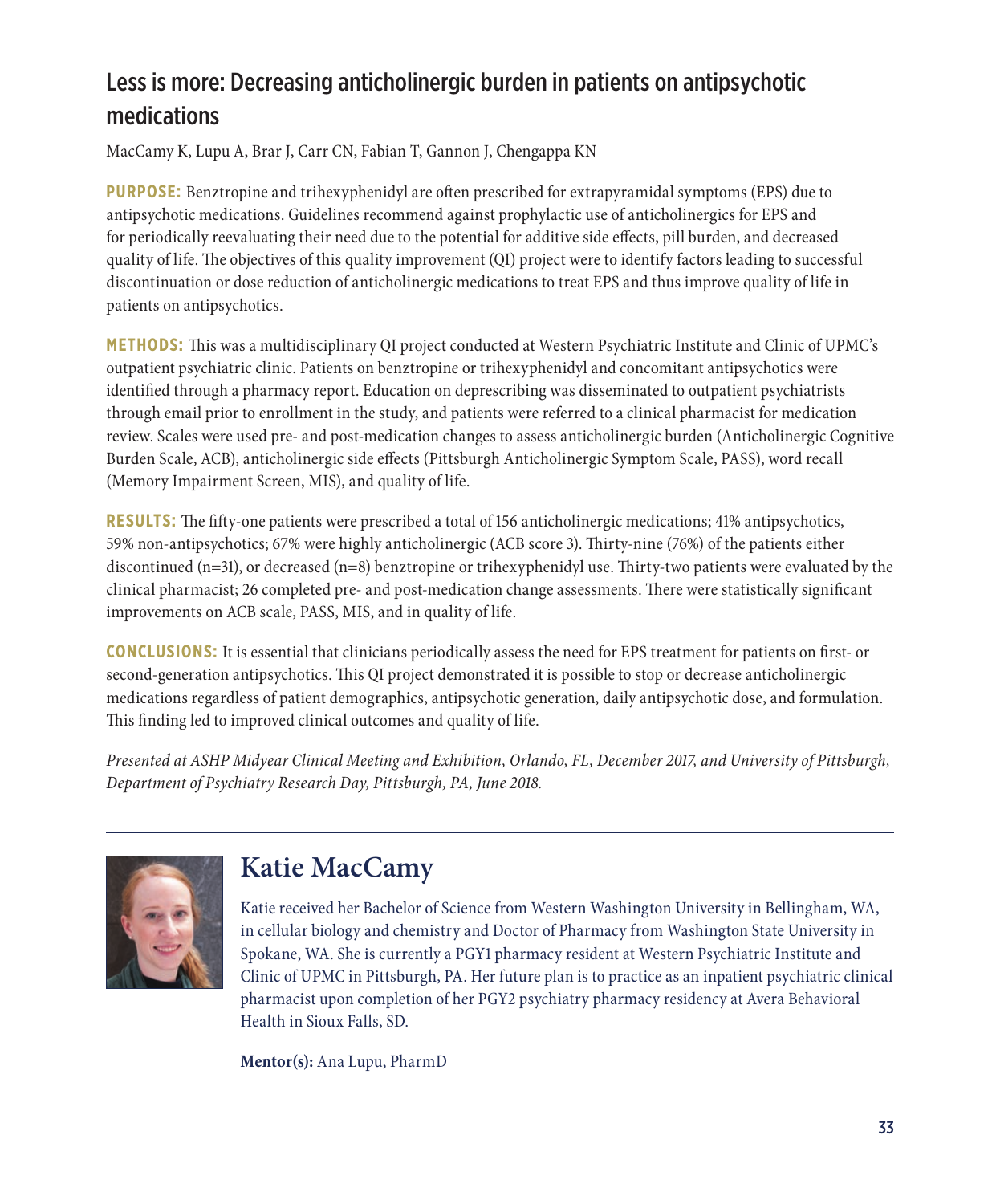#### Outcomes of relapsed and/or refractory acute myeloid leukemia patients treated with sequential decitabine and cytarabine

Maples SA, Mascara GP, Natale JJ, Brenner TL

**PURPOSE:** Relapsed and/or refractory (R/R) acute myeloid leukemia (AML) patients have a poor prognosis with few treatment options. A phase II study at University of Pittsburgh Medical Center (UPMC) Shadyside evaluated sequential intravenous (IV) decitabine and cytarabine in newly diagnosed AML patients unable to tolerate intensive induction therapy. Complete response (CR) plus CR with incomplete hematologic recovery rate was 67% with a median overall survival (OS) of 10.8 months. No data is available on this regimen in R/R AML patients. The objective of this study is to evaluate the outcomes of R/R AML patients treated with this regimen at UPMC Shadyside.

**METHODS:** Patients admitted to UPMC Shadyside Hospital from January 2012 to November 2017 with R/R AML that received IV decitabine 20mg/m²/day for five days followed by cytarabine 100mg/m²/day continuous IV infusion for the next five days were retrospectively included. The primary objective was to evaluate the response rate to this regimen in R/R AML patients. Secondary objectives included OS at 4, 8, and 12 weeks, median OS, inpatient mortality, intensive care unit admission, hospital length of stay, time to discharge, readmission rate, incidence of documented infection and neutropenic fever, and transfusion requirements. Descriptive statistics were reported for all outcomes.

**RESULTS:** Fifteen patients were included. Patients had a median age of 64 years with majority having both relapsed and refractory AML. The CR rate was 13%  $(n = 2)$ ; the majority of patients (74%, n = 11) had persistent disease. Only 27% (n = 4) received two cycles, and one patient underwent subsequent allogeneic stem cell transplant. The median OS for all patients was 126 days, and those achieving CR had a median OS of 635 days (data cut-off 03/10/18). The median time hospitalized was 34 days before subsequent treatment, 90 days following treatment, or death (whichever came first).

**CONCLUSIONS:** Sequential IV decitabine and cytarabine demonstrated a 13% CR rate in patients with R/R AML. The majority of patients did not receive a second cycle despite having persistent disease after the first cycle. This regimen was associated with prolonged hospitalizations and a median OS of 126 days. Further investigation is required prior to routine recommendation of sequential IV decitabine and cytarabine in R/R AML patients.

*Presented at the 14th Annual Hematology/Oncology Pharmacy Association meeting in Denver, CO, on March 22, 2018.* 



### **Samantha Maples**

Samantha received her PharmD from St. Louis College of Pharmacy in 2016 and completed a pharmacy practice residency at Via Christi Hospitals in Wichita, KS, in 2017. Following completion of her PGY-2 hematology/oncology residency, Samantha plans to work in malignant hematology and bone marrow transplant.

**Mentor(s):** Gerard P. Mascara, PharmD, BCOP; James J. Natale, PharmD, BCOP; Timothy L. Brenner, PharmD, BCOP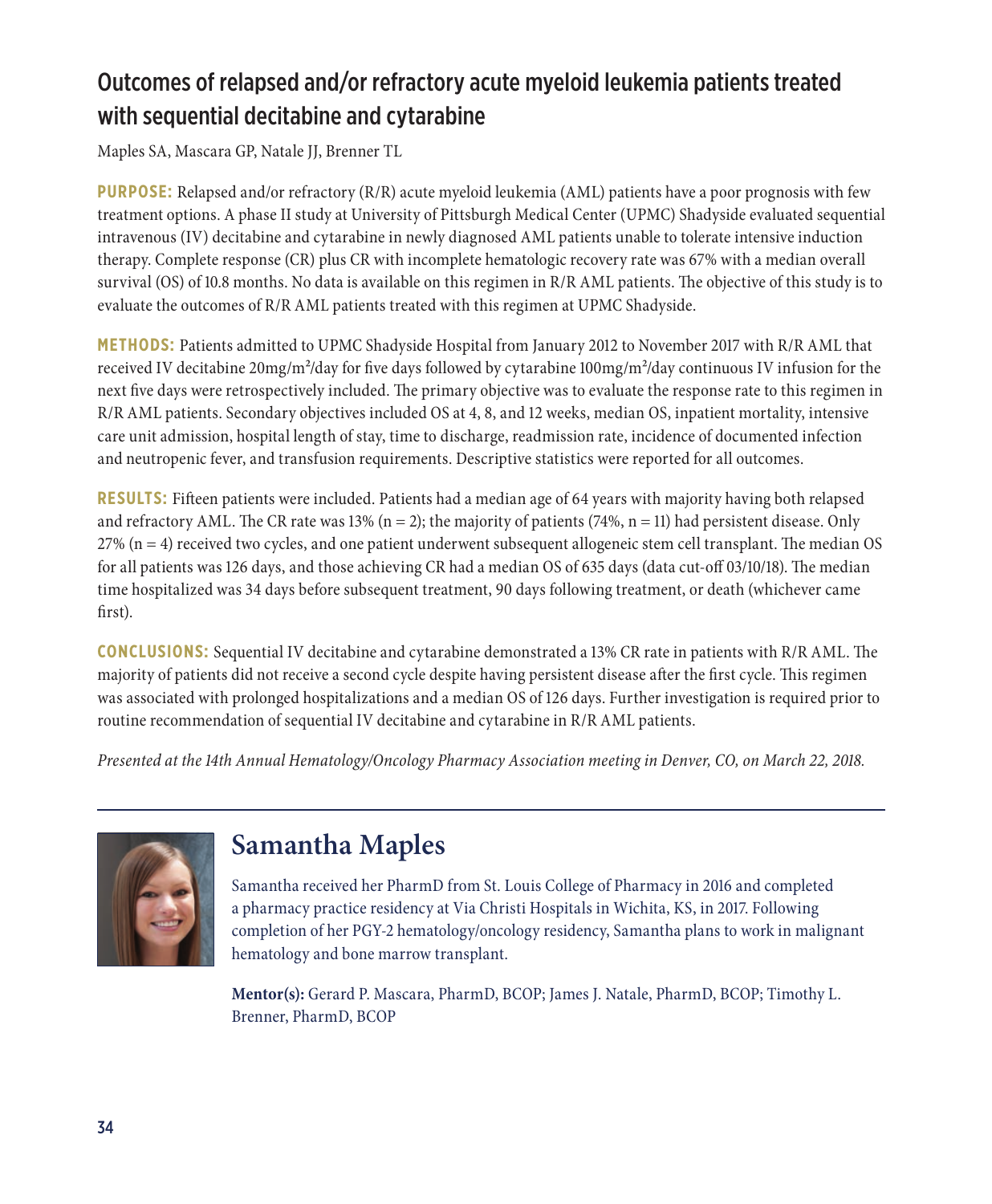#### The incidence of tachycardia in patients receiving norepinephrine plus epinephrine versus norepinephrine plus vasopressin

McHugh C, Ganchuk S, Wilson L

**PURPOSE:** The 2016 Surviving Sepsis Campaign recommends the addition of either vasopressin or epinephrine to norepinephrine in hypotensive patients who are refractory to norepinephrine alone. At our institution, prescribers have commonly selected vasopressin due to concern for tachycardia and subsequent arrhythmias associated with epinephrine. However, a recent change in system formulary guidelines suggests consideration of epinephrine due to an increased financial burden of vasopressin. The objective of this study is to evaluate the clinical impact of the formulary guidelines by investigating the incidence of tachycardia in patients receiving norepinephrine plus epinephrine (NE+E) versus norepinephrine plus vasopressin (NE+V).

**METHODS:** This QI project was a retrospective chart review of patients admitted to the ICU from September 2015 - September 2017. Eligible patients received infusions of NE+E or NE+V for at least 6 hours. The patient's heart rate (HR) was recorded before and after the addition of the second vasopressor. The primary outcome was the incidence of tachycardia in both groups; tachycardia defined as a HR > 90 bpm or a change in HR > 20% from the patient's baseline. Secondary outcomes included reduction in lactic acid levels, addition of antiarrhythmic drugs, and diagnosed tachyarrhythmias.

**RESULTS:** A total of 87 patients were included, 22 in the NE+E group and 65 in the NE+V group. Clinically significant tachycardia occurred in 31.8% of patients in the NE+E group vs. 3.1% in the NE+V group ( $p = 0.001$ ). When the mean change in HR was compared, there was no statistically significant difference ( $p = 0.196$ ). A statistically significant increase in the addition of antiarrhythmic drugs in the NE+E group ( $p = 0.039$ ) was noted, however, there was no statistical difference in the diagnosis of tachyarrhythmias ( $p = 0.221$ ) or reduction in lactic acid levels ( $p = 0.728$ ).

**CONCLUSIONS:** Patients who received NE+E had a statistically significant increase in the incidence of clinically significant tachycardia versus the NE+V group. A statistically significant greater proportion of patients received antiarrhythmic drugs in the NE+E group versus the NE+V group, but there was no significant difference in the diagnosis of tachyarrhythmias or reduction in lactic acid levels. This study did not assess the clinical impact of the outcomes measured, and prospective data collection with a larger cohort may be better suited to assess clinical impact.

*Presented at the 75th annual American Society of Health-System Pharmacists Midyear Clinical Meeting, Orlando, FL, 2017.* 



# **Caitlin McHugh**

Caitlin received her PharmD from Duquesne University in 2017 and is currently completing her PGY1 pharmacy residency at UPMC Mercy. Prior to pharmacy school, she received a Bachelor's of Science degree in Health Sciences from James Madison University is Harrisonburg, VA, where she was a member of the division I women's lacrosse team. Following her PGY1 residency, she will complete a PGY2 in Critical Care at UPMC Presbyterian.

**Mentor(s):** Steve Ganchuk, PharmD; Laura Wilson, BCPS, PharmD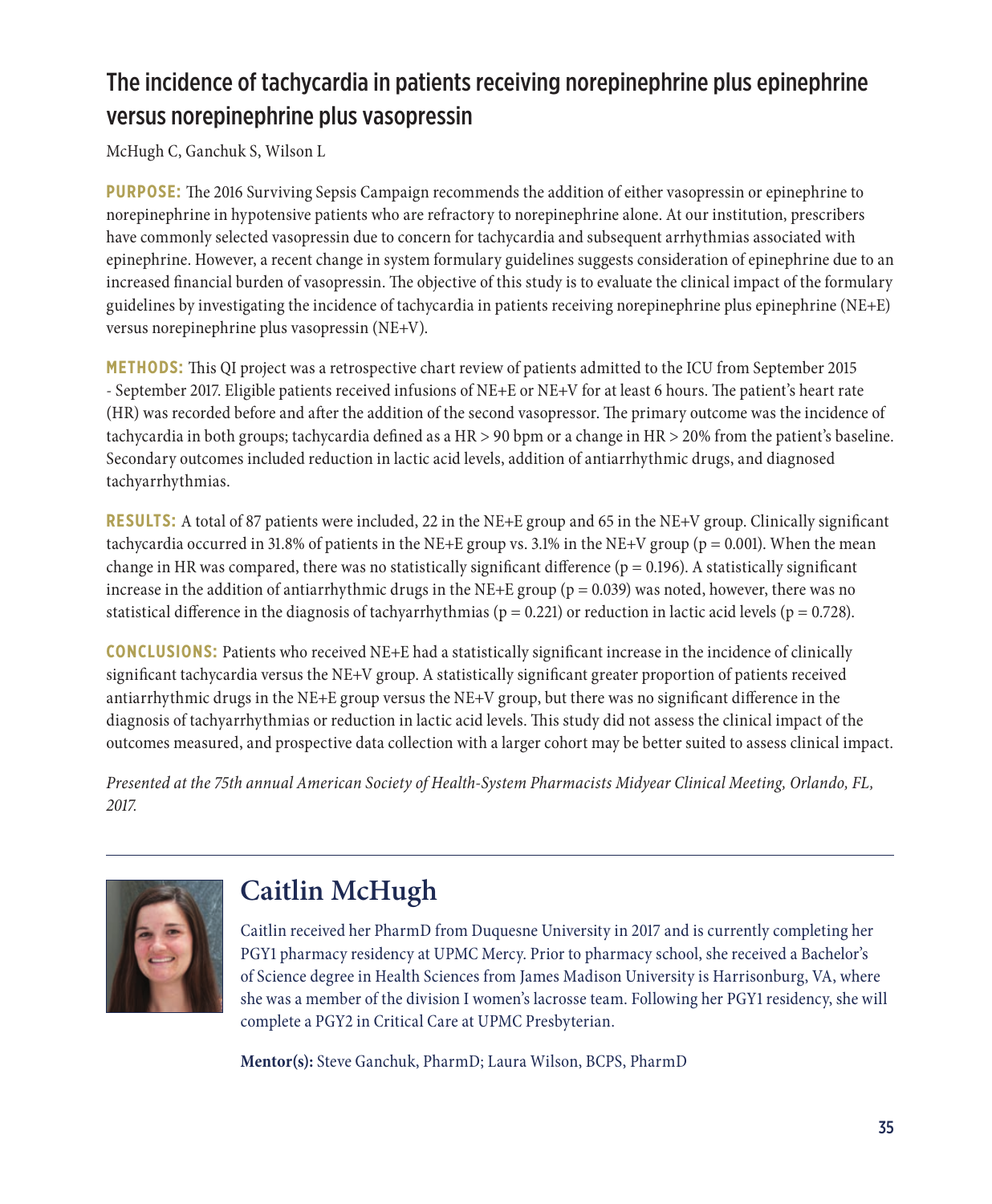#### Pre-exposure prophylaxis (PrEP) HIV therapy access in a family medicine residency program

Mittereder AF, D'Antonio N

**PURPOSE:** The purpose of this project is to identify patients at Latterman Family Health Center, an academic teaching facility for family medicine residents from UPMC McKeesport Hospital, who would benefit from pre-exposure prophylaxis (PrEP) therapy. This project will determine if a formal protocol will increase the number of at risk patients identified and treated with PrEP. Currently there is no formal protocol in place which causes inconsistency with care.

**METHODS:** Based off of the PrEP guidelines, a formal survey and protocol was created to address the issue of patient initiation of PrEP at Latterman. A pre- and post-initiation group was reviewed; and demographic data (age, sex, race) was gathered. All surveys that were received back also became a third group for comparison. Demographic data was descriptively compared to see if any differences were found that may have caused a difference in number of patients started on PrEP.

**RESULTS:** There were no differences in demographic data between the pre- and post-intervention group or between the pre intervention and survey group. 1 patient was started on PrEP in the pre-intervention group and 3 patients were found to be potentials for starting PrEP in the survey group; 1 never had labs drawn, 1 could not be started due to impaired renal function, and 1 was started on PrEP.

**CONCLUSIONS:** Implementing a formal protocol for initiating PrEP did not cause an increase in patients started on PrEP. This may be due to our limitations which included not all patients in the intervention group receiving the survey and not all completed surveys being returned. Further education and research needs to be completed to determine the best way to start at risk patients on PrEP.

*Presented at the 51st Society of Teachers of Family Medicine Annual Spring Conference, Washington, DC, 2018.* 



### **Ashley Mittereder**

Ashley received her PharmD from the University of Pittsburgh School of Pharmacy in 2017 and is completing a pharmacy practice residency at UPMC McKeesport. Upon completion of a drug information residency, she plans to practice in a clinical setting focusing on behavioral health and addiction medicine.

**Mentor(s):** Nicole D'Antonio, PharmD, BCPS; Gordon Liu, MD, AAHIVS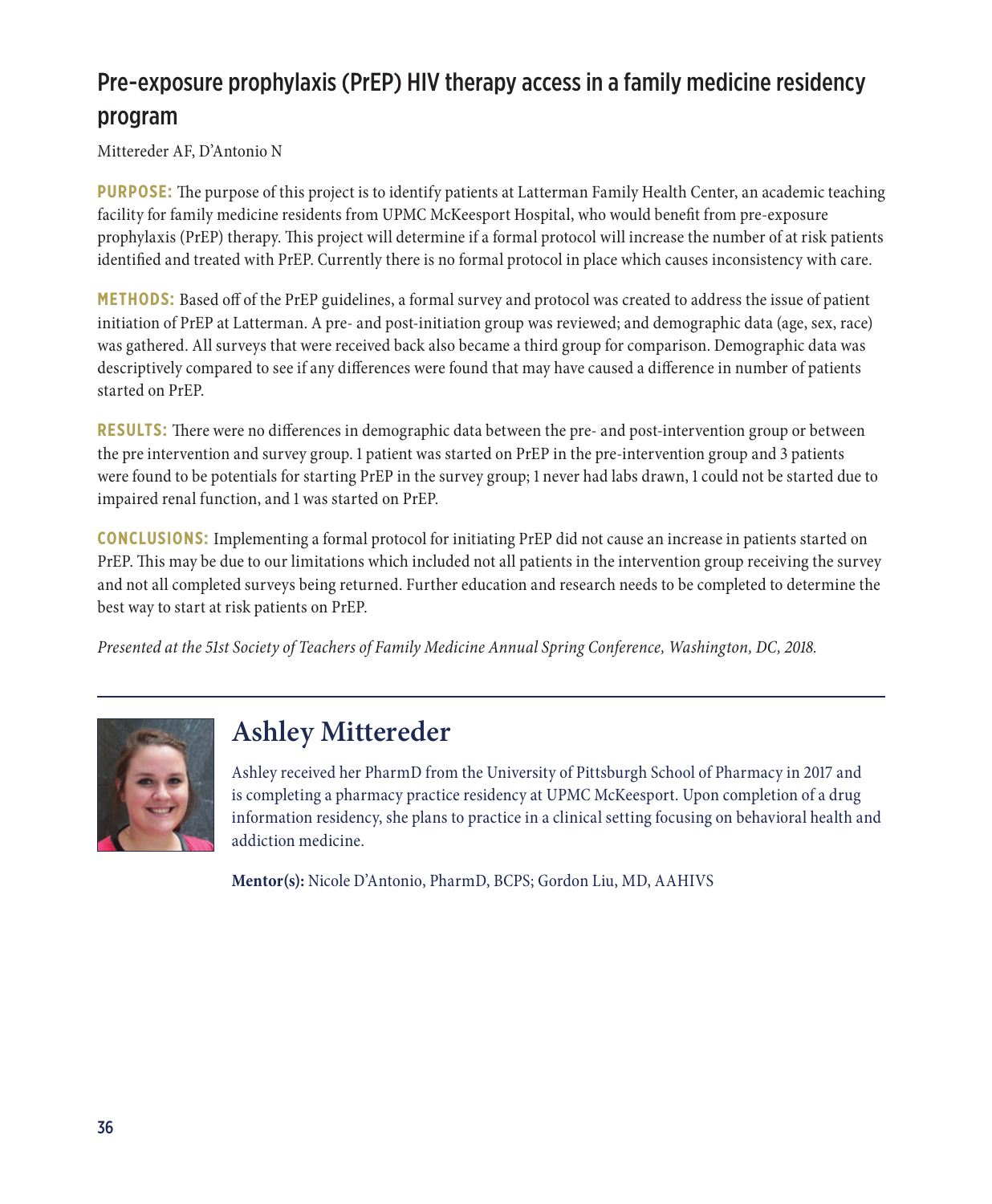#### Identifying drug-associated cardiac arrhythmias using the Food and Drug Administration Adverse Event Reporting System (FAERS) database

Moreland L, Kane-Gill SL

**PURPOSE:** Drug-induced QT<sub>c</sub>-prolongation is a well-known and monitored adverse drug reaction (ADR) of various medications, however there are limited data on other drug-induced arrhythmias. The objective of this study is to determine drug-associated arrhythmias other than QT $_{\rm c}$ -prolongation by determining the frequency of reported cardiac arrhythmias from the FAERS database.

**METHODS:** FAERS reports from 2004 quarter 1 through 2015 quarter 3 were combined to create a dataset of approximately 7.3 million patients. Search terms for ADRs associated arrhythmias were selected from the Standardized MedDRA Queries (SMQ) Version 12.0—bradyarrhythmias, cardiac arrhythmias non-specific, and tachyarrhythmias. Counts of the reported ADRs and associated medications were determined. Reported causal medications were categorized into: 1) known association; 2) potential association; and 3) unknown association or newly identified. Medications reported with cardiac arrhythmia events will be cross-referenced using Micromedex, Up-To-Date, and package inserts to determine if the cardiac arrhythmia adverse event deemed known.

**RESULTS:** A total 122 drug-associated arrhythmias were analyzed from the FAERS database for atrioventricular block, atrial fibrillation/atrial flutter, bradyarrhythmia, bundle branch blocks, and ventricular fibrillation. Twenty (16.4%) of the drug-associated arrhythmias were known adverse effects of the drug. Thirty-four (27.9%) of the drugassociated arrhythmias were considered to be a potential association. Sixty-eight (55.7%) of the drug-associated arrhythmias are considered to have an unknown association or newly identified. Odds ratios of the drug-associated arrhythmias will be compared to all other drug-associated events reported in FAERS.

**CONCLUSIONS:** We will gain knowledge about potential causes of drug-induced arrhythmias filling a gap in the literature. Also, we will use these data to identify new potential drug causes that have not been reported previously.



# **Lindsay Moreland**

Lindsay Moreland is from Evansville, IN, and received her Doctorate of Pharmacy from Purdue University College of Pharmacy. She is a PGY1 at UPMC Presbyterian. Following her PGY1, Lindsay will be completing a PGY2 in cardiology. Her other professional areas of interest include public health and academia. Outside of pharmacy, she enjoys being outdoors, hiking, and spending time with friends and family.

**Mentor(s):** Sandra Kane-Gill, PharmD, MSc, FCCM, FCCP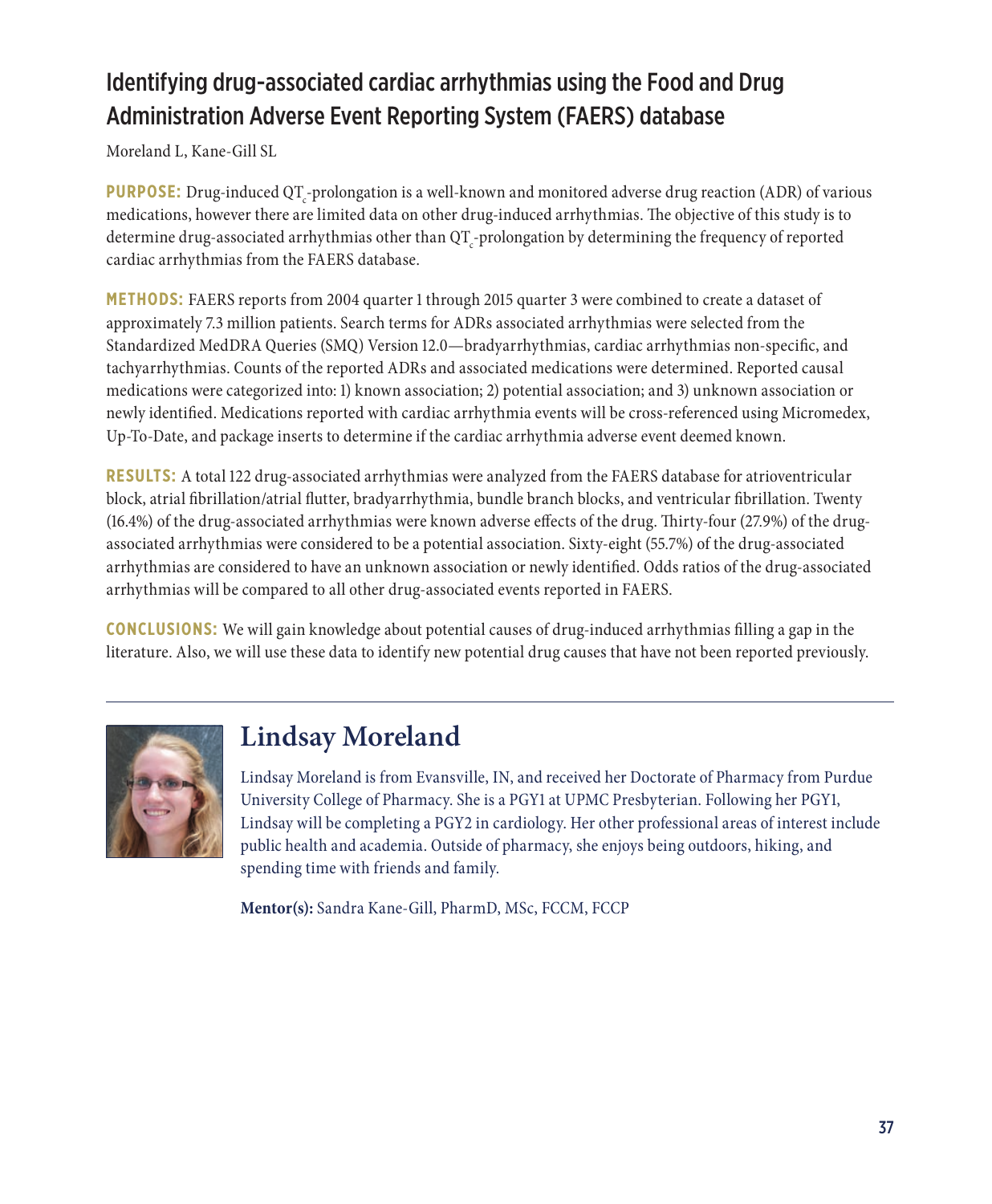#### Evaluation of a pharmacist-led consult service for long-acting injectable antipsychotics

Pasquale JF, Carr CN, Fabian TJ

**PURPOSE:** Relapse prevention is a challenge in the treatment of psychosis. Patients with psychiatric disorders have poorer medication adherence when compared to the general population. Long-acting injectable antipsychotics (LAIAs) can be used in place of oral antipsychotic therapy to help improve adherence; however, there are some challenges with LAIA therapy including access to care and potential increased cost. Our institution implemented a pharmacist-led LAIA consult service to ensure safe and appropriate use of LAIAs in the inpatient setting.

**METHODS:** In this retrospective study, inpatient LAIA medications administered during FY14 and FY17 were collected through the electronic medical record. Patients were included if they were either prescribed a LAIA to continue therapy during inpatient treatment, or newly prescribed to initiate inpatient LAIA therapy. Patients also had to be greater than 18 years old at the time of LAIA administration. The number of inpatient LAIAs administered, drug expense, and 30-day readmission rates pre- and post-implementation of the consult service were compared. In a subset of patients receiving follow-up care from our institution, a mean medication possession ratio (MPR) was calculated.

**RESULTS:** In FY14, 673 injections were administered to 209 patients across 242 admissions resulting in a pharmacy drug expenditure of \$349,717. In FY17, 338 injections were administered to 156 patients across 176 admissions resulting in a cost of \$61,312 (a reduction of \$288,405 or 82.5%). The 30-day psychiatric readmission rate following LAIA administration in FY17 was 7.4% which was reduced from 8.3% in FY14. In the subset of patients, the mean MPR was 65.49% and 65.74% for FY14 (n=34) and FY17 (n=40), respectively.

**CONCLUSIONS:** After initiation of a pharmacist-led LAIA consult service, we observed nearly a 50% decrease in number of inpatient LAIA injections administered, a significant pharmacy cost savings, and no increase in 30-day psychiatric readmission rates.

*Presented at the 21st College of Psychiatric and Neurologic Pharmacists Annual Meeting, Indianapolis, IN, 2018, and the 18th Annual University of Pittsburgh, Department of Psychiatry Research Day, Pittsburgh, PA, 2018.*



### **Jerome Pasquale**

Jerome received his PharmD from Ohio Northern University in 2016 and completed a pharmacy practice residency at Mercy Health – St. Charles Hospital in 2017. Upon completion of a psychiatric pharmacy residency, he plans to practice as a psychiatric clinical pharmacist and pursue board certification.

**Mentor(s):** Chelsea N. Carr, PharmD, BCPP; Tanya J. Fabian, PharmD, PhD, BCPP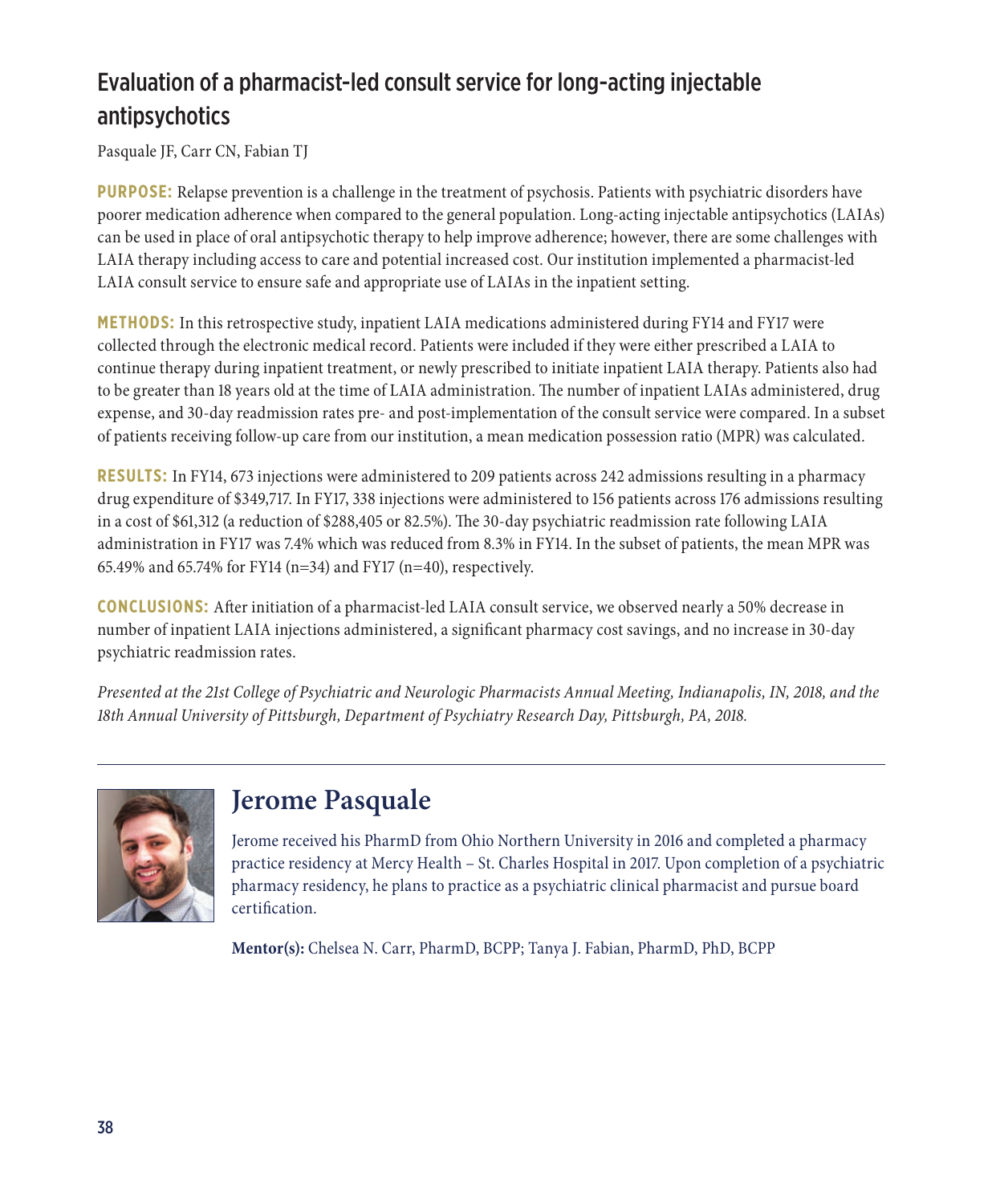#### Evaluation of Clostridium difficile testing in adult inpatients receiving laxatives or stool softeners

Persun NL, Andrzejewski C, Wilson L, Yassin MH

**PURPOSE:** Clostridium difficile infection (CDI) is the most common hospital-acquired infection at UPMC Mercy as identified by Infection Control Council. In response, a multidisciplinary C. difficile prevention team was created. A preliminary audit of concomitant laxative use and C. difficile testing revealed a potential target to decrease the frequency of inappropriate testing, as diarrhea in patients receiving laxatives may be due to the pharmacologic effect of the drug as opposed to CDI. The objective of this quality improvement project is to quantify the incidence of inappropriate C. difficile testing related to laxative use and identify associated patient characteristics.

**METHODS:** Retrospective chart review included patients admitted to UPMC Mercy Hospital within the last two years with a stool sample sent for C. difficile testing. The incidence of patients with laxative administration within 48 hours of an ordered C. difficile test was recorded. Data collected includes administration of a laxative or stool softener, time of laxative or stool softener administration in relationship to C. difficile stool test completion, and outcome of the test. The relationship between several patient characteristics and likelihood for C. difficile test completion were also investigated, including the presence of loose stools, leukocytosis, and fever.

**RESULTS:** Data collection is ongoing, and results were not available at the time of abstract submission.

**CONCLUSIONS:** No conclusions can be drawn until results of the research are analyzed.

*Presented at the 51st Annual ASHP Midyear Clinical Meeting, Orlando, FL, 2017.*



#### **Nicole Persun**

Nicole received her PharmD from the Shenandoah University, Bernard J Dunn School of Pharmacy in 2017 and is currently completing a PGY1 Pharmacy residency at UPMC Mercy. Upon completion of her PGY1 residency, she will be moving to Philadelphia to complete a Solid Organ Transplant PGY2 residency at The Hospital of the University of Pennsylvania.

**Mentor(s):** Christina Andrzejewski, PharmD, BCPS; Laura Wilson, PharmD, BCPS; Mohamed H. Yassin, MD, PhD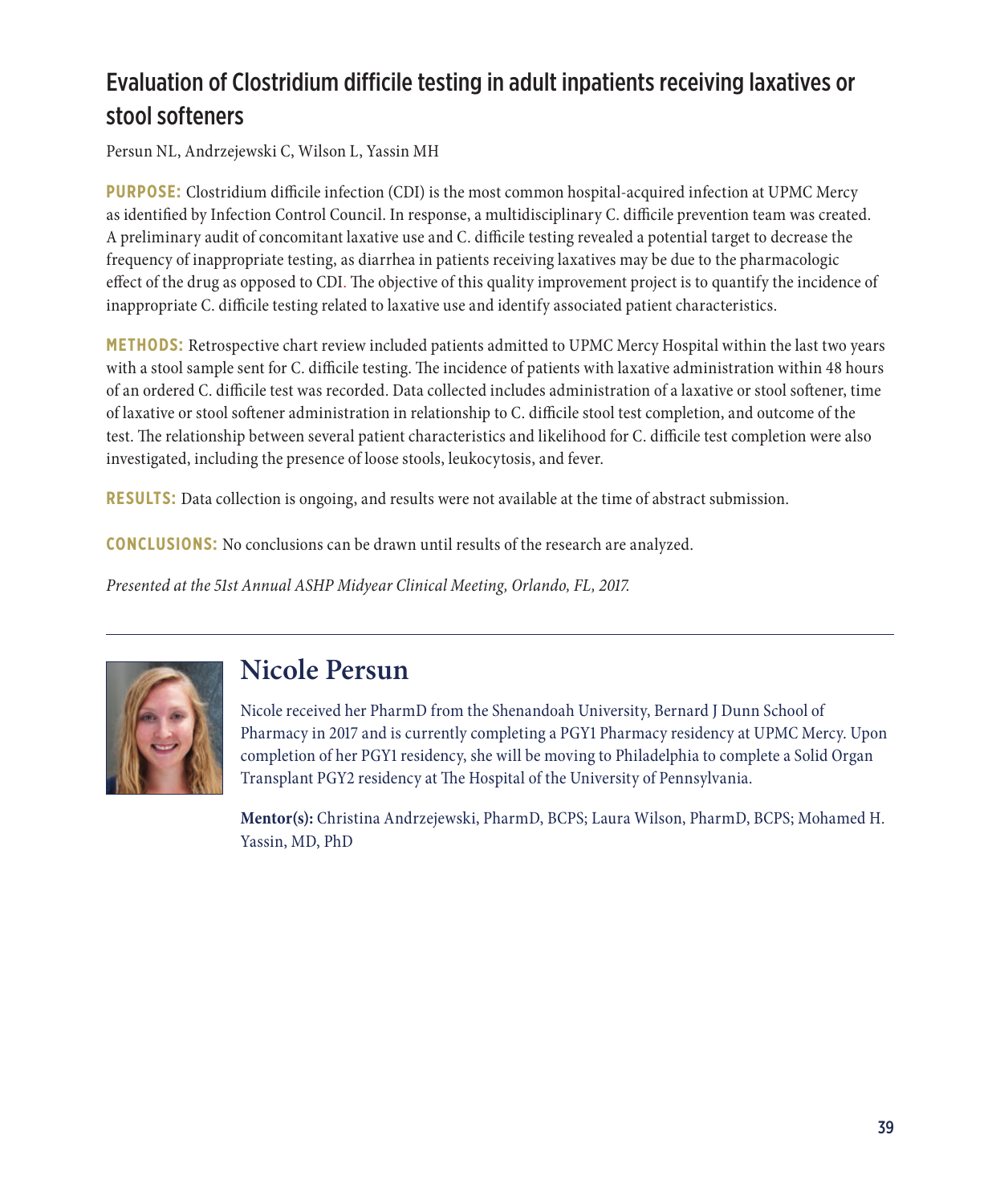#### Retrospective evaluation of the effects of increased member contribution for highcost generic medications

Schartner ES, Lopata EM, Daw JR

**PURPOSE:** Shortages of raw materials, decreased number of manufacturers, manufacturing issues, and transfer of drug rights have led to increasing costs for generic medications. As a result of this generic price trend, a formulary management strategy was implemented in 2016 and 2017 to move expensive generics to higher cost-sharing tiers. This evaluation was conducted to determine the effect of increased member contribution for high-cost generics (HCG) on utilization and associated pharmacy costs.

**METHODS:** A retrospective review of de-identified pharmacy claims was conducted; the population included Medicare members with pharmacy and medical benefits. The evaluation assessed therapy areas in which medications were moved to higher cost-sharing tiers in 2016 or 2017. Medications for hypertension, BPH, osteoporosis, and cholesterol were defined as chronic. Steroid creams, narcotics, and NSAIDs were defined as acute. The study assessed the change in prescription claim utilization for medication tier changes in 2015-2017. A subset analysis was conducted in continuously enrolled Medicare members to identify shifts in utilization of chronic medications, including an evaluation of pharmacy per member per month cost.

**RESULTS:** The HCG change resulted in a decrease in the overall percentage of members using HCG medications between 2015-2017. Following the 2016 formulary change, 65.3% of members discontinued the targeted HCG and 34.7% remained on the HCG medication. Of those who discontinued the HCG in 2016, 53.1% switched to a therapeutic alternative. After the 2017 formulary change, 53.7% of members discontinued the HCG and 44.0% continued the medication. Of those who discontinued the HCG in 2017, 52.5% switched to a therapeutic alternative. There was an overall decrease seen in associated PMPM pharmacy cost post-formulary change in 2016 and 2017.

**CONCLUSIONS:** HCG utilization within the Medicare population decreased following the formulary change of moving expensive generics to higher cost-sharing tiers. For members who discontinued a HCG, a higher percentage switched to a therapeutic alternative than no medication in both years. The pharmacy cost associated with selected medication classes also decreased.

*Presented at the Academy of Managed Care Pharmacy 30th Annual Meeting, Boston, MA, April, 2018.* 



#### **Emily Schartner**

Emily received her PharmD from the University of Pittsburgh School of Pharmacy in 2017. After completion of her managed care residency at UPMC Health Plan, she will be completing a 2-Year Pharmacy Administration Fellowship at UPMC Presbyterian.

**Mentor(s):** Erin Lopata, PharmD, MPH; Jessica Daw, PharmD, MBA; Amy Calabrese Donihi, PharmD, BCPS, FCCP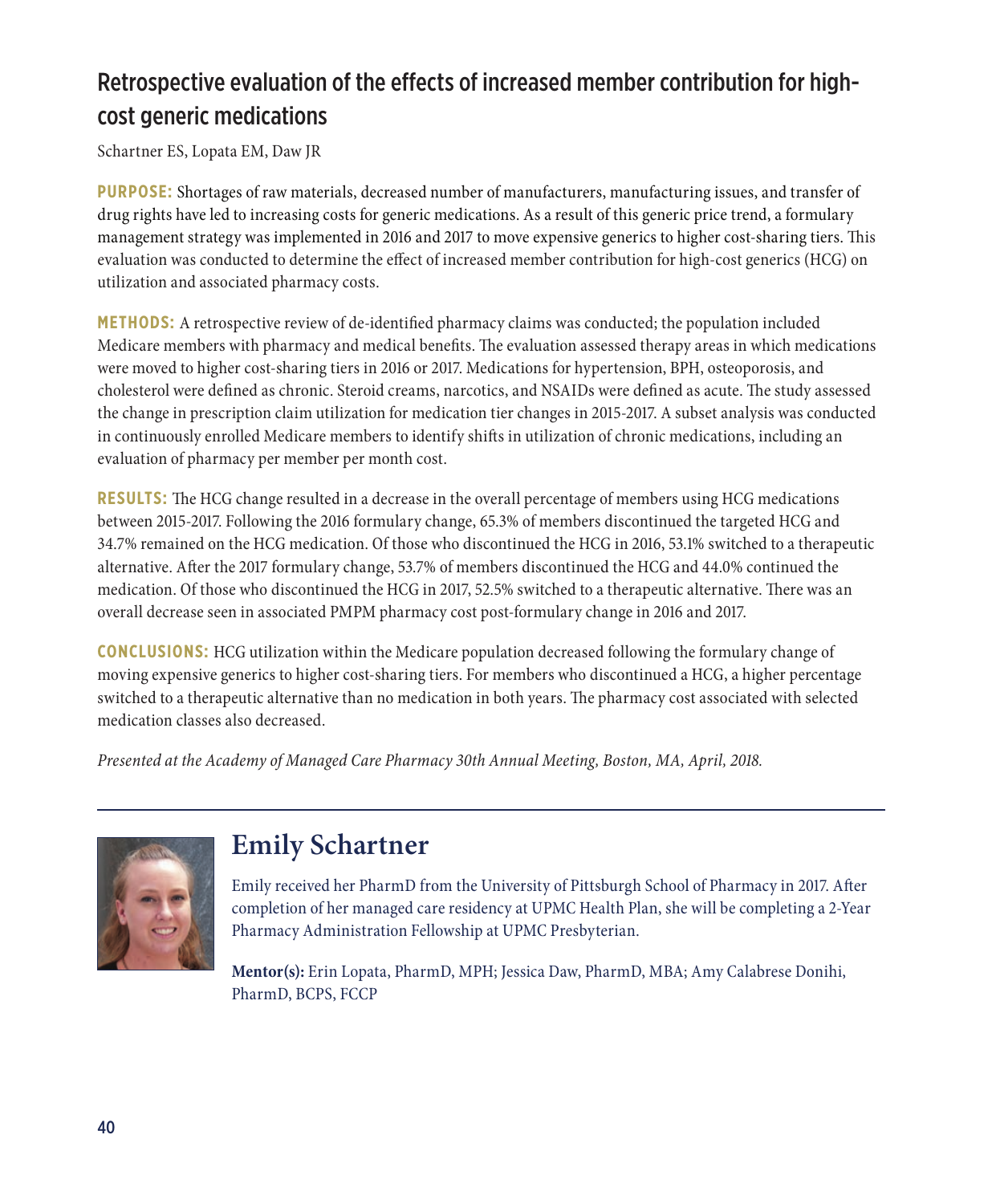#### Effect of dexmedetomidine versus non-dexmedetomidine based sedation on vasopressor requirements in mechanically ventilated patients with sepsis

Shen, J, Iasella, CJ, Groetzinger, LM

**PURPOSE:** Dexmedetomidine is frequently used for sedation in mechanically ventilated patients in the intensive care unit (ICU). However, its usage can be limited by its adverse effect profile, specifically hypotension and bradycardia. Patients with sepsis are at a higher risk of hemodynamic instability and hypotension, thus requiring vasopressors to restore vascular perfusion. Therefore, clinicians must be prudent to avoid factors that may further disrupt the hemodynamic status. The aim of this study is to determine if mechanically ventilated patients with sepsis require more vasopressor support when receiving dexmedetomidine compared to non-dexmedetomidine based sedation.

**METHODS:** This is a retrospective chart review of mechanically ventilated adult ICU patients who were admitted to UPMC Presbyterian hospital with a diagnosis of sepsis or septic shock between January 1, 2015, and December 31, 2016. Patients were stratified into two groups based on whether they received dexmedetomidine or another sedative. The primary outcome was to assess overall vasopressor usage between the two groups. Secondary outcomes include length of ICU and hospital stay, mechanical ventilation time, and mortality. Patients were matched on a 1:1 ratio based on age, weight, source of sepsis, stress dose steroid use, and SOFA score.

**RESULTS:** A total of 116 out of 260 patients were included and evaluated for matching criteria. From the pool of 116 patients, 60 of them matched for a final analysis, with 30 patients in the dexmedetomidine group and 30 patients in the non-dexmedetomidine group. Results are currently pending at this time.

**CONCLUSIONS:** Evaluations are currently pending at this time.



#### **James Shen**

James received his PharmD from the University of Michigan College of Pharmacy in 2017. He is currently completing a PGY-1 pharmacy practice residency at UPMC Presbyterian. Upon completion of his PGY-1 training, he is planning on pursuing a PGY-2 in infectious diseases.

**Mentor(s):** Lara Groetzinger, PharmD, BCPS, BCCCP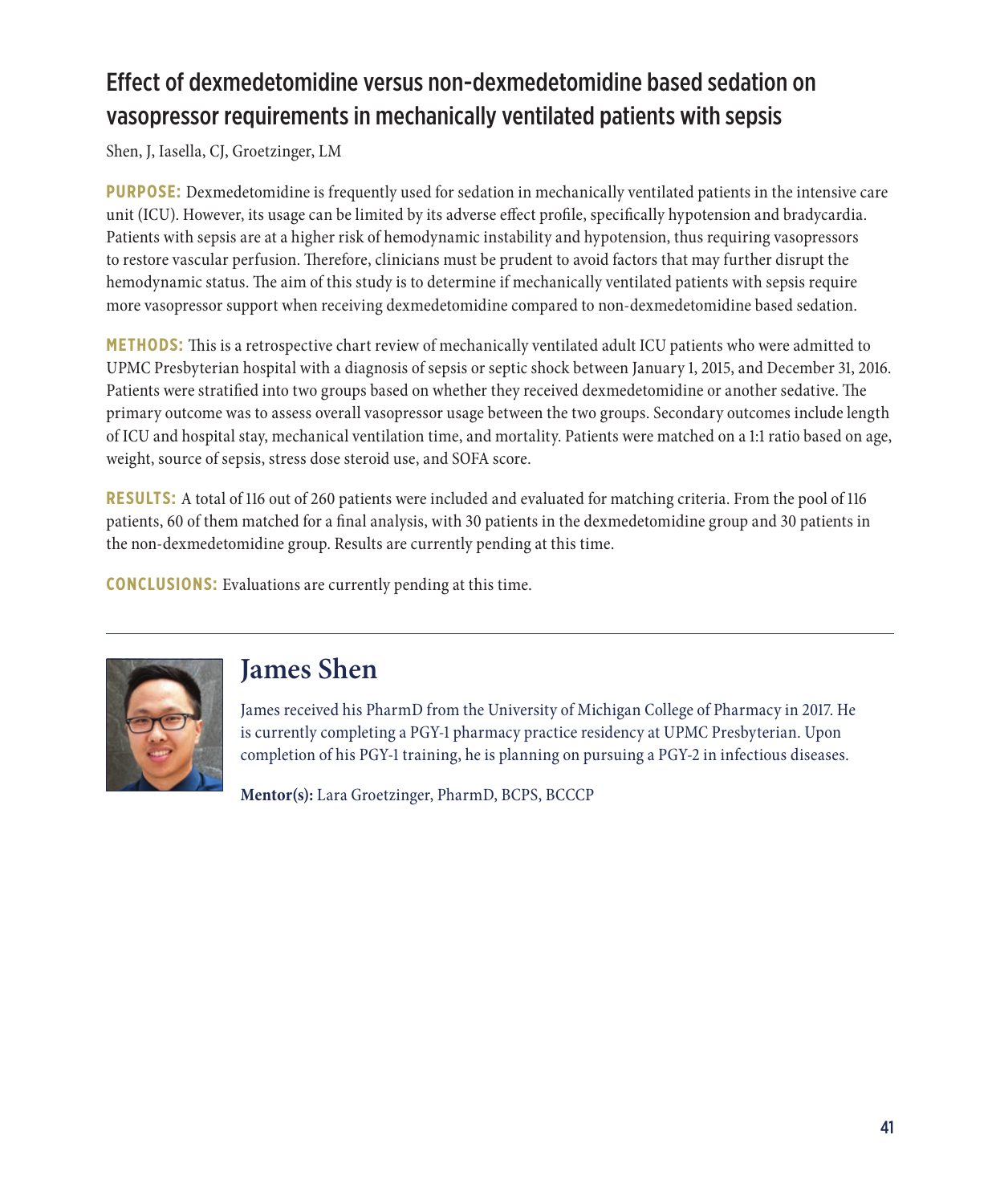#### Evaluation of anticoagulation for atrial fibrillation: Opportunities to streamline and improve care

Szymkowiak AM, Seybert AL, Iasella CJ, Coons JC

**PURPOSE:** Atrial fibrillation is the most prevalent arrhythmia worldwide with an estimated annual cost of care of \$6.7 billion, with nearly three quarters of this cost due to hospitalizations. The aims of our study were to describe the patient population hospitalized for the management of non-valvular atrial fibrillation (NVAF) and atrial flutter (AFl) treated with a direct oral anticoagulant (DOAC) and to evaluate clinical outcomes.

**METHODS:** This was a retrospective, IRB approved, cohort study of patients admitted to two community hospitals within the UPMC system with the primary diagnosis of NVAF or AFl and treated with a DOAC between January 1, 2011, and December 31, 2015. International Classification of Diseases, Ninth Revision (ICD-9) and Tenth Revision (ICD-10) codes for NVAF and AFl identified patients for evaluation. Medication charge codes were used for DOAC identification. Stroke and bleeding risk was calculated for all patients using the  $\rm CHA_{2}DS_{2}\!\cdot\! VAS_{c}$  and  $\rm HAS\text{-}BLED$ scores respectively. Clinical outcomes included all-cause readmissions, as well as those related to a bleeding or thromboembolic event. Statistical analyses were performed using IBM SPSS Statistics 25.0.

**RESULTS:** In total, 4664 patient visits were screened, with 983 visits meeting criteria for inclusion. The median patient CHA<sub>2</sub>DS<sub>2</sub>-VAS<sub>c</sub> score was 3 (IQR 1,4) and the median HAS-BLED score was 1 (IQR 1,2). There were 383 readmissions (39%) within 90 days of initial NVAF/AFl admission, with 58% of these readmissions occurring within 30 days. The incidence of readmission within 90 days due to a primary admitting diagnosis of NVAF or AFL was 44.9%. The incidence of readmission within 90 days due to a thromboembolic event or bleeding event was 0.52% and 1.04% respectively.

**CONCLUSIONS:** The patient population was found to be at high risk for stroke as evidenced by a median  $\text{CHA}_2\text{DS}_2$ -VAS $_{\rm c}$  score of greater than two and a relatively low risk for bleed. Evaluation of clinical outcomes demonstrated that the primary cause for readmission at both 30 and 90 days was NVAF or AFl with few readmissions for a primary diagnosis of thromboembolism or bleeding. These results suggest that opportunities may exist to improve the care of these patients through anticoagulation management, educational support, and/or adherence reinforcement. We hypothesize that a pharmacist led, team-based approach, treatment pathway can make an impact on readmission rates by improving transitions of care.

*Presented at the 67th Annual American College of Cardiology Scientific Session and Expo, Orlando, FL, 2018.*



### **Adrienne Szymkowiak**

Adrienne received her Doctor of Pharmacy from Duquesne University in 2016, completed her PGY1 Pharmacy Residency at UPMC Presbyterian, and is currently the institution's PGY2 Cardiology Resident. Her professional interests include anticoagulation and heart failure management. After completion of her residency, Adrienne will be working as a Clinical Pharmacist in Cardiology at UPMC Presbyterian.

**Mentor(s):** James C. Coons, PharmD, FCCP, BCPS-AQ Cardiology; Amy L. Seybert, PharmD, FASHP, FCCP, CHSE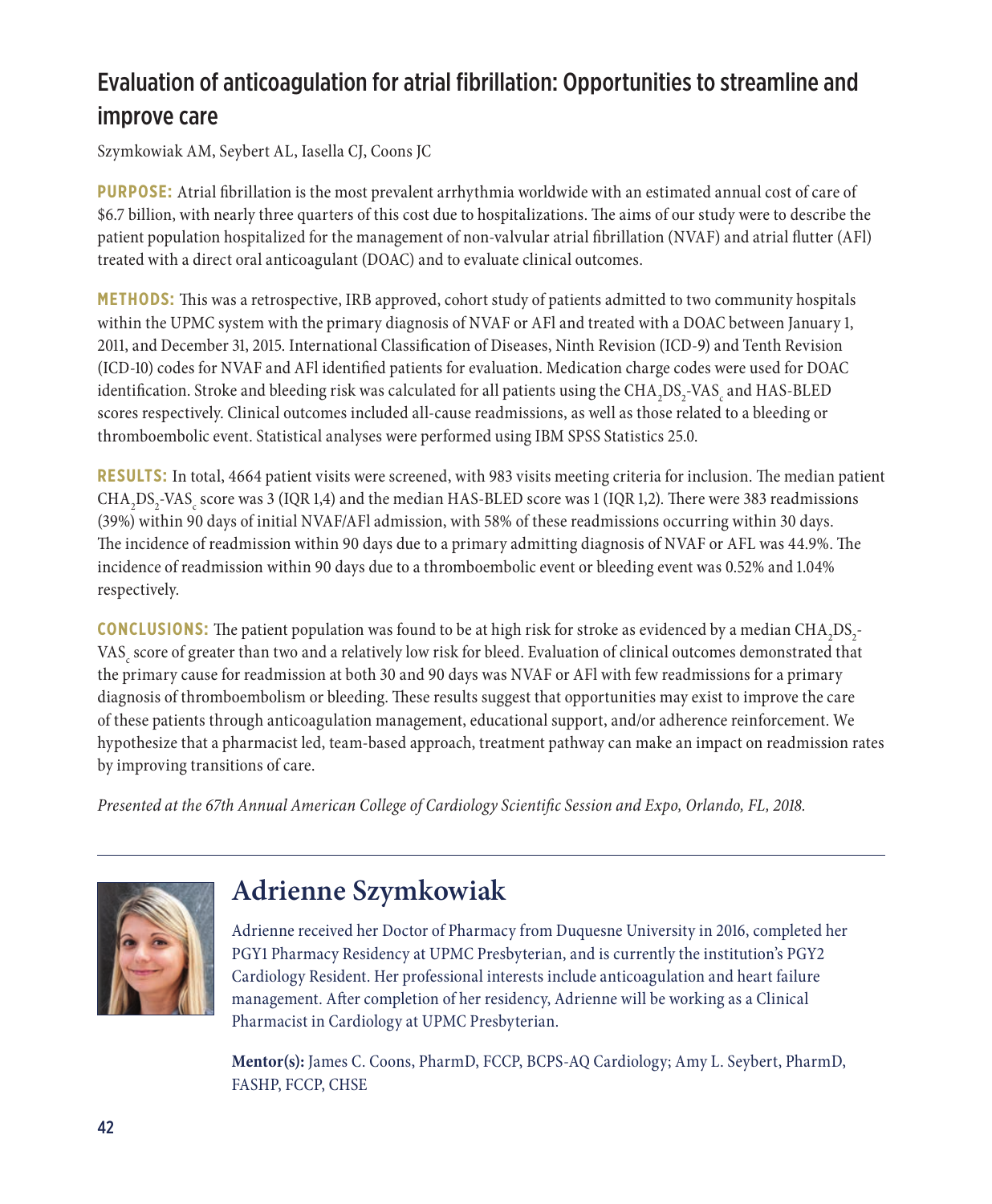#### An educational intervention to improve rates of hepatitis C treatment in the primary care setting

Turco, NJ

**PURPOSE:** The recent advent of highly effective and well-tolerated direct-acting antiviral medications for hepatitis C has shifted prescribing from specialists to family medicine physicians. Family medicine residency programs need to provide education and opportunities for residents to treat this growing patient population. Pharmacists embedded with a patient-centered medical home are poised to enhance the learning environment and to train physicians to effectively prescribe and manage these patients. A brief educational intervention on hepatitis C was provided to family medicine residents to evaluate the effect on their comfort in evaluating and treating patients for hepatitis C.

**METHODS:** A prospective design was used for this educational intervention in which family medicine residents (n=48) were asked to complete a pre-survey regarding their comfort in evaluating and treating patients with hepatitis C in addition to recalling available medications. A 25-minute educational intervention via slideshow presentation was provided by a pharmacist, immediately followed by a post-survey. Change in resident comfort in initiating treatment evaluation for hepatitis C was the primary outcome. Secondary outcomes included change in comfort in prescribing medications, recall of FDA-approved hepatitis C medications, and comparison of the number of patients evaluated for treatment pre- to post- intervention.

**RESULTS:** There were 13 responses to both surveys. Medical residents' comfort in initiating treatment evaluation improved for 69% and remained the same for 31% of residents. Comfort in prescribing medications improved for 92% and remained the same for 8% of residents. Recall of FDA-approved hepatitis C medications improved from a median of 1 to ≥ 3 medications. Actual treatment rates improved as well: During a 6-month period following the educational intervention, 28 patients were evaluated, 9 are undergoing treatment, and 2 already cured compared to 11 evaluated and 2 cured during the same 6-month period a year prior.

**CONCLUSIONS:** An educational intervention improved family medicine resident physicians' comfort in initiating treatment evaluation and prescribing direct-acting antivirals for hepatitis C. Rates of evaluation and treatment greatly improved compared to historical rates. Family medicine physicians represent an emerging opportunity for patients to receive treatment for hepatitis C. Education from and collaboration with pharmacists improves the comfort of family medicine residents in evaluating and treating hepatitis C.



### **Neil Turco**

Neil is from Kittanning, PA, and received his PharmD from the University of Pittsburgh School of Pharmacy in 2016. He completed his PGY1 residency at UPMC St. Margaret. This year, he is completing a PGY2 residency in ambulatory care at UPMC St. Margaret. His professional interests include family medicine, interprofessional education, and transitions of care. Neil enjoys hiking, exercising, and spending time with family. He will be a Primary Care Clinical Specialist for Cleveland Clinic after completion of his PGY2 residency.

**Mentor(s):** Marianne Koenig, PharmD, BCPS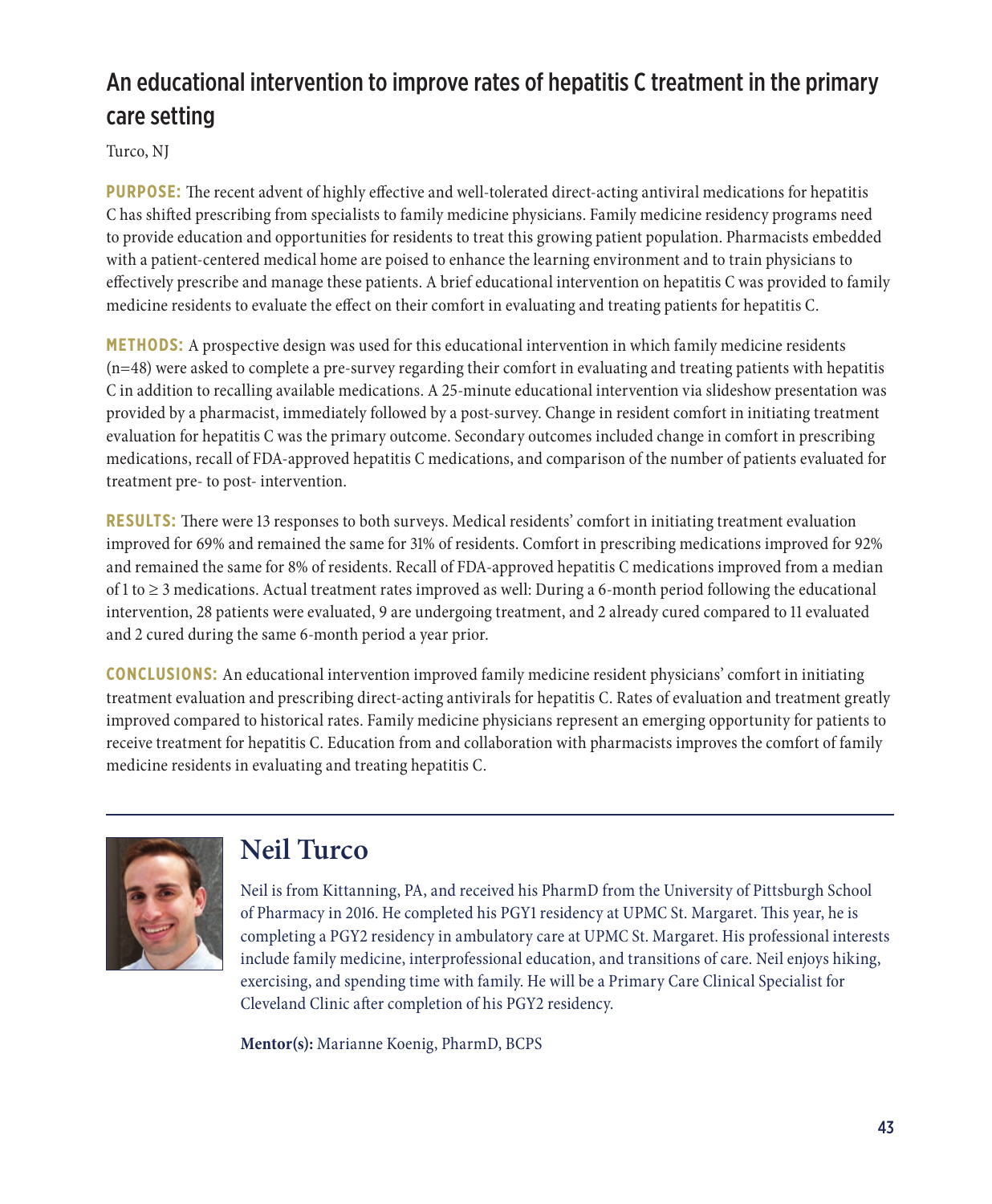#### Frequency of discharge medication reconciliation discrepancies

#### Ubinger CR, Moffett SM, Scholl M

**PURPOSE:** Medication reconciliation is an important aspect of patient care and is particularly important during transitions of care such as admission, transfer, and discharge. Errors in the medication reconciliation process can negatively affect patient care during a patient's hospital stay and after the patient is discharged. The purpose of this study was to examine the frequency and types of discharge medication reconciliation discrepancies at UPMC Hamot.

**METHODS:** Patients readmitted to UPMC Hamot within thirty days of hospital discharge between January 2017 - December 2017 were identified. Admission and discharge home medication lists were compared and evaluated for changes and discrepancies. Discrepancies were categorized by type, medication class, disease state, and were evaluated for appropriateness based on patient clinical status, disease states, and documentation.

**RESULTS:** Seventy-five patient cases were reviewed with an average of 12.5 (range 5-25) home medications on admission per patient. In total, 123 discharge medication reconciliation discrepancies were identified with an average of 1.6 discrepancies per patient. The discrepancies were categorized as 43 discontinued home medications, 39 inappropriately continued home medications, 15 dosage changes, 8 new medications, 8 interval changes, 8 duplications, and 2 formulation changes. The most common medication classes involved in discrepancies were antidiabetics, non-opioid analgesics, opioids, antibiotics, and supplements. Discharge medication reconciliation discrepancies were associated with one or more subsequent admitting diagnoses in 13 (17.3%) of reviewed patient cases.

**CONCLUSIONS:** This study revealed notable areas for attention at discharge medication reconciliation such as home medication continuation and discontinuation as well as dosage adjustments to home medications. Proposed changes from the results of this study include education to nurses, physicians, and pharmacists to standardize and improve the medication reconciliation process, increase usage of external resources to confirm home medications, and target patients at higher risk for discrepancies. Additionally, creation of documentation for outside hospital medication orders, development of discrepancy alerts at discharge medication reconciliation, and removal of the "continue all home medications" function may decrease the risk for medication reconciliation discrepancies.

*Presented at UPMC Hamot Research Days, Erie, PA, April 11-12, 2018.*



#### **Carolyn Ubinger**

Carolyn received her PharmD from the University of Pittsburgh School of Pharmacy in 2017 and is currently a pharmacy practice resident at UPMC Hamot. Upon completion of her residency, she plans to practice in a hospital setting.

**Mentor(s):** Sarah M. Moffett, PharmD, BCPS; Maryann Scholl, PharmD, MS, BCPS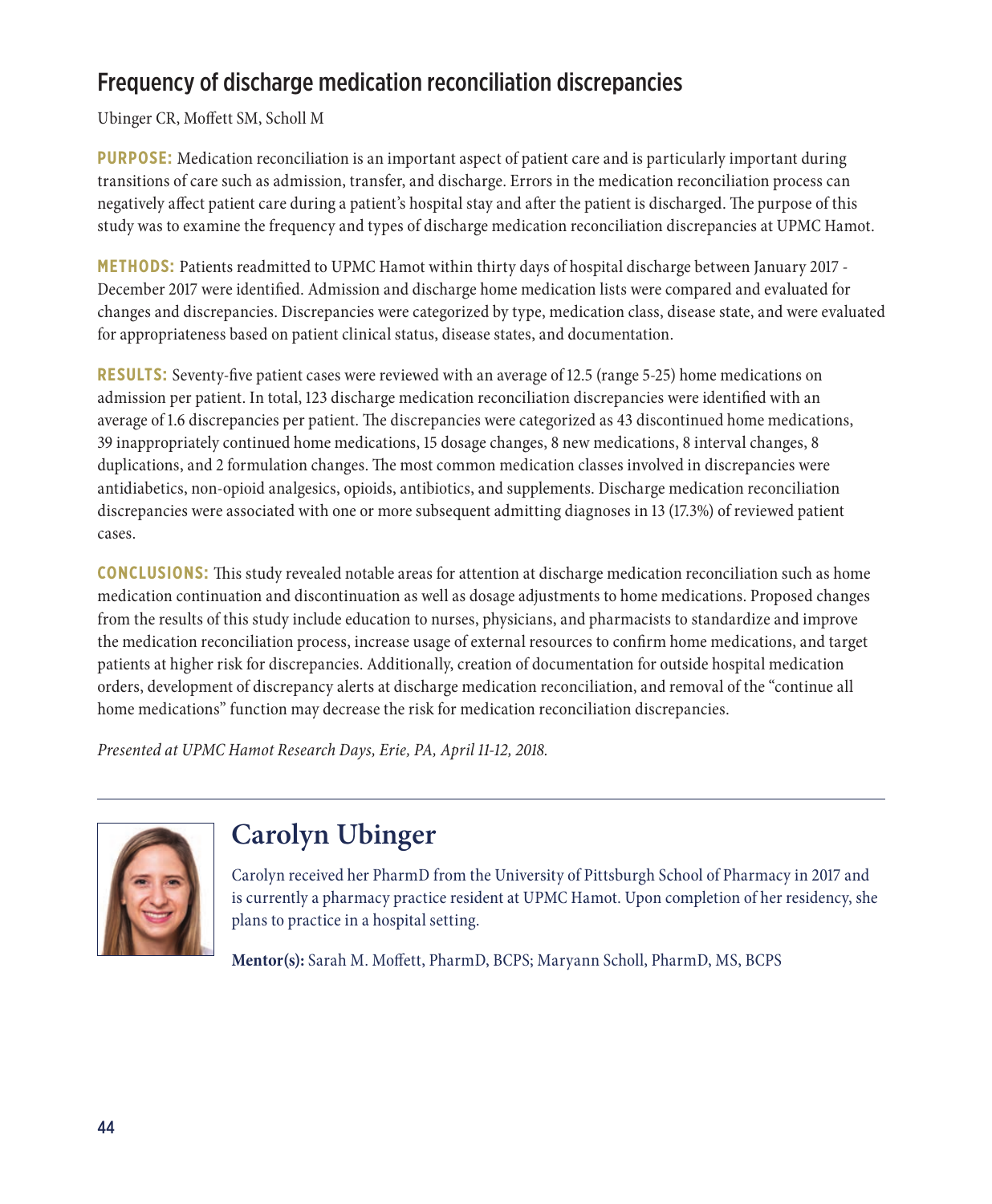#### If the gene fits: Perspectives of pharmacogenomic use in family medicine practices

Weinstein SD, Klatt PM, Jukic S, McGivney MS, Cothrel SM, Baumgartner MA, Carroll JC

**PURPOSE:** Pharmacists in primary care practices are in a unique position to use pharmacogenomic data to drive personalized medical treatment for patients with depression. However, there is limited data exploring the implementation and utility of a pharmacist-run pharmacogenomic service in physician office practices. This project will explore pharmacist and physician perspectives of a pharmacist-run pharmacogenomic service to optimize pharmacotherapy and aid in informed decision-making when initiating treatment for depression in primary care practices.

**METHODS:** UPMC St. Margaret Family Medicine physicians and their associated pharmacists from multiple office practice sites were invited via email to participate in semi-structured, key informant interviews with a pharmacist investigator. Interview questions were informed using the Consolidated Framework for Implementation Research. Interviews were audio recorded and transcribed. Transcripts were independently coded by two investigators, and coding discrepancies were resolved. A thematic analysis was performed.

**RESULTS:** Twenty-one interviews were conducted. Five major themes emerged upon analysis: 1) Utilizing pharmacogenomics in the primary care setting may be a tool to help individualize initial medication selection for patients with depression; 2) Implementing a pharmacogenomics service begins with a prescriber-patient interaction and includes a subsequent team-based approach with open lines of communication; 3) Trained pharmacists who have collaborative relationships with an outpatient physician practice will interpret pharmacogenomic results and provide recommendations; 4) Appropriate patient selection, engagement, and education are critical; 5) Patient monitoring and follow-up responsibilities will be shared amongst team members in each practice.

**CONCLUSIONS:** Physicians and pharmacists view pharmacogenomics as a useful tool to individualize pharmacotherapy for patients with depression. Team-based care is required for patient engagement, effective communication, and follow-up. Pharmacists are key team members who will interpret pharmacogenomic results and provide requisite recommendations to the team regarding medication selection for patients with depression in primary care.

*Presented at: 51st Annual Society of Teachers of Family Medicine (STFM) Spring Conference, Washington, DC, 2018.* 



#### **Sara Weinstein**

Sara received her PharmD from the University of Arizona College of Pharmacy in 2017 and is currently at UPMC St. Margaret completing a PGY-1 residency. Upon completion, Sara will be continuing her training at St. Margaret by completing at PGY-2 in Family Medicine.

**Mentor(s):** Joni C. Carroll, PharmD, BCACP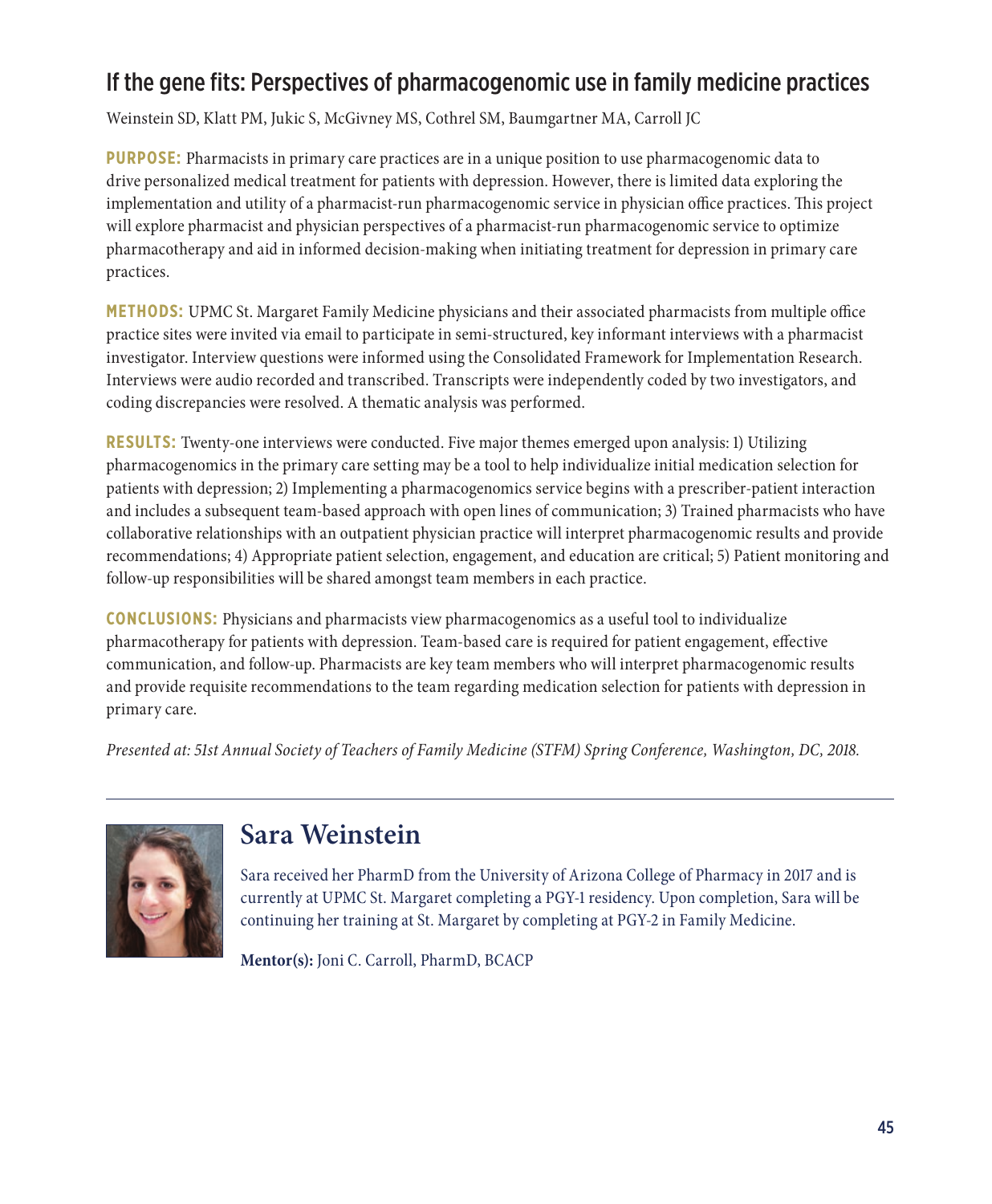#### Impact of international medical service on attitudes toward interprofessional collaboration

Welch HK, Connor SE, Jonkman LJ, Muzzio KB, Taylor AM

**PURPOSE:** Interprofessional education has been recognized in the health sciences as a way to foster collaborative practice and ultimately improve health outcomes. Although international medical service is increasingly common during professional training, little is known about the impact of interdisciplinary global health experiences on attitudes toward interprofessional collaboration. Twice each year, our institution sends groups of health professions students and residents to serve with a medical brigade providing primary care in rural Honduras. The purpose of this study was to evaluate the impact of this experience on student attitudes toward interprofessional collaboration using surveys and semi-structured interviews.

**METHODS:** This mixed-methods study included students and residents in medicine and pharmacy participating in brigades to Honduras during fall 2017 and spring 2018. The Readiness for Professional Learning Scale (RIPLS), a 19 item questionnaire using a 5-point Likert scale, was administered before and after each brigade. As RIPLS scores were anticipated to be high at baseline, individual semi-structured interviews were conducted with participants following each brigade to gain a better understanding of their experiences with interprofessional learning. Interviews were audio recorded and transcribed verbatim. A codebook was developed, and codes were examined to identify patterns and overarching themes.

**RESULTS:** In total, 20 learners participated in the brigades, including medical students (n=6), pharmacy students  $(n=6)$ , medical residents  $(n=6)$ , and pharmacy residents  $(n=2)$ . All 20 participants completed a pre-departure RIPLS questionnaire, and 19/20 participants (95%) completed a post-brigade questionnaire. There was a significant improvement in mean RIPLS scores following the brigade experience (4.57 vs 4.35, p=0.02). To date, 16 interviews have been conducted. Preliminary analysis reveals several themes including: 1) Participating in another profession's patient care activities builds mutual respect; 2) Face-to-face interaction strengthens collaboration; 3) Shared activities outside of work contribute to interprofessional learning. Thematic analysis is ongoing.

**CONCLUSIONS:** Results from this mixed-methods study will shed light onto the value of medical service missions for learners. Specifically, we hope to provide insight into which aspects of international medical service contribute most to interprofessional learning and help educators to develop effective interprofessional experiences. We anticipate that the gain in interprofessional learning will come not just from collaborating in a clinical setting, but in building relationships outside of the clinic.



# **Hanna Welch**

Hanna received her Bachelor of Science in Chemistry and French from the University of Alabama in 2011 and her Doctor of Pharmacy from the University of Michigan in 2016. She completed a PGY1 Pharmacy Practice residency at UPMC Presbyterian and is currently completing a PGY2 Ambulatory Care/Global Health residency through the School of Pharmacy. Following residency, she will join the University of Louisiana at Monroe School of Pharmacy as a Clinical Assistant Professor based in New Orleans.

**Mentor(s):** Sharon Connor, PharmD; Lauren Jonkman, PharmD, MPH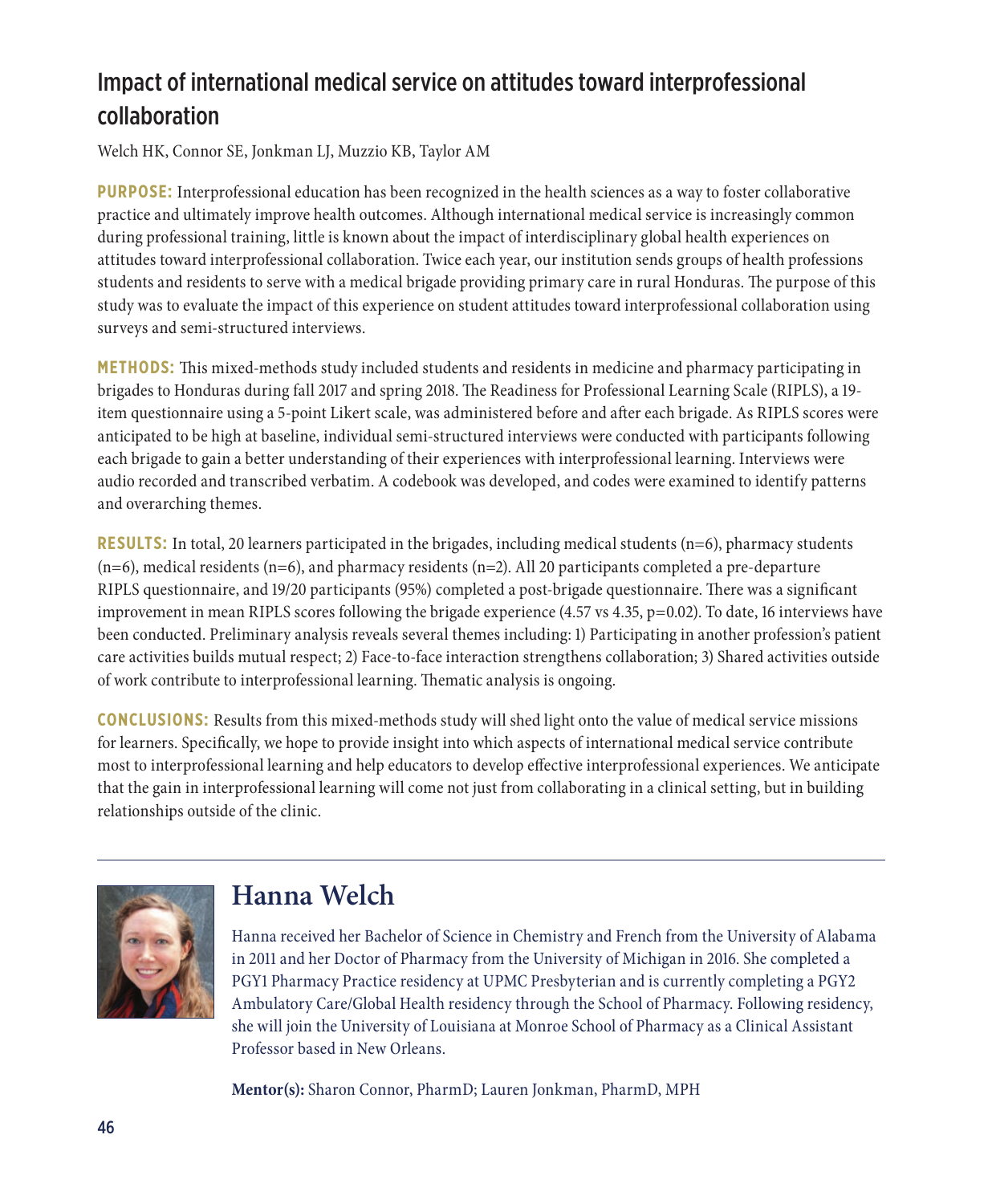#### Antibiogram-based antibiotic algorithm for treatment of cystitis in a nursing facility

Wilson E, Kryger E, Pickering A, D'Amico F, Haver A

**PURPOSE:** Urinary tract infections are the most common infection in nursing homes; and while antibiograms are frequently used in hospital settings to guide empiric therapy, there is limited research in the use of these reports in nursing homes to guide therapy. This study aimed to evaluate a facility-specific antibiogram-based antibiotic algorithm in place for empiric treatment of cystitis by characterizing prescribed empiric antibiotics.

**METHODS:** This was a retrospective, cross-sectional study that included patients from a skilled nursing facility who received antibiotic therapy for cystitis. An algorithm for empiric treatment of cystitis was previously implemented at the facility in conjunction with an antimicrobial stewardship program. This algorithm used a facility-specific antibiogram in addition to the IDSA guidelines to recommend first and second-line empiric antibiotics for patients with suspected cystitis. The culture and susceptibility report for each patient was compared to the empiric antibiotic prescribed to determine if the antibiotic was effective or ineffective.

**RESULTS:** During the study period of 11 weeks, 39 urine cultures were performed and 26 patients had positive urine cultures. Fourteen patients were excluded, mostly attributed to not receiving antibiotics and receiving antibiotics after culture resulted, and 12 patients were included in the analysis. The prevalence rate of effective empiric antibiotic prescribing was 67% (95% CI 42%-92%). 58.3% of patients received either first or second-line antibiotics according to the algorithm. None of the patients' empiric antibiotics were changed after the culture resulted.

**CONCLUSIONS:** This exploratory analysis shows that while the majority of patients are receiving antibiotics that are effective for their cystitis, many patients' urine cultures result in resistant organisms. Despite a facility specific algorithm for empiric antibiotics being in place, antibiotics not included in the algorithm continue to be prescribed. Future work includes a comparison of antibiotic use prior to algorithm implementation.

*Presented at the Society of Teachers of Family Medicine 51st Annual Spring Conference in Washington, DC, May 2018.*



#### **Erica Wilson**

Erica received her PharmD from the University of Pittsburgh School of Pharmacy in 2017 and is currently a PGY1 pharmacy practice resident and faculty development fellow at UPMC St. Margaret. She will continue at St. Margaret next year and pursue a PGY2 geriatric pharmacy residency. Upon graduation, she plans to pursue an ambulatory care position with a focus in geriatrics.

**Mentor(s):** Amy Haver, PharmD, BCPS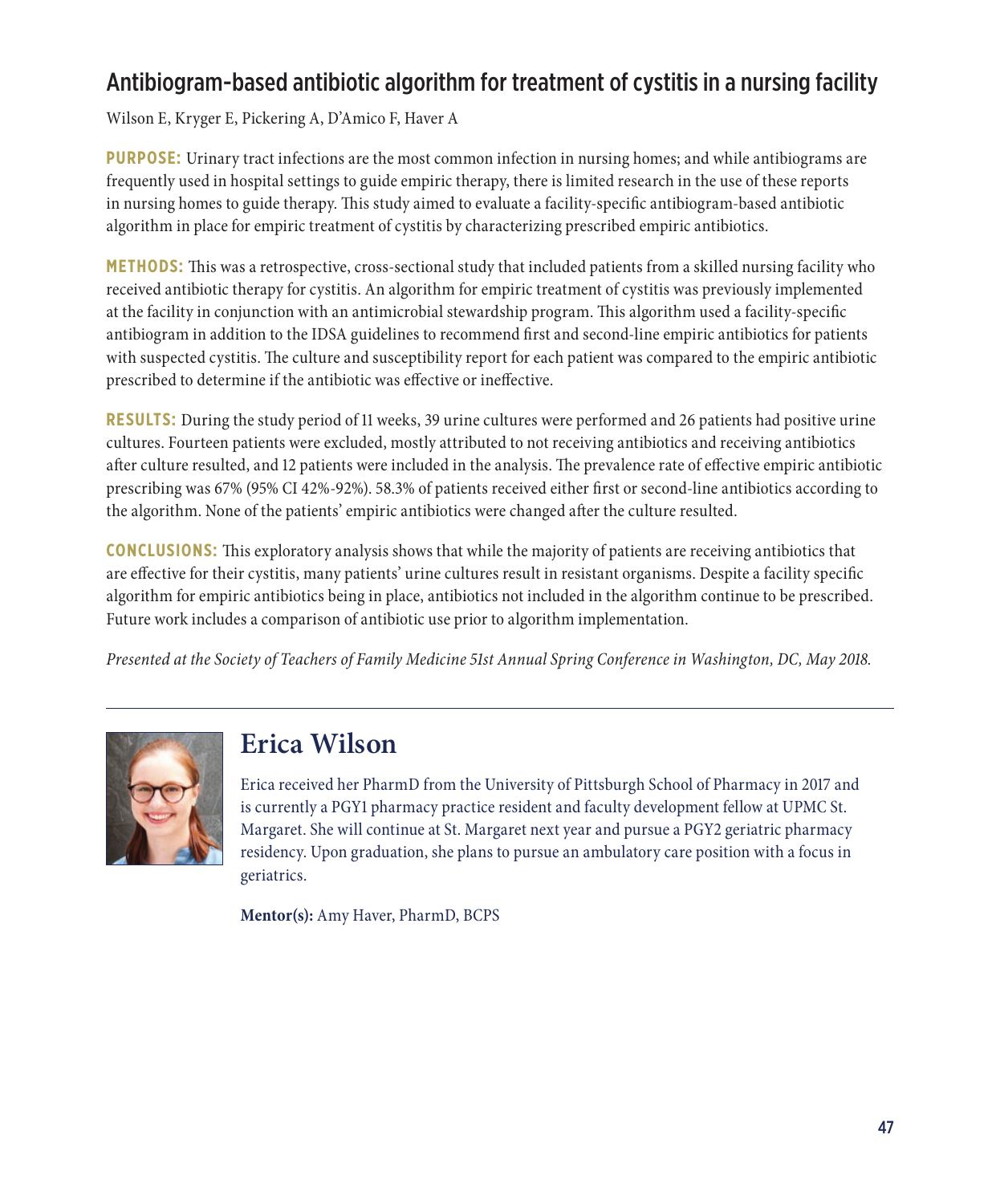#### Evaluation of the *in vitro* activity of meropenem-vaborbactam against carbapenemresistant *Enterobacteriaceae* (CRE)

Wilson WR, Shields RK

**PURPOSE:** Meropenem-vaborbactam is a novel antimicrobial combination designed to treat carbapenem-resistant *Enterobacteriaceae* (CRE) infections, for which there are few treatment options. Our objective was to determine the *in vitro* activity of meropenem-vaborbactam against CRE isolates from UPMC, including those that have developed resistance to our first-line agent, ceftazidime-avibactam. We also compared susceptibility testing methods to identify the best approach for clinical microbiology laboratories.

**METHODS:** Minimum inhibitory concentrations (MICs) were determined for meropenem, meropenem-vaborbactam, and ceftazidime-avibactam by reference broth microdilution (BMD) methods in triplicate. Vaborbactam and avibactam were tested at fixed concentrations of 8 and 4 µg/ml, respectively. Etests from two different manufacturers (Liofilchem and bioMérieux) were tested according to manufacturer recommendations. Susceptibility to meropenemvaborbactam was also determined by disk diffusion. For each method, quality control strains were used and within expected ranges. Polymerase chain reaction (PCR) with DNA sequencing were used to detect resistance determinants, including the presence of *Klebsiella pneumoniae* carbapenemase (KPC) subtypes and porin gene mutations.

**RESULTS:** 117 CRE isolates were tested, including *K. pneumoniae* (n=83), *E. cloacae* (n=17), *E. coli* (n=10), and *E. aerogenes* (n=7). 79% of CRE isolates harbored  $bla_{\text{cyc}}$ . KPC subtypes included KPC-2 (n=32), KPC-3 (n=41), KPC-3 variants (n=16), and KPC [not typed] (n=4). Among 74 *K. pneumoniae,* 95% had a premature stop codon in *ompk35*  and several *ompK36* genotypes were identified: wild-type (n=48), IS5 insertion (n=13), 135-136 DG duplication (n=9), and other mutations (n=4). Overall, 23%, 84%, and 98% of isolates were susceptible to meropenem, ceftazidimeavibactam, and meropenem-vaborbactam, respectively. Ninety-five percent of ceftazidime-avibactam resistant isolates were susceptible to meropenem-vaborbactam (median MIC=0.06 μg/mL, range: 0.06 – 16 μg/mL). By genotype, median meropenem-vaborbactam MICs were higher among KPC-2 than KPC-3-producing *K. pneumoniae* (*P=*0.0015), and among *K. pneumoniae* with *ompK36* porin mutations compared to isolates with wild-type *ompK36* (*P<*0.001). Across susceptibility testing methods, essential agreement with BMD was higher for bioMérieux (81%) than Liofilchem (47%) Etests (*P*<0.0001). Rates of categorical agreement with BMD were 95%, 92%, and 90% for bioMérieux-Etest, disk diffusion, and Liofilchem-Etest, respectively.

**CONCLUSIONS:** Meropenem-vaborbactam demonstrated *in vitro* susceptibility against genetically-diverse CRE isolates from UPMC. Notably, 95% of isolates demonstrating resistance to ceftazidime-avibactam remained susceptible to meropenem-vaborbactam. As this agent is introduced into the clinic, it will be important to identify *K. pneumoniae* isolates harboring KPC-2 with *ompK36* porin mutations that demonstrate higher MICs. In our experience, the best test to identify such isolates in the clinical microbiology laboratory is the bioMérieux Etest.



### **William Wilson**

Will received his PharmD from the University of Pittsburgh School of Pharmacy in 2016. He completed his PGY-1 Pharmacy Residency at UPMC Mercy Hospital and is currently the PGY-2 Infectious Diseases Pharmacy Resident at UPMC Presbyterian Hospital. Following completion of his PGY-2 year, Will is excited to continue his career as a clinical pharmacy specialist at Forbes Hospital in Monroeville, PA.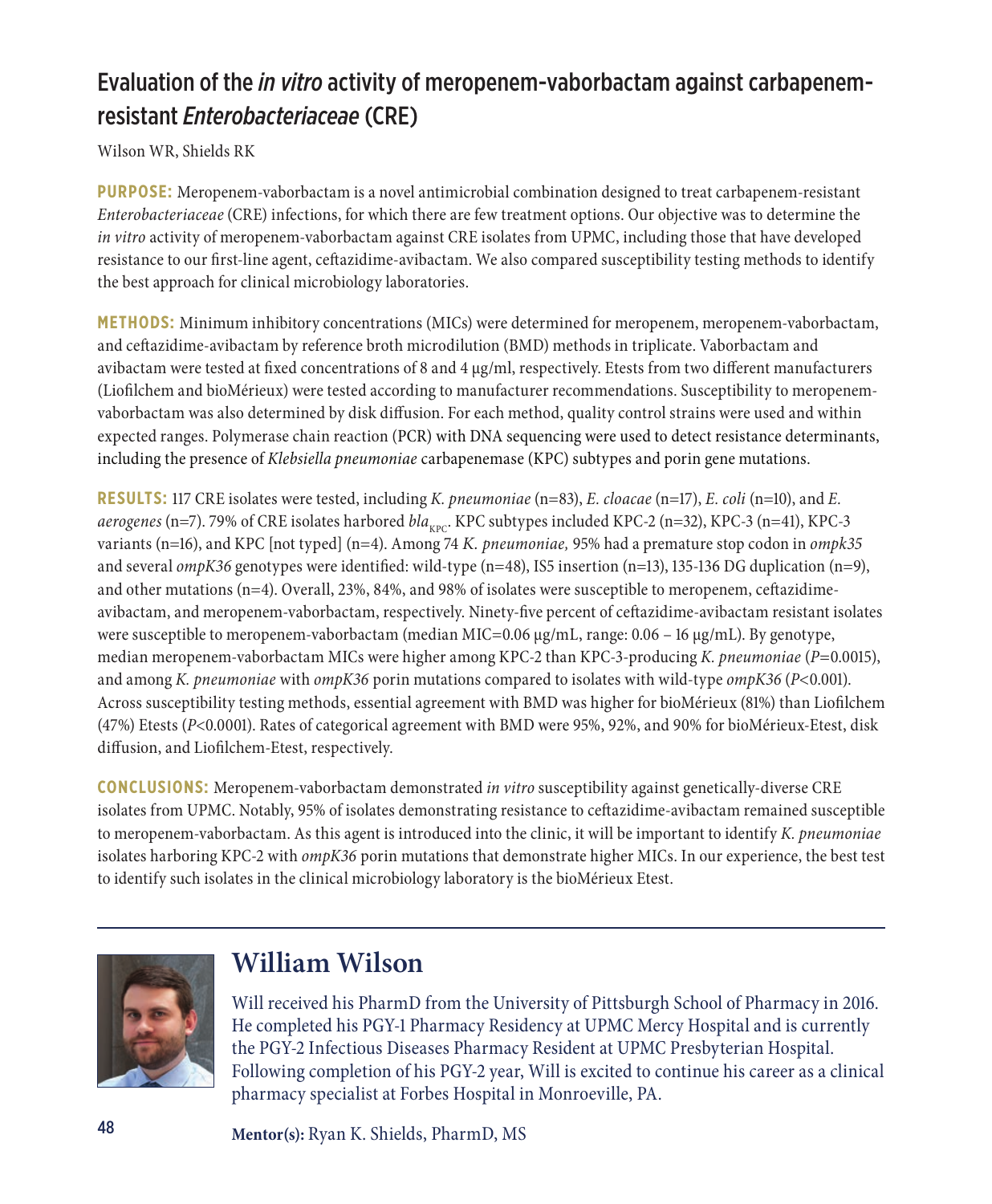#### Anticoagulant adherence in atrial fibrillation – relevance of depression and quality of life in an ambulatory cohort

Yamazaki K, Gisi B, Hall DL, Magnani JW

**PURPOSE:** Medication adherence to anticoagulation therapy in atrial fibrillation (AF) is important in preventing thromboembolic events and/or ischemic stroke. Psychosocial factors and health perceptions have been reported as potential contributors to nonadherence. Although there is no gold standard for measuring nonadherence, a commonly used objective measure is medication possession ratio (MPR) which can be calculated using pharmacy claims data. Validated questionnaires exist to screen for depression (PHQ-9) and the effect of atrial fibrillation on quality of life (AFEQT). The purpose of this study is to determine if there is a correlation between MPR and either the PHQ-9 or the AFEQT scores.

**METHODS:** A retrospective chart review was conducted to examine prescription refill data for non-valvular AF patients prescribed warfarin and/or direct oral anticoagulants as part of an existing study at the University of Pittsburgh Medical Center (UPMC). Patient demographics, PHQ-9, and AFEQT scores have already been collected. MPRs were calculated for each patient's anticoagulation therapy over a 12-month period and will be truncated to a maximum value of 1.

**RESULTS:** MPRs have been calculated for the 119 subjects included in this study. Statistical analysis is currently in progress.

**CONCLUSIONS:** Research in progress



### **Karin Yamazaki**

Karin is from Boston, MA, and received her PharmD from Northeastern University in 2016. She completed her PGY1 pharmacy residency at James J. Peters VA Medical Center in Bronx, NY. Her practice interests include anticoagulation, diabetes, heart failure, hepatitis C, and HIV. Upon completion of her ambulatory care residency, she hopes to practice as a clinical pharmacist in an outpatient clinic.

**Mentor(s):** Deanne L. Hall, PharmD, CDE, BCACP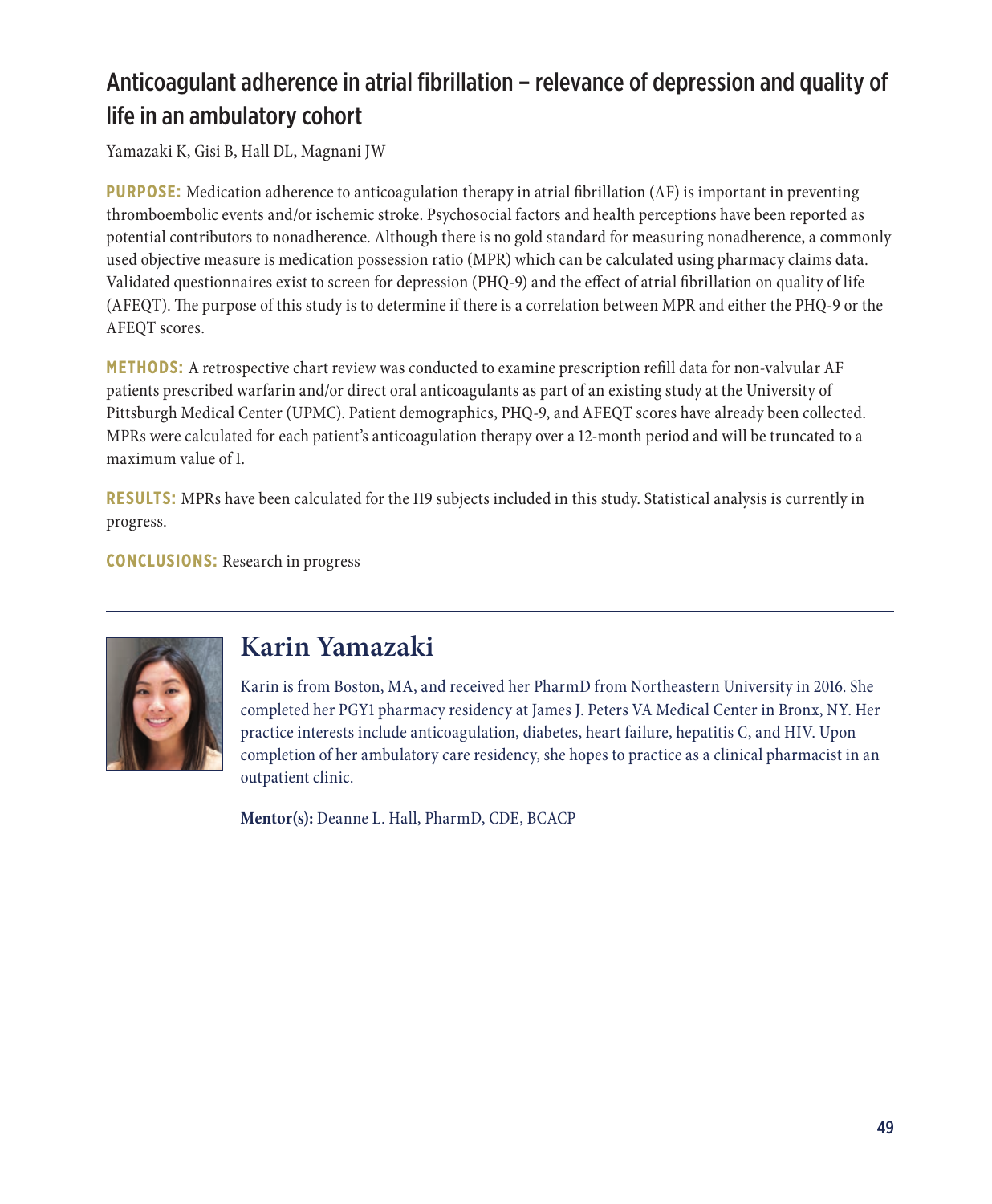#### Pharmacist-led expansion of Opioid Overdose Education and Naloxone Distribution (OEND) for co-prescribed opioids and benzodiazepines

McCarthy R, Kozarian R, McQuillan A

**PURPOSE:** To address the safe and appropriate use of opioid analgesics, the Veteran's Health Administration (VHA) developed the Opioid Safety Initiative (OSI), which is also an Academic Detailing (AD) campaign. Opioid Overdose Education and Naloxone Distribution (OEND) began in 2014 with a goal of preventing fatal and non-fatal opioid overdoses in at-risk veterans. The objectives of the current study are to expand overdose risk minimization for patients co-prescribed opioids and benzodiazepines (BZDs) through a multi-faceted pharmacist-led intervention at VA Pittsburgh Healthcare System (VAPHS) and to determine if the implementation of a prior authorization consult for concomitant opioids and BZDs is warranted.

**METHODS:** In September 2017, 328 ambulatory care patients were identified as being co-prescribed an opioid and a benzodiazepine within VA Pittsburgh Healthcare System (VAPHS). Twenty-three patients had a Risk for Overdose or Serious Opioid-Induced Respiratory Depression (RIOSORD) score >8 and were excluded as these patients have been addressed in a separate initiative. The remaining 305 patients were evaluated for overdose risk, provided naloxone education, and offered a naloxone kit if appropriate. Patient charts were reviewed to evaluate appropriateness for concomitant therapy with opioids and benzodiazepines based on established criteria. Of those determined inappropriate, academic detailing was delivered to the providers.

**RESULTS:** Of 305 patients evaluated, 197 were appropriate for outreach and 152 (86%) accepted. Charts were reviewed for 145 patients, of whom 15 (10.3%) were appropriate for concomitant opioid and benzodiazepine therapy. Of the 8 providers identified for AD meetings, 4 (50%) responded, and all 4 (100%) expressed a commitment to change.

**CONCLUSIONS:** Pharmacist intervention via telephone outreach, chart reviews, and AD meetings effectively expands overdose risk minimization strategies. Given the study findings, implementation of a prior authorization consult for patients co-prescribed opioids and BZDs at VAPHS may be warranted.

*Presented at the 21st Annual College of Psychiatric and Neurologic Pharmacists (CPNP) Meeting, Indianapolis, IN, 2018.*



### **Rebecca McCarthy**

Rebecca received her PharmD from the Duquesne University School of Pharmacy in 2013. She worked full time as a community pharmacist for two years before completing the PGY1 Pharmacy Practice Residency (2016) and the VA Interprofessional Advanced Fellowship in Addiction Treatment (2017) at VA Pittsburgh Healthcare System (VAPHS). She will complete the PGY2 Psychiatric Residency program at VAPHS, which has collaborated with the Western Psychiatric Institute & Clinic of UPMC, in July 2018. Rebecca plans to pursue a clinical pharmacy specialist position.

**Mentor(s):** Robert Kozarian, PharmD, BCPP; Amanda McQuillan, PharmD, BCPS, BCPP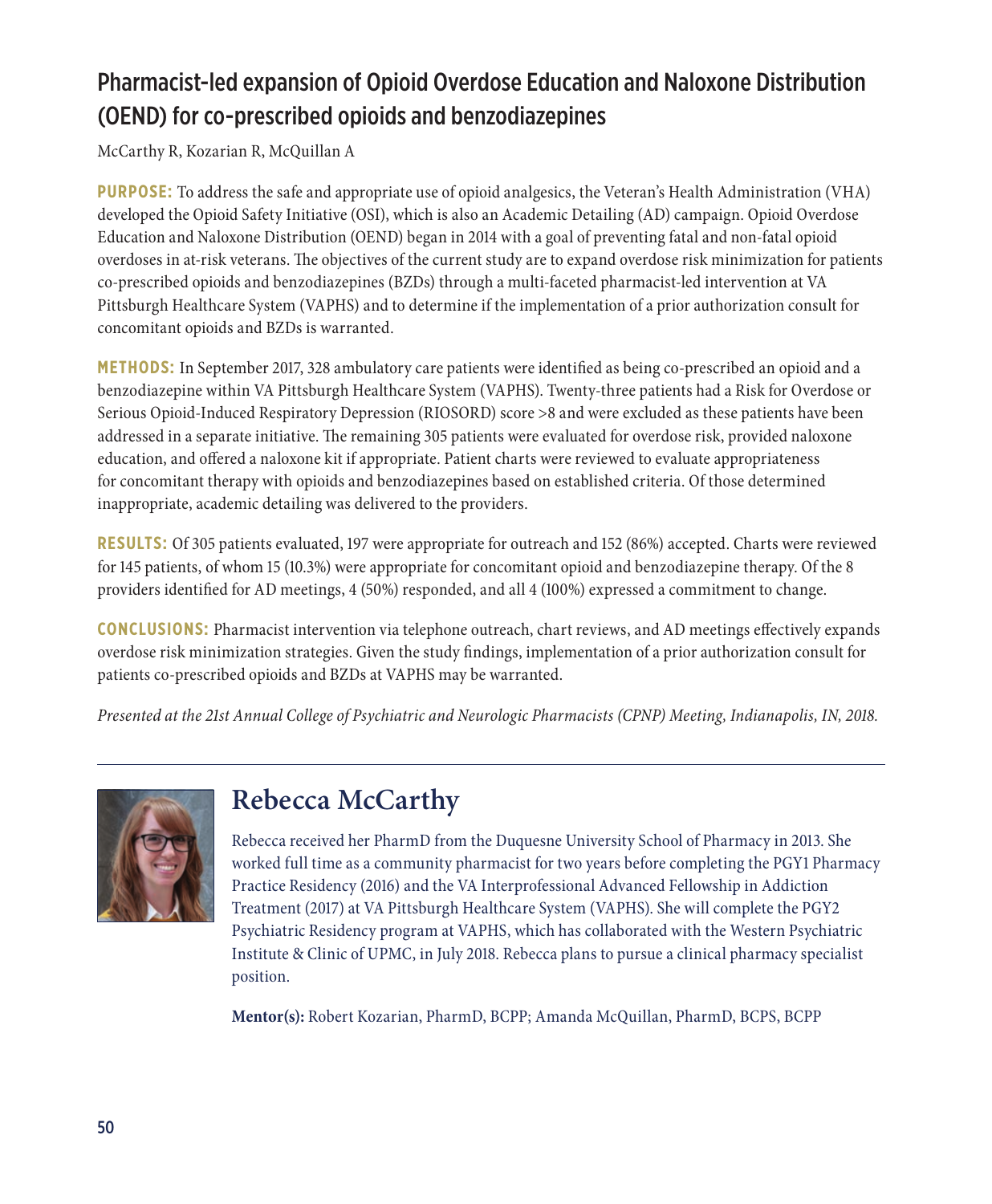#### Implementation of a pharmacist-led benzodiazepine taper e-consult and clinic

Stacy CR, Greer DJ, McQuillan AD

**PURPOSE:** Benzodiazepines are commonly prescribed to treat a variety of conditions including seizures, spasticity, alcohol withdrawal, and insomnia. Risk of adverse events include falls, dependence, cognitive impairment, accidental overdoses, and poor psychotherapy outcomes. Benzodiazepine tapering can be challenging, as patients may experience withdrawal, rebound, or relapse. Factors increasing the likelihood of a successful benzodiazepine taper include provider involvement, patient education, individualized tapers, and close patient monitoring. Given the risks associated with chronic benzodiazepine use, the Veterans Affairs Pittsburgh Health Care System (VAPHS) developed and initiated pharmacist-led benzodiazepine taper e-consult service and clinic to assess the impact on the reduction of benzodiazepines.

**METHODS:** VAPHS providers were educated on the new service availability through one-on-one meetings, department emails, and staff meetings. Participants were recruited from VAPHS between December 2017 and April 2018 by provider referral. All patients identified received an individualized benzodiazepine taper through the e-consult service. Patients were eligible for enrollment in the benzodiazepine taper clinic if they have the following: an e-consult, VA provider, stable housing, active phone number, and an estimated taper schedule of 8 weeks. Patients requiring hospitalization, active cancer treatment, hospice care, or upon refusal to participate were excluded. Descriptive statistics was used to describe study data collected.

**RESULTS:** Ten out of 57 providers placed a total of 50 e-consults. Of the 24 completed consults, inappropriate benzodiazepine use decreased by 22.4% within 3 months. Pharmacist's outreach to providers and patients was associated with a 17.7-fold decrease in total benzodiazepine use and a 7.3- fold decrease in daily benzodiazepine dose per patient over 3 months.

**CONCLUSIONS:** Pharmacist-led service decreases inappropriate benzodiazepine use and increases non-BZD therapies for the treatment of various psychiatric diagnoses via phone outreach, patient education, chart reviews, and provider meetings - thus decreasing risks associated with chronic and inappropriate BZD use without negatively impacting interdisciplinary communication.

*Presented at the 21st Annual Meeting for College of Psychiatric and Neurologic Pharmacists, Indianapolis, IN, 2018.*



#### **Candace Stacy**

Candace received her BS in toxicology in 2012, BS in pharmaceutical sciences in 2014, and her PharmD from the University of Louisiana at Monroe in 2016. She completed her PGY-1 residency at the Veterans Health Care System of the Ozarks in Fayetteville, AR, and she will finish her PGY-2 psychiatric pharmacy residency training at the Veterans Affairs Pittsburgh Healthcare System in conjunction with the Western Psychiatric Institute & Clinic of UPMC in July 2018. Upon completion of a psychiatric residency, Candace plans to practice in a hospital setting and continue her involvement as a preceptor for pharmacy students and residents.

**Mentor(s):** Daniel J. Greer, PharmD, BCPP; Amanda D. McQuillan, BCPS, BCPP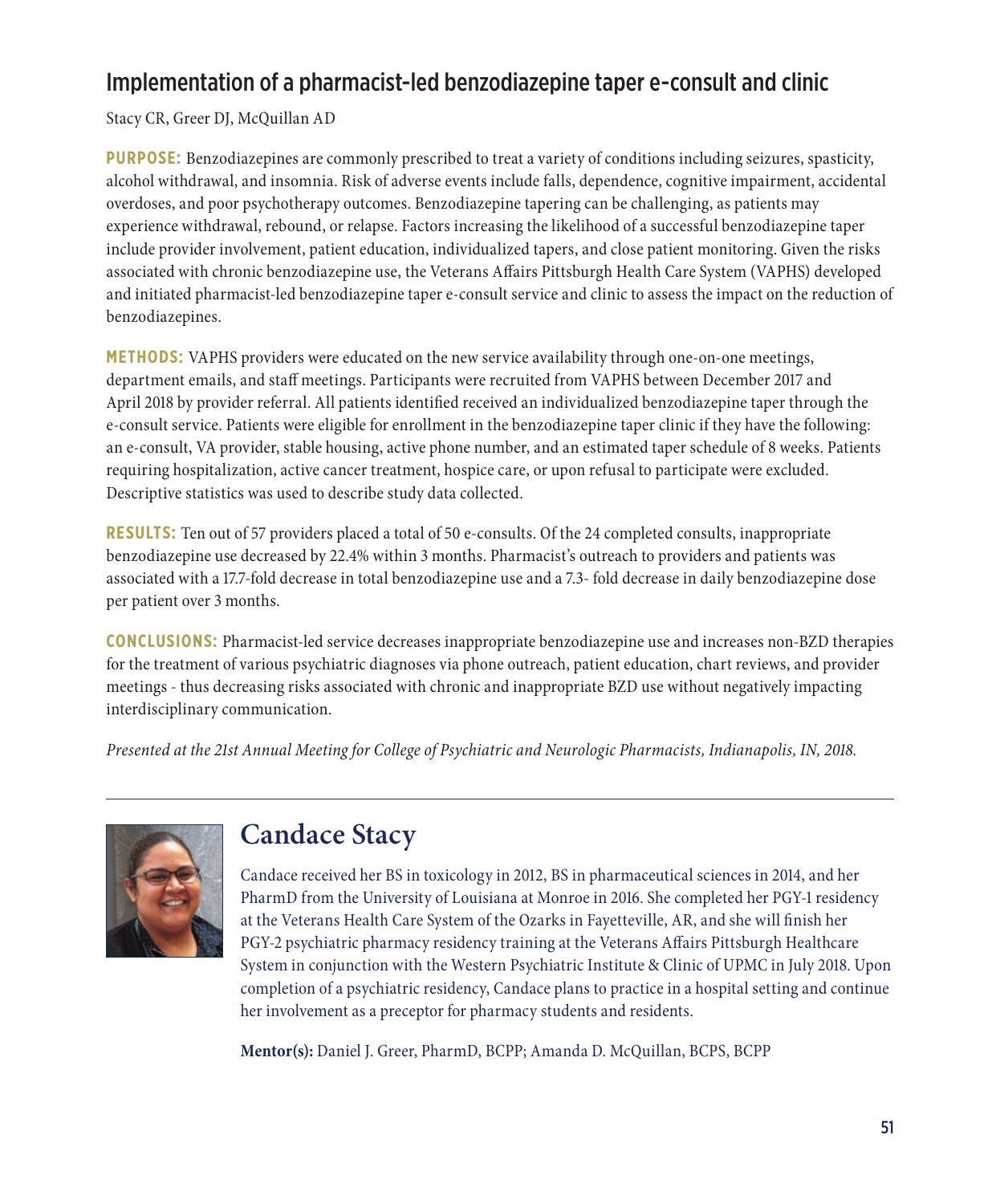# **Residency Program Contact Information**

#### **University of Pittsburgh School of Pharmacy Department of Pharmacy and Therapeutics Pharmacy Residency Program**

Amy L. Seybert, PharmD, FASHP, FCCP, CHSE Chair of Pharmacy and Therapeutics, Associate Professor 3501 Terrace Street 724 Salk Hall Pittsburgh, PA 15261

seyberta@pitt.edu http://pharmacy.pitt.edu/Programs/Residency/ index.php

### **Pharmacy Residency Programs**

#### **Post Graduate Year 1 (PGY1)**

**Pharmacy at UPMC Presbyterian Shadyside**  Director: Heather Johnson, PharmD, BCPS

**Pharmacy at UPMC Mercy**  Director: Robert Simonelli, PharmD

**Pharmacy at UPMC St. Margaret**  Director: Gregory Castelli, PharmD, BCPS, BC-ADM Assistant Director: Patricia Klatt, PharmD, BCPS

**Pharmacy at UPMC McKeesport**  Director: Nicole D'Antonio, PharmD, BCPS

**Pharmacy at UPMC Shadyside**  Director: Stephanie Ballard, PharmD, BCPS

**Pharmacy at Children's Hospital of Pittsburgh of UPMC**  Director: Jennifer Shenk, PharmD, BCPS **Pharmacy at UPMC Hamot**  Director: Brad E. Cooper, PharmD, MBA, DPLA, FCCM

**Pharmacy at Magee-Womens Hospital of UPMC**  Director: Julie Nowak, RPh, BCGP, FASCP

**Pharmacy at Western Psychiatric Institute and Clinic of UPMC**  Director: Matthew Joseph, PharmD, BCPS

**Managed Care at UPMC Health Plan**  Director: Erin Lopata, PharmD

**Managed Care at CVS Caremark**  Director: Jennifer Heasley, PharmD

**Community Pharmacy: Rite Aid Pharmacy, Giant Eagle Pharmacy, Asti's Pharmacy**  Director: Melissa Somma McGivney, PharmD, FCCP, FAPhA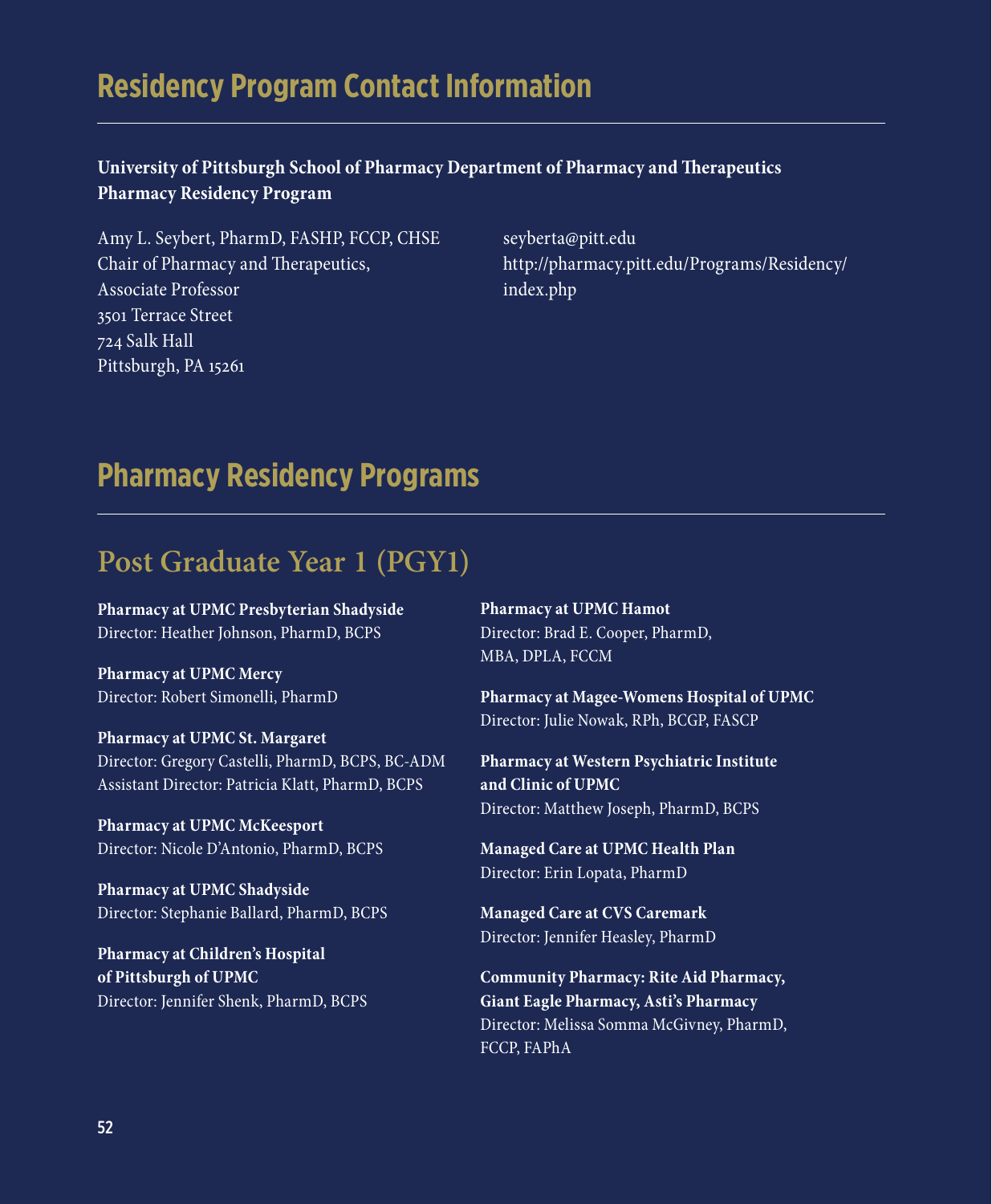# **PGY1/PGY2 Health-System Pharmacy Administration**

**UPMC Presbyterian Shadyside**  Director: Alfred A. L'Altrelli, PharmD

# **Post Graduate Year 2 (PGY2)**

**Ambulatory Care at UPMC Presbyterian Shadyside**  Director: Deanne Hall, PharmD, CDE, BCACP

**Ambulatory Care at UPMC Presbyterian Shadyside Global Health Track**  Director: Sharon Connor, PharmD Assistant Director: Lauren Jonkman, PharmD, BCPS

**Ambulatory Care at UPMC St. Margaret**  Director: Roberta M. Farrah PharmD, BCPS, BCACP

**Cardiology at UPMC Presbyterian Shadyside**  Director: James Coons, PharmD, FCCP, BCPS-AQ Cardiology

**Critical Care at UPMC Presbyterian Shadyside**  Director: Pamela Smithburger, PharmD, MS, BCPS, BCCP, FCCP

**Geriatrics at UPMC Presbyterian Shadyside**  Director: Christine M. Ruby, PharmD, BCPS, BCGP, FASCP

**Geriatrics at UPMC St. Margaret**  Director: Heather Sakely, PharmD, BCPS, BCGP

**Infectious Diseases at UPMC Presbyterian Shadyside**  Director: Brian Potoski, PharmD, BCPS-AQ ID

**Oncology at UPMC Cancer Centers**  Director: James Natale, PharmD, BCOP

**Psychiatric Pharmacy at Western Psychiatric Institute and Clinic of UPMC**  Director: Chelsea N. Carr, PharmD, BCPP

**Solid Organ Transplantation at UPMC Presbyterian Shadyside**  Director: Kristine Schonder, PharmD